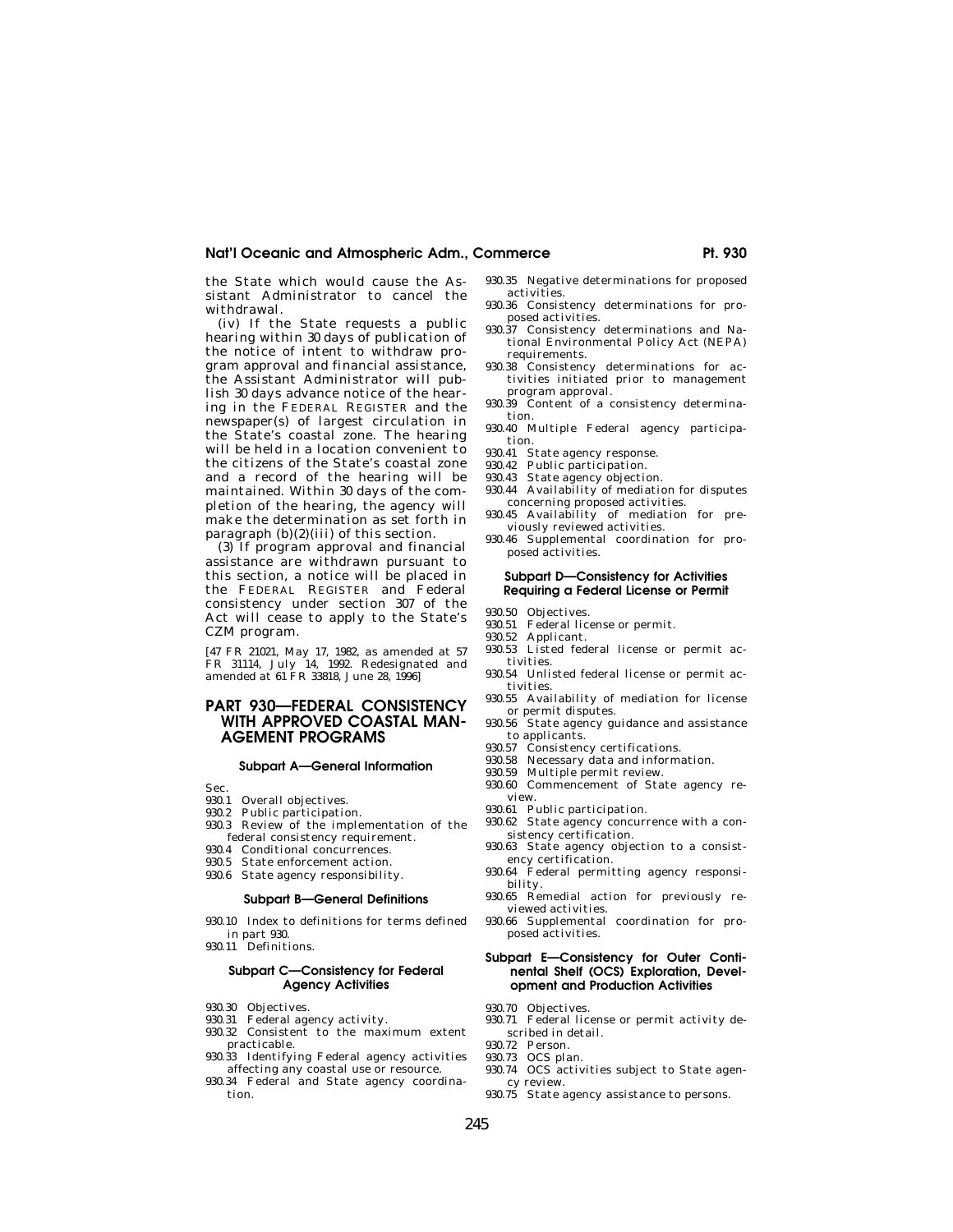- 930.76 Submission of an OCS plan, necessary data and information and consistency certification.
- 930.77 Commencement of State agency review and public notice.
- 930.78 State agency concurrence or objection.
- 930.79 Effect of State agency concurrence.
- 930.80 Federal permitting agency responsibility.
- 930.81 Multiple permit review.
- 930.82 Amended OCS plans.
- 930.83 Review of amended OCS plans; public notice.
- 930.84 Continuing State agency objections.
- 930.85 Failure to substantially comply with an approved OCS plan.

#### **Subpart F—Consistency for Federal Assistance to State and Local Governments**

- 930.90 Objectives.
- 930.91 Federal assistance.
- 930.92 Applicant agency.
- 930.93 Intergovernmental review process.
- 930.94 State review process for consistency.
- 930.95 Guidance provided by the State agency.
- 930.96 Consistency review.
- 930.97 Federal assisting agency responsibility.
- 930.98 Federally assisted activities outside of the coastal zone or the described geographic area.
- 930.99 Availability of mediation for federal assistance disputes.
- 930.100 Remedial action for previously reviewed activities.
- 930.101 Supplemental coordination for proposed activities.

### **Subpart G—Secretarial Mediation**

- 930.110 Objectives.
- 930.111 OCRM mediation.
- 930.112 Request for Secretarial mediation.
- 930.113 Public hearings. 930.114 Secretarial mediation efforts.
- 
- 930.115 Termination of mediation. 930.116 Judicial review.

#### **Subpart H—Appeal to the Secretary for Review Related to the Objectives of the Act and National Security Interests**

- 930.120 Objectives.
- 930.121 Consistent with the objectives or purposes of the Act.
- 930.122 Necessary in the interest of national security.
- 930.123 Definitions.
- 930.124 Computation of time.
- 930.125 Notice of appeal and application fee to the Secretary.
- 930.126 Consistency appeal processing fees.
- 930.127 Briefs and supporting materials.

### **§ 930.1 15 CFR Ch. IX (1–1–07 Edition)**

- 930.128 Public notice, comment period, and public hearing.
- 930.129 Dismissal, remand, stay, and procedural override.
- 930.130 Closure of the decision record and issuance of decision.
- 930.131 Review initiated by the Secretary.

#### **Subpart I—Consistency of Federal Activities Having Interstate Coastal Effects**

- 930.150 Objectives.
- 930.151 Interstate coastal effect.
- 930.152 Application.
- 930.153 Coordination between States in de-
- veloping coastal management policies. 930.154 Listing activities subject to routine
- interstate consistency review.
- 930.155 Federal and State agency coordination.
- 930.156 Content of a consistency determination or certification and State agency response.
- 930.157 Mediation and informal negotiations.

AUTHORITY: 16 U.S.C. 1451 *et seq.* 

SOURCE: 65 FR 77154, Dec. 8, 2000, unless otherwise noted.

# **Subpart A—General Information**

#### **§ 930.1 Overall objectives.**

The objectives of this part are:

(a) To describe the obligations of all parties who are required to comply with the federal consistency requirement of the Coastal Zone Management Act;

(b) To implement the federal consistency requirement in a manner which strikes a balance between the need to ensure consistency for federal actions affecting any coastal use or resource with the enforceable policies of approved management programs and the importance of federal activities (the term ''federal action'' includes all types of activities subject to the federal consistency requirement under subparts  $C$ ,  $D$ ,  $E$ ,  $F$  and I of this part.);

(c) To provide flexible procedures which foster intergovernmental cooperation and minimize duplicative effort and unnecessary delay, while making certain that the objectives of the federal consistency requirement of the Act are satisfied. Federal agencies, State agencies, and applicants should coordinate as early as possible in developing a proposed federal action, and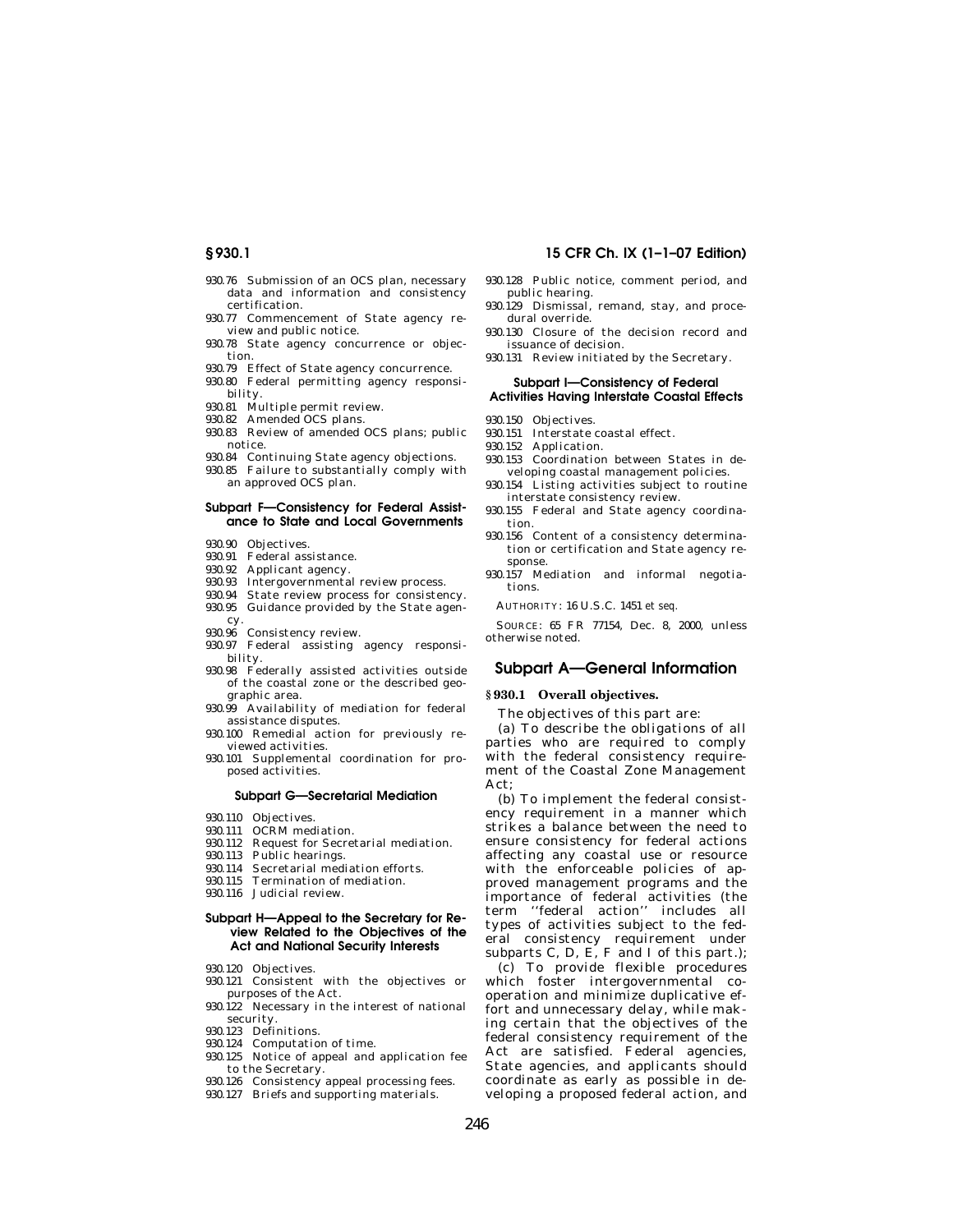may mutually agree to intergovernmental coordination efforts to meet the requirements of these regulations, provided that public participation requirements are met and applicable State management program enforceable policies are considered. State agencies should participate in the administrative processes of federal agencies concerning federal actions that may be subject to state review under subparts C, D, E, F and I of this part.

(d) To interpret significant terms in the Act and this part;

(e) To provide procedures to make certain that all Federal agency and State agency consistency decisions are directly related to the enforceable policies of approved management programs;

(f) To provide procedures which the Secretary, in cooperation with the Executive Office of the President, may use to mediate serious disagreements which arise between Federal and State agencies during the administration of approved management programs; and

(g) To provide procedures which permit the Secretary to review federal license or permit activities, or federal assistance activities, to determine whether they are consistent with the objectives or purposes of the Act, or are necessary in the interest of national security.

[65 FR 77154, Dec. 8, 2000, as amended at 71 FR 826, Jan. 5, 2006]

#### **§ 930.2 Public participation.**

State management programs shall provide an opportunity for public participation in the State agency's review of a Federal agency's consistency determination or an applicant's or person's consistency certification.

#### **§ 930.3 Review of the implementation of the federal consistency requirement.**

As part of the responsibility to conduct a continuing review of approved management programs, the Director of the Office of Ocean and Coastal Resource Management (Director) shall review the performance of each State's implementation of the federal consistency requirement. The Director shall evaluate instances where a State agency is believed to have either failed to

object to inconsistent federal actions, or improperly objected to consistent federal actions. This evaluation shall be incorporated within the Director's general efforts to ascertain instances where a State has not adhered to its approved management program and such lack of adherence is not justified.

#### **§ 930.4 Conditional concurrences**

(a) Federal agencies, applicants, persons and applicant agencies should cooperate with State agencies to develop conditions that, if agreed to during the State agency's consistency review period and included in a Federal agency's final decision under subpart C or in a Federal agency's approval under subparts D, E, F or I of this part, would allow the State agency to concur with the federal action. If instead a State agency issues a conditional concurrence:

(1) The State agency shall include in its concurrence letter the conditions which must be satisfied, an explanation of why the conditions are necessary to ensure consistency with specific enforceable policies of the management program, and an identification of the specific enforceable policies. The State agency's concurrence letter shall also inform the parties that if the requirements of paragraphs (a)(1) through (3) of the section are not met, then all parties shall treat the State agency's conditional concurrence letter as an objection pursuant to the applicable subpart and notify, pursuant to §930.63(e), applicants, persons and applicant agencies of the opportunity to appeal the State agency's objection to the Secretary of Commerce within 30 days after receipt of the State agency's conditional concurrence/objection or 30 days after receiving notice from the Federal agency that the application will not be approved as amended by the State agency's conditions; and

(2) The Federal agency (for subpart C), applicant (for subparts D and I), person (for subpart  $\overline{E}$ ) or applicant agency (for subpart F) shall modify the applicable plan, project proposal, or application to the Federal agency pursuant to the State agency's conditions. The Federal agency, applicant, person or applicant agency shall immediately notify the State agency if the State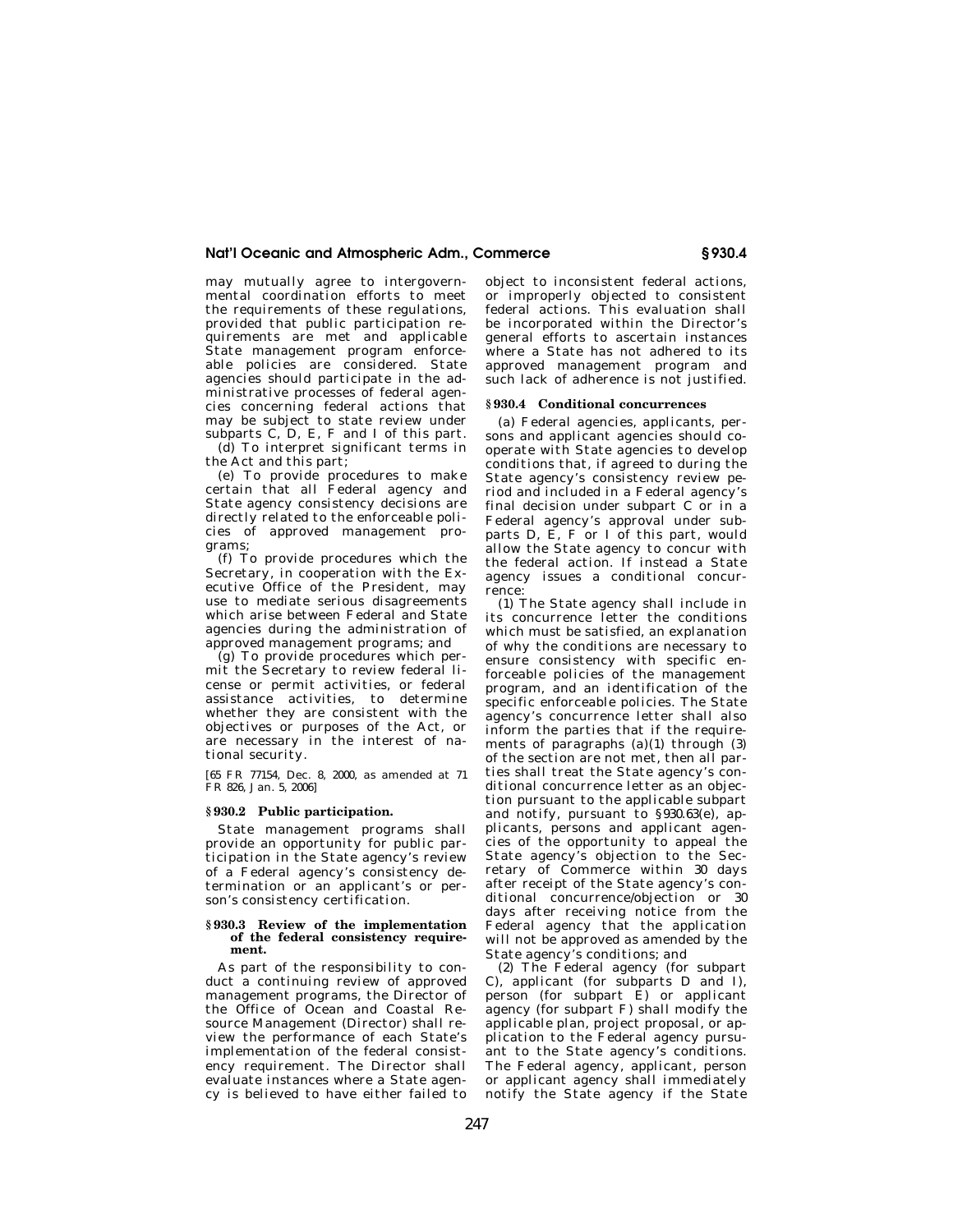agency's conditions are not acceptable; and

(3) The Federal agency (for subparts D, E, F and I) shall approve the amended application (with the State agency's conditions). The Federal agency shall immediately notify the State agency and applicant or applicant agency if the Federal agency will not approve the application as amended by the State agency's conditions.

(b) If the requirements of paragraphs (a)(1) through (3) of this section are not met, then all parties shall treat the State agency's conditional concurrence as an objection pursuant to the applicable subpart.

#### **§ 930.5 State enforcement action.**

The regulations in this part are not intended in any way to alter or limit other legal remedies, including judicial review or State enforcement, otherwise available. State agencies and Federal agencies should first use the various remedial action and mediation sections of this part to resolve their differences or to enforce State agency concurrences or objections.

#### **§ 930.6 State agency responsibility.**

(a) This section describes the responsibilities of the ''State agency'' described in §930.11(o). A designated State agency is required to uniformly and comprehensively apply the enforceable policies of the State's management program, efficiently coordinate all State coastal management requirements, and to provide a single point of contact for Federal agencies and the public to discuss consistency issues. Any appointment by the State agency of the State's consistency responsibilities to a designee agency must be described in the State's management program. In the absence of such description, all consistency determinations, consistency certifications and federal assistance proposals shall be sent to and reviewed by the State agency. A State may have two State agencies designated pursuant to §306(d)(6) of the Act where the State has two geographically separate federally-approved management programs.

(b) The State agency is responsible for commenting on and concurring with or objecting to Federal agency

# **§ 930.5 15 CFR Ch. IX (1–1–07 Edition)**

consistency determinations and negative determinations (*see* subpart C of this part), consistency certifications for federal licenses, permits, and Outer Continental Shelf plans (*see* subparts D, E and I of this part), and reviewing the consistency of federal assistance activities proposed by applicant agencies (*see* subpart F of this part). The State agency shall be responsible for securing necessary review and comment from other State, regional, or local government agencies, and, where applicable, the public. Thereafter, only the State agency is authorized to comment officially on or concur with or object to a federal consistency determination or negative determination, a consistency certification, or determine the consistency of a proposed federal assistance activity.

(c) If described in a State's management program, the issuance or denial of relevant State permits can constitute the State agency's consistency concurrence or objection if the State agency ensures that the State permitting agencies or the State agency review individual projects to ensure consistency with all applicable State management program policies and that applicable public participation requirements are met. The State agency shall monitor such permits issued by another State agency.

# **Subpart B—General Definitions**

**§ 930.10 Index to definitions for terms defined in part 930.** 

| Term                                                                                                                               | Section                                                 |
|------------------------------------------------------------------------------------------------------------------------------------|---------------------------------------------------------|
| Any coastal use or resource                                                                                                        | 930.11(a)<br>930.11(b)<br>930.123<br>930.52             |
| Consistent to the maximum extent prac-                                                                                             | 930.92<br>930.11(c)<br>930.11(d)<br>930.11(e)<br>930.32 |
| ticable<br>Consistent with the objectives or purposes<br>of the Act                                                                | 930.121<br>930.31(b)<br>930.11(f)                       |
| Effect on any coastal use or resource<br>Executive Office of the President<br>Failure substantially to comply with an OCS<br>plan. | 930.11(q)<br>930.11(h)<br>930.11(i)<br>930.85(c)        |
| Federal agency activity                                                                                                            | 930.11(i)<br>930.31<br>930.91                           |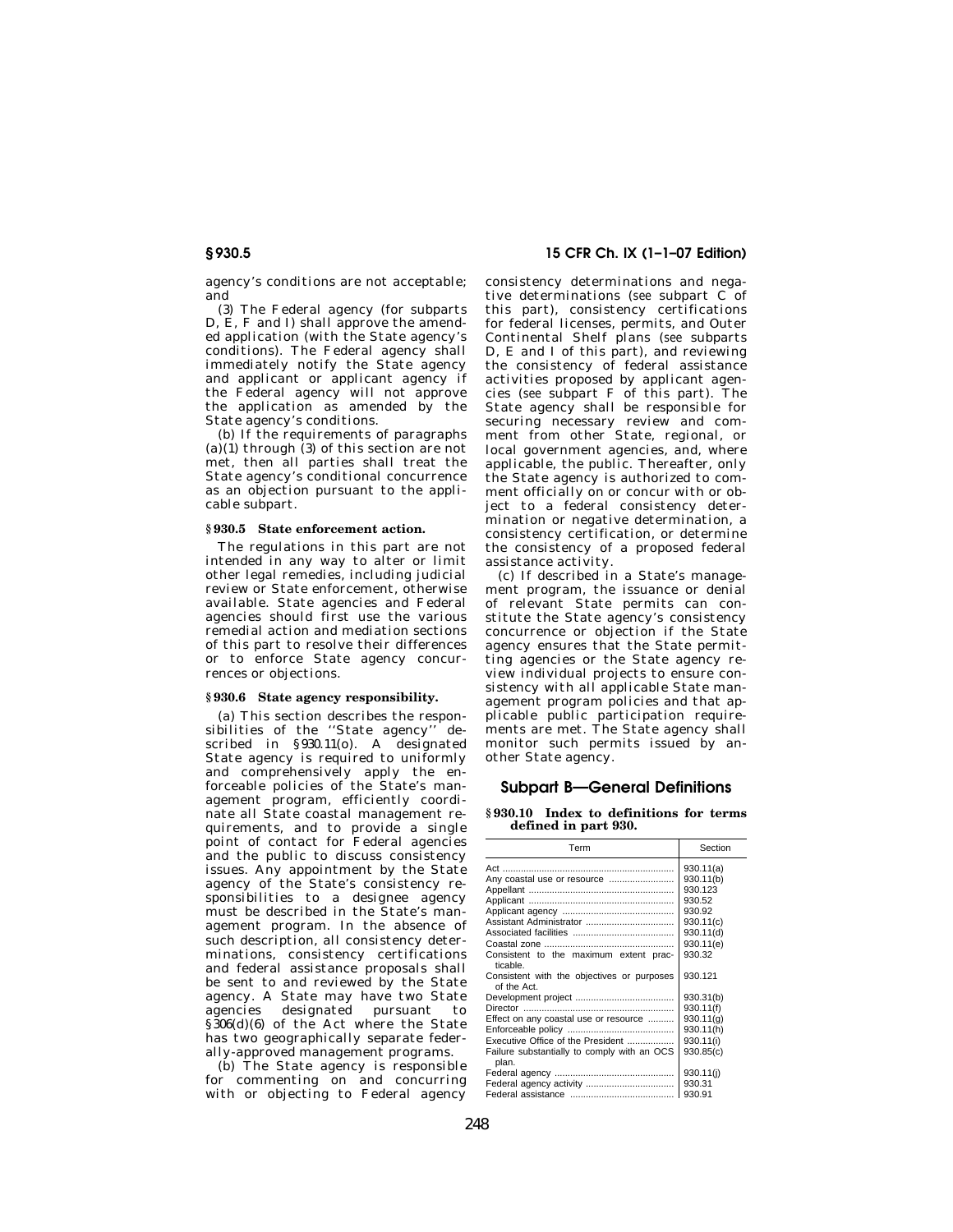| Term                                                       | Section   |
|------------------------------------------------------------|-----------|
|                                                            | 930.51    |
| Federal license or permit activity described<br>in detail. | 930.71    |
|                                                            | 930.151   |
|                                                            | 930.51(c) |
|                                                            | 930.11(k) |
| Necessary in the interest of national security             | 930.122   |
|                                                            | 930.73    |
|                                                            | 930.11(l) |
|                                                            | 930.72    |
|                                                            | 930.11(m) |
|                                                            | 930.11(n) |
|                                                            | 930.11(0) |

[65 FR 77154, Dec. 8, 2000, as amended at 71 FR 826, Jan. 5, 2006]

#### **§ 930.11 Definitions.**

(a) *Act.* The term ''Act'' means the Coastal Zone Management Act of 1972, as amended (16 U.S.C. 1451–1464).

(b) *Any coastal use or resource.* The phrase ''any coastal use or resource'' means any land or water use or natural resource of the coastal zone. Land and water uses, or coastal uses, are defined in sections 304(10) and (18) of the act, respectively, and include, but are not limited to, public access, recreation, fishing, historic or cultural preservation, development, hazards management, marinas and floodplain management, scenic and aesthetic enjoyment, and resource creation or restoration projects. Natural resources include biological or physical resources that are found within a State's coastal zone on a regular or cyclical basis. Biological and physical resources include, but are not limited to, air, tidal and nontidal wetlands, ocean waters, estuaries, rivers, streams, lakes, aquifers, submerged aquatic vegetation, land, plants, trees, minerals, fish, shellfish, invertebrates, amphibians, birds, mammals, reptiles, and coastal resources of national significance. Coastal uses and resources also includes uses and resources appropriately described in a management program.

(c) *Assistant Administrator.* The term ''Assistant Administrator'' means the Assistant Administrator for Ocean Services and Coastal Zone Management, NOAA.

(d) *Associated facilities.* The term ''associated facilities'' means all proposed facilities which are specifically designed, located, constructed, operated, adapted, or otherwise used, in full or in major part, to meet the needs of a federal action (e.g., activity, development project, license, permit, or assistance), and without which the federal action, as proposed, could not be conducted. The proponent of a federal action shall consider whether the federal action and its associated facilities affect any coastal use or resource and, if so, whether these interrelated activities satisfy the requirements of the applicable subpart (subparts C, D, E, F or I).

(e) *Coastal Zone.* The term ''coastal zone'' has the same definition as provided in §304(1) of the Act.

(f) *Director.* The term ''Director'' means the Director of the Office of Ocean and Coastal Resource Management (OCRM), National Ocean Service, NOAA.

(g) *Effect on any coastal use or resource (coastal effect).* The term ''effect on any coastal use or resource'' means any reasonably foreseeable effect on any coastal use or resource resulting from a Federal agency activity or federal license or permit activity (including all types of activities subject to the federal consistency requirement under subparts C, D, E, F and I of this part.) Effects are not just environmental effects, but include effects on coastal uses. Effects include both direct effects which result from the activity and occur at the same time and place as the activity, and indirect (cumulative and secondary) effects which result from the activity and are later in time or farther removed in distance, but are still reasonably foreseeable. Indirect effects are effects resulting from the incremental impact of the federal action when added to other past, present, and reasonably foreseeable actions, regardless of what person(s) undertake(s) such actions.

(h) *Enforceable policy.* ''The term ''enforceable policy'' means State policies which are legally binding through constitutional provisions, laws, regulations, land use plans, ordinances, or judicial or administrative decisions, by which a State exerts control over private and public land and water uses and natural resources in the coastal zone,'' 16 USC 1453(6a), and which are incorporated in a management program as approved by OCRM either as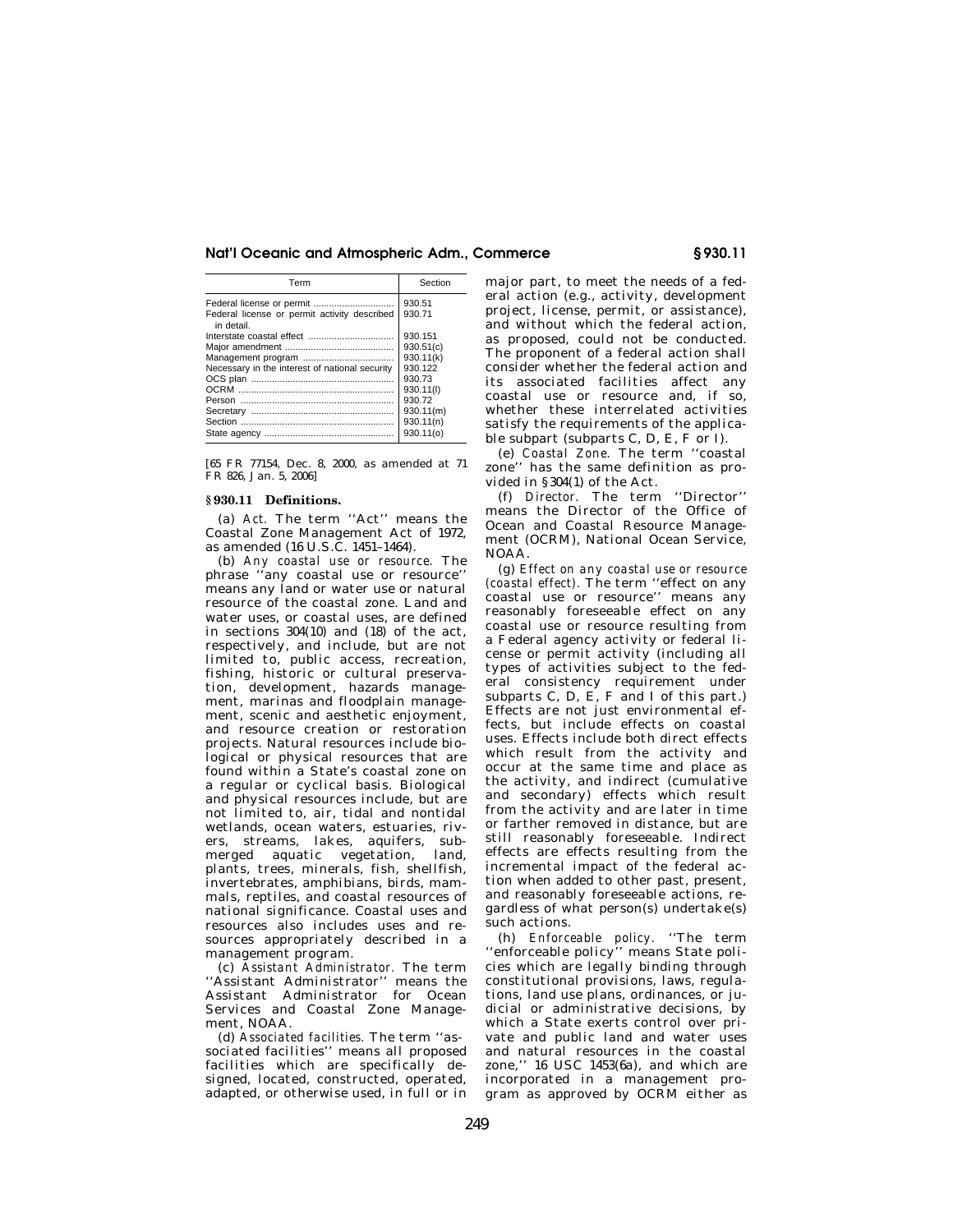part of program approval or as a program change under 15 CFR part 923, subpart H. An enforceable policy shall contain standards of sufficient specificity to guide public and private uses. Enforceable policies need not establish detailed criteria such that a proponent of an activity could determine the consistency of an activity without interaction with the State agency. State agencies may identify management measures which are based on enforceable policies, and, if implemented, would allow the activity to be conducted consistent with the enforceable policies of the program. A State agency, however, must base its objection on enforceable policies.

(i) *Executive Office of the President.*  The term ''Executive Office of the President'' means the office, council, board, or other entity within the Executive Office of the President which shall participate with the Secretary in seeking to mediate serious disagreements which may arise between a Federal agency and a coastal State.

(j) *Federal agency.* The term ''Federal agency'' means any department, agency, board, commission, council, independent office or similar entity within the executive branch of the federal government, or any wholly owned federal government corporation.

(k) *Management program.* The term ''management program'' has the same definition as provided in section 304(12) of the Act, except that for the purposes of this part the term is limited to those management programs adopted by a coastal State in accordance with the provisions of section 306 of the Act, and approved by the Assistant Administrator.

(l) *OCRM.* The term ''OCRM'' means the Office of Ocean and Coastal Resource Management, National Ocean Service, National Oceanic and Atmospheric Administration (''NOAA''), U.S. Department of Commerce.

(m) *Secretary.* The term ''Secretary'' means the Secretary of Commerce and/ or designee.

(n) *Section.* The term ''Section'' means a section of the Coastal Zone Management Act of 1972, as amended.

(o) *State agency.* The term ''State agency'' means the agency of the State government designated pursuant to

**§ 930.30 15 CFR Ch. IX (1–1–07 Edition)** 

section  $306(d)(6)$  of the Act to receive and administer grants for an approved management program, or a single designee State agency appointed by the 306(d)(6) State agency.

[65 FR 77154, Dec. 8, 2000, as amended at 71 FR 826, Jan. 5, 2006]

# **Subpart C—Consistency for Federal Agency Activities**

# **§ 930.30 Objectives.**

The provisions of this subpart are intended to assure that all Federal agency activities including development projects affecting any coastal use or resource will be undertaken in a manner consistent to the maximum extent practicable with the enforceable policies of approved management programs. The provisions of subpart I of this part are intended to supplement the provisions of this subpart for Federal agency activities having interstate coastal effects.

#### **§ 930.31 Federal agency activity.**

(a) The term ''Federal agency activity'' means any functions performed by or on behalf of a Federal agency in the exercise of its statutory responsibilities. The term ''Federal agency activity'' includes a range of activities where a Federal agency makes a proposal for action initiating an activity or series of activities when coastal effects are reasonably foreseeable, e.g., a Federal agency's proposal to physically alter coastal resources, a plan that is used to direct future agency actions, a proposed rulemaking that alters uses of the coastal zone. ''Federal agency activity'' does not include the issuance of a federal license or permit to an applicant or person (see subparts D and E of this part) or the granting of federal assistance to an applicant agency (see subpart F of this part).

(b) The term federal ''development project'' means a Federal agency activity involving the planning, construction, modification, or removal of public works, facilities, or other structures, and includes the acquisition, use, or disposal of any coastal use or resource.

(c) The Federal agency activity category is a residual category for federal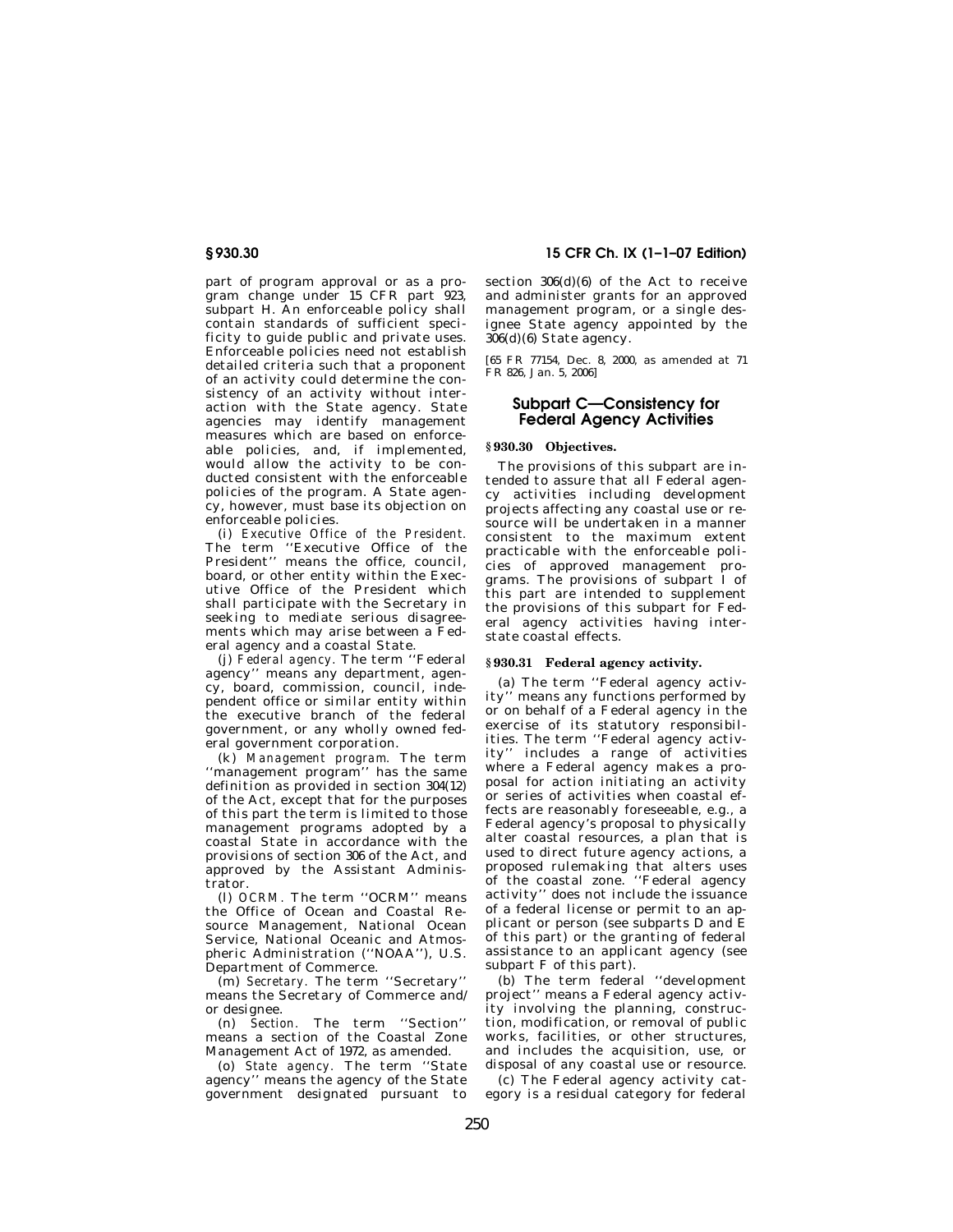actions that are not covered under subparts D, E, or F of this part.

(d) A general permit proposed by a Federal agency is subject to this subpart if the general permit does not involve case-by-case or individual issuance of a license or permit by a Federal agency. When proposing a general permit, a Federal agency shall provide a consistency determination to the relevant management programs and request that the State agency(ies) provide the Federal agency with review, and if necessary, conditions, based on specific enforceable policies, that would permit the State agency to concur with the Federal agency's consistency determination. State agency concurrence shall remove the need for the State agency to review individual uses of the general permit for consistency with the enforceable policies of management programs. Federal agencies shall, pursuant to the consistent to the maximum extent practicable standard in §930.32, incorporate State conditions into the general permit. If the State agency's conditions are not incorporated into the general permit or a State agency objects to the general permit, then the Federal agency shall notify potential users of the general permit that the general permit is not available for use in that State unless an applicant under subpart D of this part or a person under subpart E of this part, who wants to use the general permit in that State provides the State agency with a consistency certification under subpart D of this part and the State agency concurs. When subpart D or E of this part applies, all provisions of the relevant subpart apply.

(e) The terms ''Federal agency activity'' and ''Federal development project'' also include modifications of any such activity or development project which affect any coastal use or resource, provided that, in the case of modifications of an activity or development project which the State agency has previously reviewed, the effect on any coastal use or resource is substantially different than those previously reviewed by the State agency.

[65 FR 77154, Dec. 8, 2000, as amended at 71 FR 826, Jan. 5, 2006]

#### **§ 930.32 Consistent to the maximum extent practicable.**

(a)(1) The term ''consistent to the maximum extent practicable'' means fully consistent with the enforceable policies of management programs unless full consistency is prohibited by existing law applicable to the Federal agency.

(2) Section 307(e) of the Act does not relieve Federal agencies of the consistency requirements under the Act. The Act was intended to cause substantive changes in Federal agency decisionmaking within the context of the discretionary powers residing in such agencies. Accordingly, whenever legally permissible, Federal agencies shall consider the enforceable policies of management programs as requirements to be adhered to in addition to existing Federal agency statutory mandates. If a Federal agency asserts that full consistency with the management program is prohibited, it shall clearly describe, in writing, to the State agency the statutory provisions, legislative history, or other legal authority which limits the Federal agency's discretion to be fully consistent with the enforceable policies of the management program.

(3) For the purpose of determining consistent to the maximum extent practicable under paragraphs (a)(1) and (2) of this section, federal legal authority includes Federal appropriation Acts if the appropriation Act includes language that specifically prohibits full consistency with specific enforceable policies of management programs. Federal agencies shall not use a general claim of a lack of funding or insufficient appropriated funds or failure to include the cost of being fully consistent in Federal budget and planning processes as a basis for being consistent to the maximum extent practicable with an enforceable policy of a management program. The only circumstance where a Federal agency may rely on a lack of funding as a limitation on being fully consistent with an enforceable policy is the Presidential exemption described in section  $307(c)(1)(B)$  of the Act  $(16 \text{ USC})$  $1456(c)(1)(B)$ . In cases where the cost of being consistent with the enforceable policies of a management program was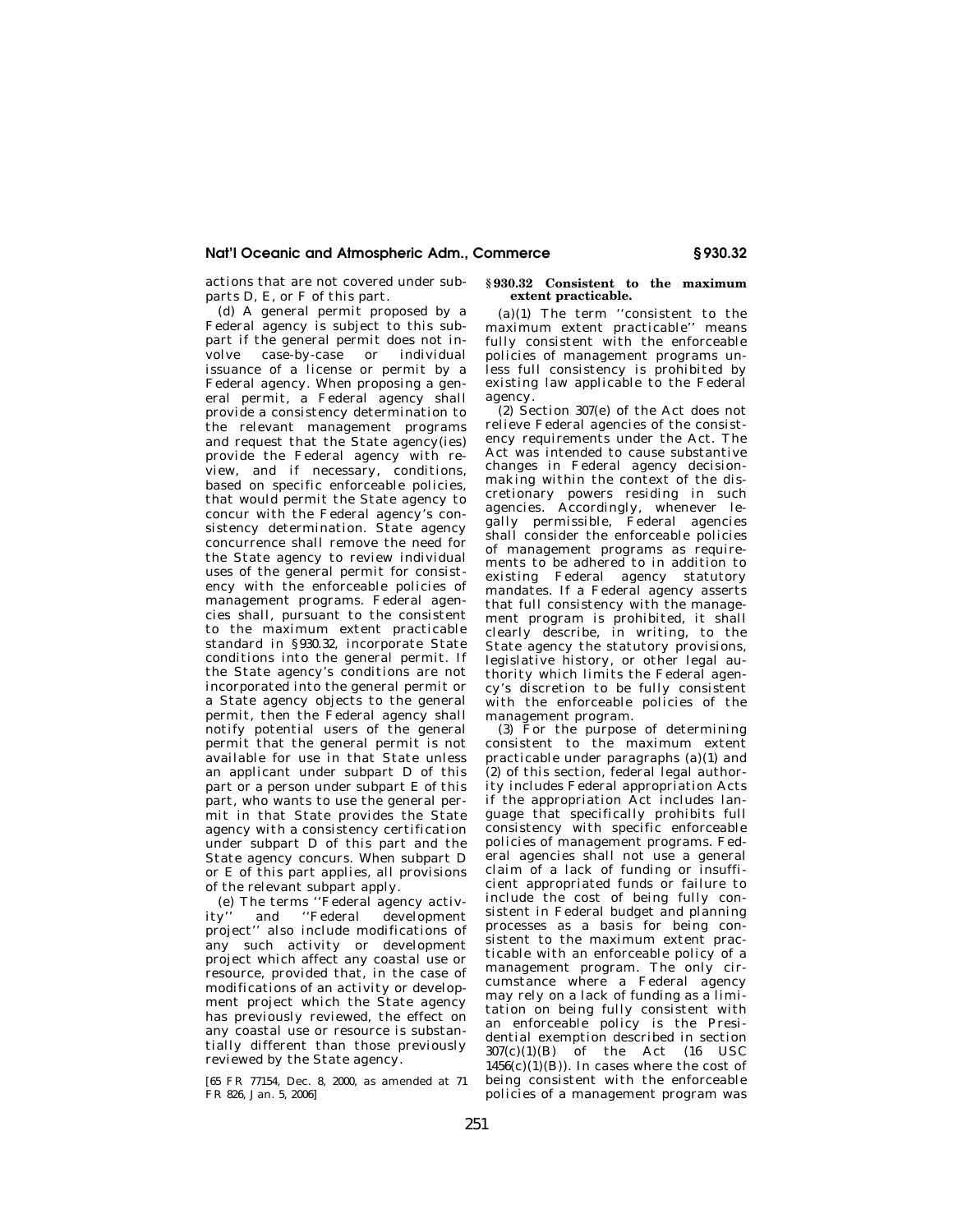not included in the Federal agency's budget and planning processes, the Federal agency should determine the amount of funds needed and seek additional federal funds. Federal agencies should include the cost of being fully consistent with the enforceable policies of management programs in their budget and planning processes, to the same extent that a Federal agency would plan for the cost of complying with other federal requirements.

(b) A Federal agency may deviate from full consistency with an approved management program when such deviation is justified because of an emergency or other similar unforeseen circumstance (''exigent circumstance''), which presents the Federal agency with a substantial obstacle that prevents complete adherence to the approved program. Any deviation shall be the minimum necessary to address the exigent circumstance. Federal agencies shall carry out their activities consistent to the maximum extent practicable with the enforceable policies of a management program, to the extent that the exigent circumstance allows. Federal agencies shall consult with State agencies to the extent that an exigent circumstance allows and shall attempt to seek State agency concurrence prior to addressing the exigent circumstance. Once the exigent circumstances have passed, and if the Federal agency is still carrying out an activity with coastal effects, Federal agencies shall comply with all applicable provisions of this subpart to ensure that the activity is consistent to the maximum extent practicable with the enforceable policies of management programs. Once the Federal agency has addressed the exigent circumstance or completed its emergency response activities, it shall provide the State agency with a description of its actions and their coastal effects.

(c) A classified activity that affects any coastal use or resource is not exempt from the requirements of this subpart, unless the activity is exempted by the President under section  $307(c)(1)(B)$  of the Act. Under the consistent to the maximum extent practicable standard, the Federal agency shall provide to the State agency a description of the project and coastal ef-

# **§ 930.33 15 CFR Ch. IX (1–1–07 Edition)**

fects that it is legally permitted to release or does not otherwise breach the classified nature of the activity. Even when a Federal agency may not be able to disclose project information, the Federal agency shall conduct the classified activity consistent to the maximum extent practicable with the enforceable policies of management programs. The term classified means to protect from disclosure national security information concerning the national defense or foreign policy, provided that the information has been properly classified in accordance with the substantive and procedural requirements of an executive order. Federal and State agencies are encouraged to agree on a qualified third party(ies) with appropriate security clearance(s) to review classified information and to provide non-classified comments regarding the activity's reasonably foreseeable coastal effects.

#### **§ 930.33 Identifying Federal agency activities affecting any coastal use or resource.**

(a) Federal agencies shall determine which of their activities affect any coastal use or resource of States with approved management programs.

(1) Effects are determined by looking at reasonably foreseeable direct and indirect effects on any coastal use or resource. An action which has minimal or no environmental effects may still have effects on a coastal use (e.g., effects on public access and recreational opportunities, protection of historic property) or a coastal resource, if the activity initiates an event or series of events where coastal effects are reasonably foreseeable. Therefore, Federal agencies shall, in making a determination of effects, review relevant management program enforceable policies as part of determining effects on any coastal use or resource.

(2) If the Federal agency determines that a Federal agency activity has no effects on any coastal use or resource, and a negative determination under §930.35 is not required, then the Federal agency is not required to coordinate with State agencies under section 307 of the Act.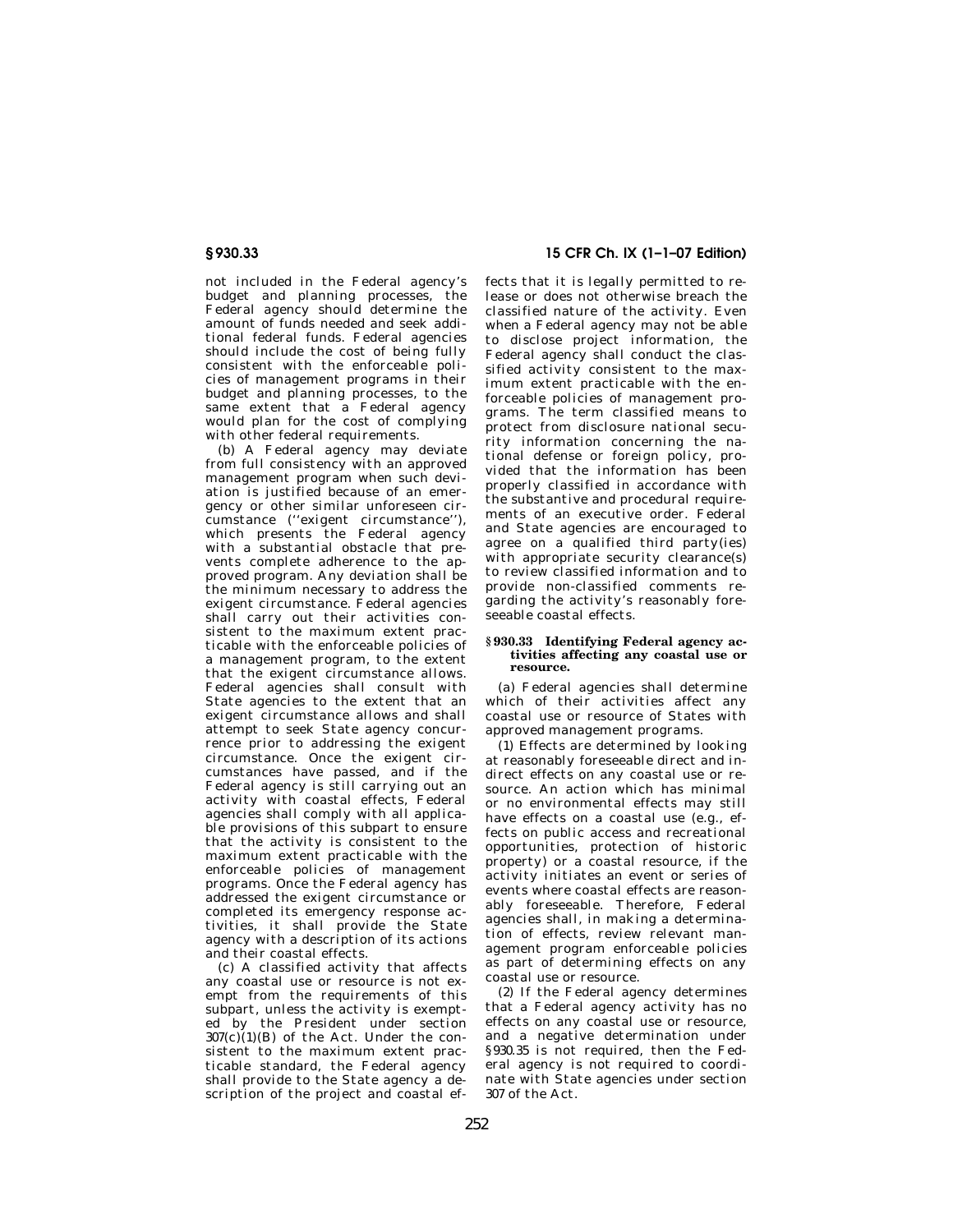(3)(i) *De minimis* Federal agency activities. Federal agencies are encouraged to review their activities, other than development projects within the coastal zone, to identify *de minimis* activities, and request State agency concurrence that these de minimis activities should not be subject to further State agency review. *De minimis* activities shall only be excluded from State agency review if a Federal agency and State agency have agreed. The State agency shall provide for public participation under section  $306(d)(14)$  of the Act when reviewing the Federal agency's *de minimis* activity request. If the State agency objects to the Federal agency's *de minimis* finding then the Federal agency must provide the State agency with either a negative determination or a consistency determination pursuant to this subpart. OCRM is available to facilitate a Federal agency's request.

(ii) *De minimis* activities are activities that are expected to have insignificant direct or indirect (cumulative and secondary) coastal effects and which the State agency concurs are *de minimis.* 

(4) *Environmentally beneficial activities.* The State agency and Federal agencies may agree to exclude environmentally beneficial Federal agency activities (either on a case-by-case basis or for a category of activities) from further State agency consistency review. Environmentally beneficial activity means an activity that protects, preserves, or restores the natural resources of the coastal zone. The State agency shall provide for public participation under section  $306(d)(14)$  of the Act for the State agency's consideration of whether to exclude environmentally beneficial activities.

(5) General consistency determinations, phased consistency determinations, and national or regional consistency determinations under §930.36 are also available to facilitate federal-State coordination.

(b) Federal agencies shall consider all development projects within the coastal zone to be activities affecting any coastal use or resource. All other types of activities within the coastal zone are subject to Federal agency review to determine whether they affect any coastal use or resource.

(c) Federal agency activities and development projects outside of the coastal zone, are subject to Federal agency review to determine whether they affect any coastal use or resource.

(d) Federal agencies shall broadly construe the effects test to provide State agencies with a consistency determination under §930.34 and not a negative determination under §930.35 or other determinations of no effects. Early coordination and cooperation between a Federal agency and the State agency can enable the parties to focus their efforts on particular Federal agency activities of concern to the State agency.

#### **§ 930.34 Federal and State agency coordination.**

(a)(1) Federal agencies shall provide State agencies with consistency determinations for all Federal agency activities affecting any coastal use or resource. To facilitate State agency review, Federal agencies should coordinate with the State agency prior to providing the determination.

(2) *Use of existing procedures.* Federal agencies are encouraged to coordinate and consult with State agencies through use of existing procedures in order to avoid waste, duplication of effort, and to reduce Federal and State agency administrative burdens. Where necessary, these existing procedures should be modified to facilitate coordination and consultation under the Act.

(b) *Listed activities.* State agencies are strongly encouraged to list in their management programs Federal agency activities which, in the opinion of the State agency, will have reasonably foreseeable coastal effects and therefore, may require a Federal agency consistency determination. Listed Federal agency activities shall be described in terms of the specific type of activity involved (e.g., federal reclamation projects). In the event the State agency chooses to describe Federal agency activities that occur outside of the coastal zone, which the State agency believes will have reasonably foreseeable coastal effects, it shall also describe the geographic location of such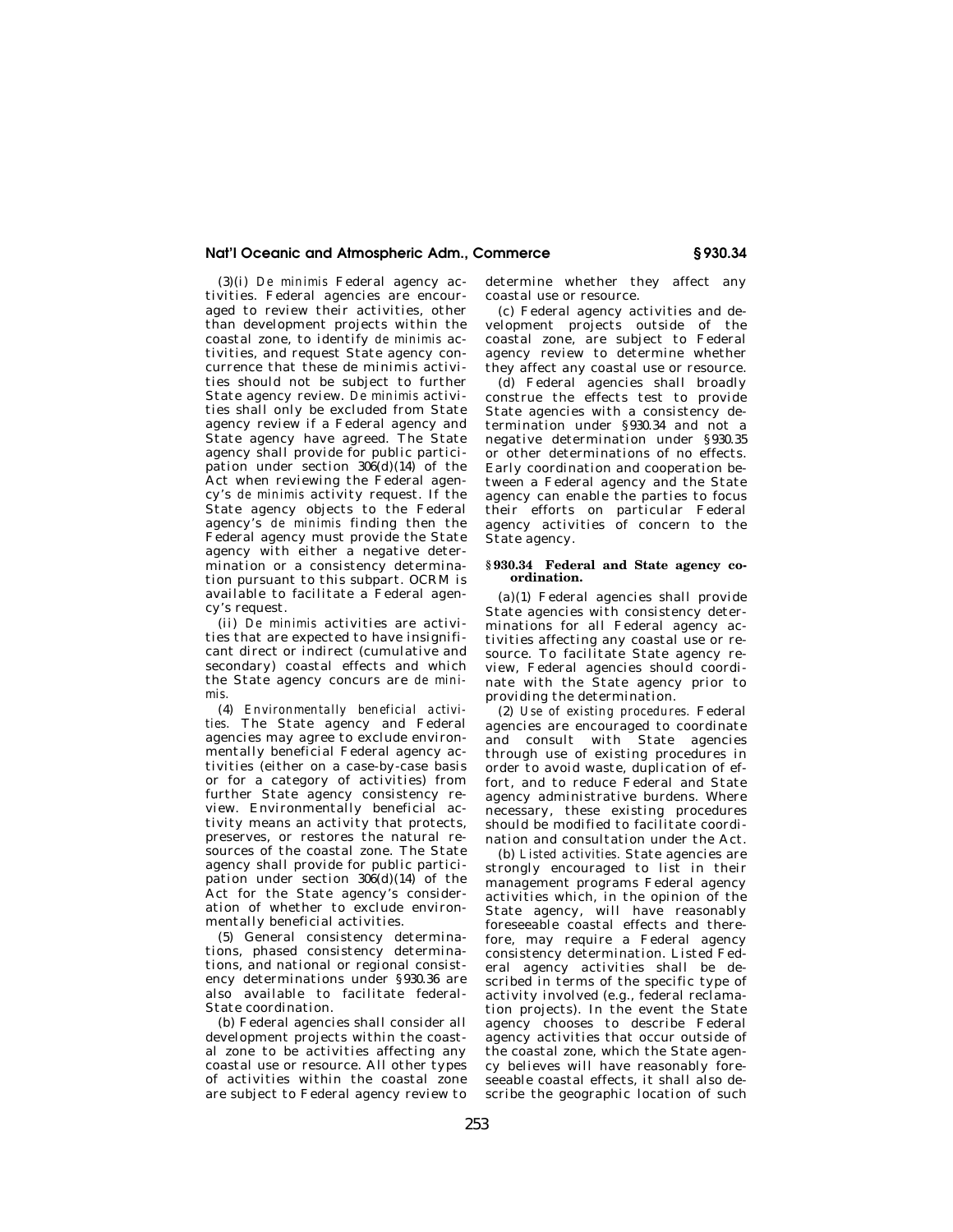activities (e.g., reclamation projects in coastal floodplains).

(c) *Unlisted activities.* State agencies should monitor unlisted Federal agency activities (e.g., by use of intergovernmental review process established pursuant to E.O. 12372, review of NEPA documents, and the FEDERAL REG-ISTER) and should notify Federal agencies of unlisted Federal agency activities which Federal agencies have not subjected to a consistency review but which, in the opinion of the State agency, will have reasonably foreseeable coastal effects and therefore, may require a Federal agency consistency determination. The provisions in paragraphs (b) and (c) of this section are recommended rather than mandatory procedures for facilitating federal-State coordination of Federal agency activities which affect any coastal use or resource. State agency notification to the Federal agency (by listed or unlisted notification) is neither a substitute for nor does it eliminate Federal agency responsibility to comply with the consistency requirement, and to provide State agencies with consistency determinations for all development projects in the coastal zone and for all other Federal agency activities which the Federal agency finds affect any coastal use or resource, regardless of whether the State agency has listed the activity or notified the Federal agency through case-by-case monitoring.

(d) *State guidance and assistance to Federal agencies.* As a preliminary matter, a decision that a Federal agency activity affects any coastal use or resource should lead to early consultation with the State agency (*i.e.,* before the required 90-day period). Federal agencies should obtain the views and assistance of the State agency regarding the means for determining that the proposed activity will be conducted in a manner consistent to the maximum extent practicable with the enforceable policies of a management program. As part of its assistance efforts, the State agency shall make available for public inspection copies of the management program document. Upon request by the Federal agency, the State agency shall identify any enforceable policies applicable to the proposed activity

# **§ 930.35 15 CFR Ch. IX (1–1–07 Edition)**

based upon the information provided to the State agency at the time of the request.

#### **§ 930.35 Negative determinations for proposed activities.**

(a) If a Federal agency determines that there will not be coastal effects, then the Federal agency shall provide the State agencies with a negative determination for a Federal agency activity:

(1) Identified by a State agency on its list, as described in §930.34(b), or through case-by-case monitoring of unlisted activities; or

(2) Which is the same as or is similar to activities for which consistency determinations have been prepared in the past; or

(3) For which the Federal agency undertook a thorough consistency assessment and developed initial findings on the coastal effects of the activity.

(b) *Content of a negative determination.*  A negative determination may be submitted to State agencies in any written form so long as it contains a brief description of the activity, the activity's location and the basis for the Federal agency's determination that the activity will not affect any coastal use or resource. In determining effects,<br>Federal agencies shall follow agencies §930.33(a)(1), including an evaluation of the relevant enforceable policies of a management program and include the evaluation in the negative determination. The level of detail in the Federal agency's analysis may vary depending on the scope and complexity of the activity and issues raised by the State agency, but shall be sufficient for the State agency to evaluate whether coastal effects are reasonably foreseeable.

(c) A negative determination under paragraph (a) of this section shall be provided to the State agency at least 90 days before final approval of the activity, unless both the Federal agency and the State agency agree to an alternative notification schedule. A State agency is not obligated to respond to a negative determination. If a State agency does not respond to a Federal agency's negative determination within 60 days, State agency concurrence with the negative determination shall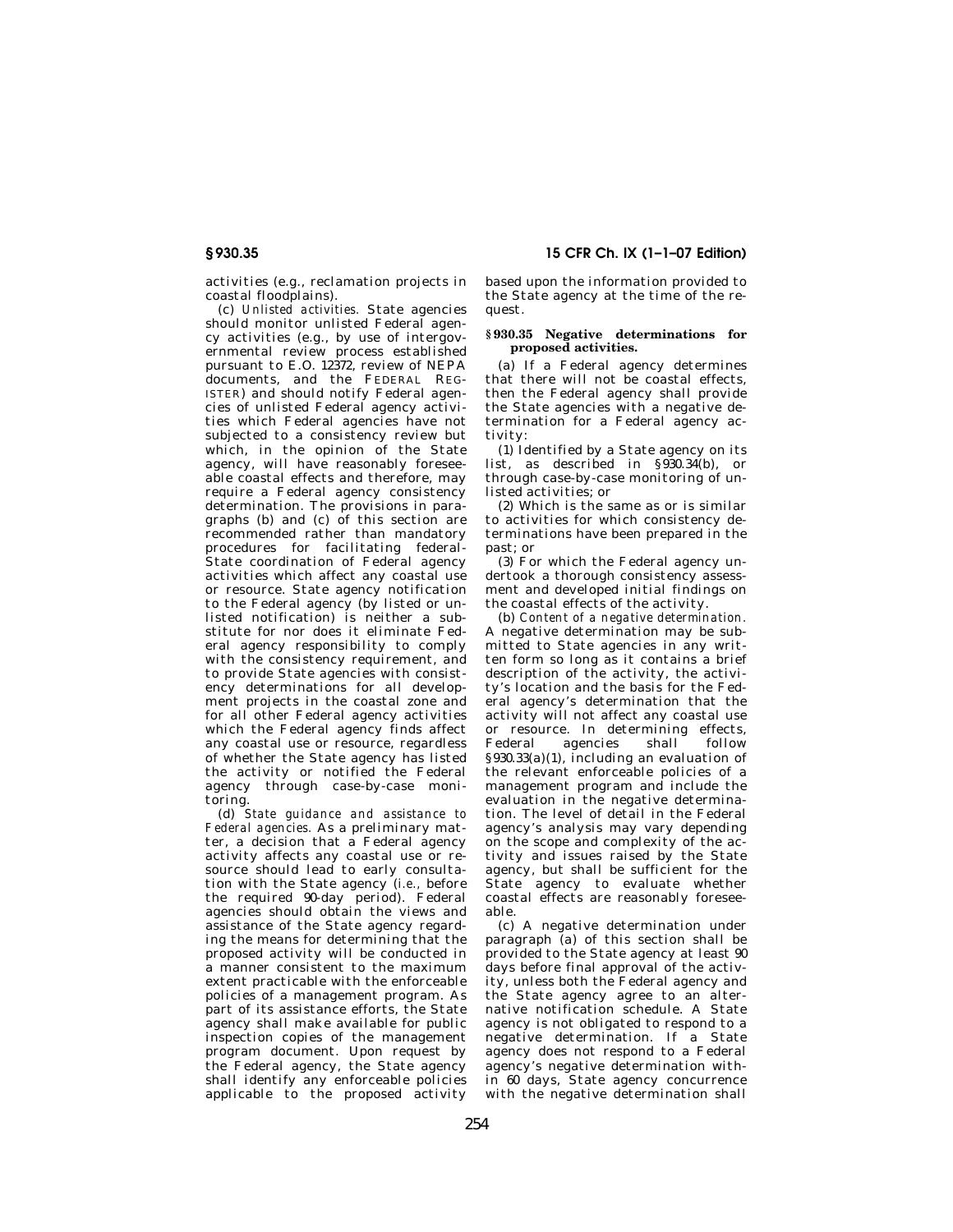be presumed. State agency concurrence shall not be presumed in cases where the State agency, within the 60-day period, requests an extension of time to review the matter. Federal agencies shall approve one request for an extension period of 15 days or less. If a State agency objects to a negative determination, asserting that coastal effects are reasonably foreseeable, the Federal agency shall consider submitting a consistency determination to the State agency or otherwise attempt to resolve any disagreement within the remainder of the 90-day period. If a Federal agency, in response to a State agency's objection to a negative determination, agrees that coastal effects are reasonably foreseeable, the State agency and Federal agency should attempt to agree to complete the consistency review within the 90-day period for the negative determination or consider an alternative schedule pursuant to §930.36(b)(1). Federal agencies should consider postponing final Federal agency action, beyond the 90-day period, until a disagreement has been resolved. State agencies are not required to provide public notice of the receipt of a negative determination or the resolution of an objection to a negative determination, unless a Federal agency submits a consistency determination pursuant to §930.34.

(d) *General negative determinations.* In cases where Federal agencies will be performing a repetitive activity that a Federal agency determines will not have reasonably foreseeable coastal effects, whether performed separately or cumulatively, a Federal agency may provide a State agency(ies) with a general negative determination, thereby avoiding the necessity of issuing separate negative determinations for each occurrence of the activity. A general negative determination must adhere to all requirements for negative determinations under §930.35. In addition, a general negative determination must describe in detail the activity covered by the general negative determination and the expected number of occurrences of the activity over a specific time period. If a Federal agency issues a general negative determination, it may periodically assess whether the

general negative determination is still applicable.

(e) In the event of a serious disagreement between a Federal agency and a State agency regarding a determination related to whether a proposed activity affects any coastal use or resource, either party may seek the Secretarial mediation or OCRM mediation services provided for in subpart G.

[65 FR 77154, Dec. 8, 2000, as amended at 71 FR 827, Jan. 5, 2006]

#### **§ 930.36 Consistency determinations for proposed activities.**

(a) Federal agencies shall review their proposed Federal agency activities which affect any coastal use or resource in order to develop consistency determinations which indicate whether such activities will be undertaken in a manner consistent to the maximum extent practicable with the enforceable policies of approved management programs. Federal agencies should consult with State agencies at an early stage in the development of the proposed activity in order to assess whether such activities will be consistent to the maximum extent practicable with the enforceable policies of such programs.

(b) *Timing of consistency determinations.* (1) Federal agencies shall provide State agencies with a consistency determination at the earliest practicable time in the planning or reassessment of the activity. A consistency determination should be prepared following development of sufficient information to reasonably determine the consistency of the activity with the management program, but before the Federal agency reaches a significant point of decisionmaking in its review process, *i.e.*, while the Federal agency has the ability to modify the activity. The consistency determination shall be provided to State agencies at least 90 days before final approval of the Federal agency activity unless both the Federal agency and the State agency agree to an alternative notification schedule.

(2) Federal and State agencies may mutually agree upon procedures for extending the notification requirement beyond 90 days for activities requiring a substantial review period, and for shortening the notification period for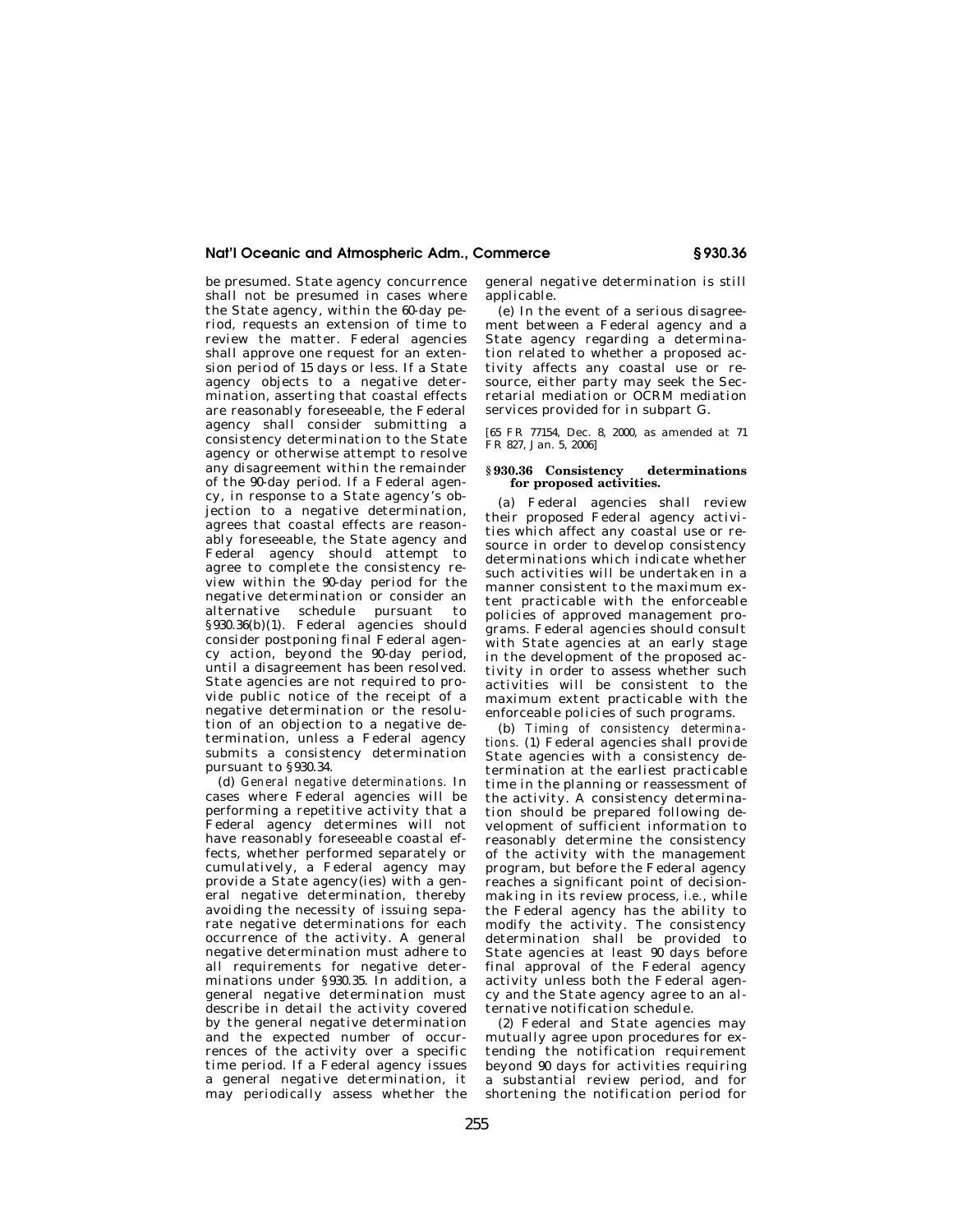activities requiring a less extensive review period, provided that public participation requirements are met.

(c) *General consistency determinations.*  In cases where Federal agencies will be performing repeated activity other than a development project (e.g., ongoing maintenance, waste disposal) which cumulatively has an effect upon any coastal use or resource, the Federal agency may develop a general consistency determination, thereby avoiding the necessity of issuing separate consistency determinations for each incremental action controlled by the major activity. A Federal agency may provide a State agency with a general consistency determination only in situations where the incremental actions are repetitive and do not affect any coastal use or resource when performed separately. A Federal agency and State agency may mutually agree on a general consistency determination for de minimis activities (*see* §930.33(a)(3)) or any other repetitive activity or category of activity(ies). If a Federal agency issues a general consistency determination, it shall thereafter periodically consult with the State agency to discuss the manner in which the incremental actions are being undertaken.

(d) *Phased consistency determinations.*  In cases where the Federal agency has sufficient information to determine the consistency of a proposed development project or other activity from planning to completion, the Federal agency shall provide the State agency with one consistency determination for the entire activity or development project. In cases where federal decisions related to a proposed development project or other activity will be made in phases based upon developing information that was not available at the time of the original consistency determination, with each subsequent phase subject to Federal agency discretion to implement alternative decisions based upon such information (e.g., planning, siting, and design decisions), a consistency determination will be required for each major decision. In cases of phased decisionmaking, Federal agencies shall ensure that the development project or other activity continues to be con-

# **§ 930.37 15 CFR Ch. IX (1–1–07 Edition)**

sistent to the maximum extent practicable with the management program.

(e) *National or regional consistency determinations.* (1) A Federal agency may provide States with consistency determinations for Federal agency activities that are national or regional in scope (e.g., rulemaking, national plans), and that affect any coastal use or resource of more than one State. Many States share common coastal management issues and have similar enforceable policies, e.g., protection of a particular coastal resource. The Federal agency's national or regional consistency determination should, at a minimum, address the common denominator of these policies, *i.e.,* the common coastal effects and management issues, and thereby address different States' policies with one discussion and determination. If a Federal agency decides not to use this section, it must issue consistency determinations to each State agency pursuant to §930.39.

(2) Federal agency activities with coastal effects shall be consistent to the maximum extent practicable with the enforceable policies of each State's management program. Thus, the Federal agency's national or regional consistency determination shall contain sections that would apply to individual States to address coastal effects and enforceable policies unique to particular States, if common coastal effects and enforceable policies cannot be addressed under paragraph (e)(1). Early coordination with coastal States will enable the Federal agency to identify particular coastal management concerns and policies. In addition, the Federal agency could address the concerns of each affected State by providing for State conditions for the proposed activity. Further, the consistency determination could identify the coordination efforts and describe how the Federal agency responded to State agency concerns.

#### **§ 930.37 Consistency determinations and National Environmental Policy Act (NEPA) requirements.**

A Federal agency may use its NEPA documents as a vehicle for its consistency determination or negative determination under this subpart. However, a Federal agency's federal consistency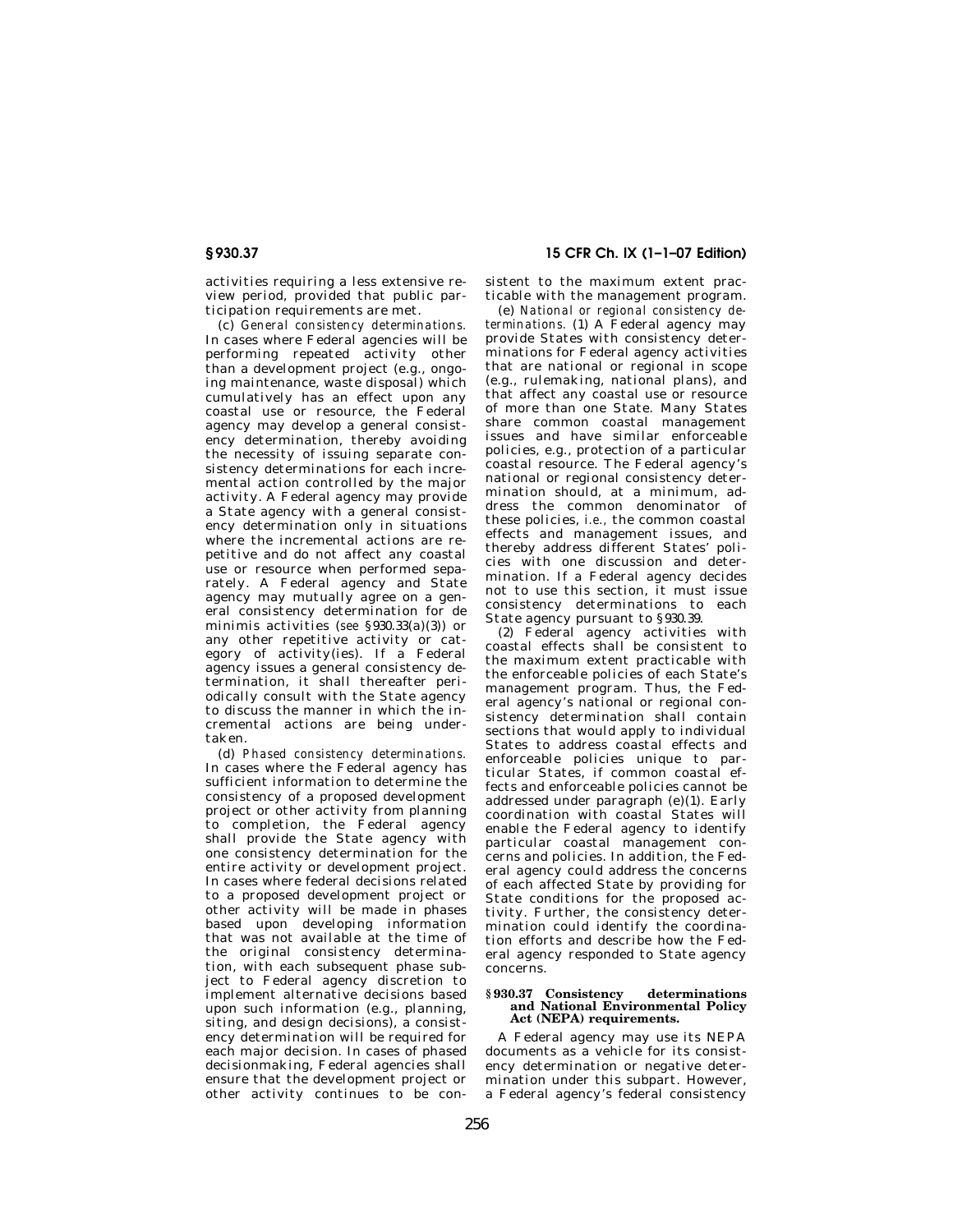obligations under the Act are independent of those required under NEPA and are not necessarily fulfilled by the submission of a NEPA document. State agencies shall not require Federal agencies to submit NEPA documents as information required pursuant to §930.39. If a Federal agency includes its consistency determination or negative determination in a NEPA document, the Federal agency shall ensure that the NEPA document includes the information and adheres to the timeframes required by this subpart. Federal agencies and State agencies should mutually agree on how to best coordinate the requirements of NEPA and the Act.

[65 FR 77154, Dec. 8, 2000, as amended at 71 FR 827, Jan. 5, 2006]

#### **§ 930.38 Consistency determinations for activities initiated prior to management program approval.**

(a) A consistency determination is required for ongoing Federal agency activities other than development projects initiated prior to management program approval, which are governed by statutory authority under which the Federal agency retains discretion to reassess and modify the activity. In these cases the consistency determination must be made by the Federal agency at the earliest practicable time following management program approval, and the State agency must be provided with a consistency determination no later than 120 days after management program approval for ongoing activities which the State agency lists or identifies through monitoring as subject to consistency with the management program.

(b) A consistency determination is required for major, phased federal development project decisions described in §930.36(d) which are made following management program approval and are related to development projects initiated prior to program approval. In making these new decisions, Federal agencies shall consider effects on any coastal use or resource not fully evaluated at the outset of the project. This provision shall not apply to phased federal decisions which were specifically described, considered and approved prior to management program approval

(e.g., in a final environmental impact statement issued pursuant to NEPA).

### **§ 930.39 Content of a consistency determination.**

(a) The consistency determination shall include a brief statement indicating whether the proposed activity will be undertaken in a manner consistent to the maximum extent practicable with the enforceable policies of the management program. The statement must be based upon an evaluation of the relevant enforceable policies of the management program. A description of this evaluation shall be included in the consistency determination, or provided to the State agency simultaneously with the consistency determination if the evaluation is contained in another document. Where a Federal agency is aware, prior to its submission of its consistency determination, that its activity is not fully consistent with a management program's enforceable policies, the Federal agency shall describe in its consistency determination the legal authority that prohibits full consistency as required by §930.32(a)(2). Where the Federal agency is not aware of any inconsistency until after submission of its consistency determination, the Federal agency shall submit its description of the legal authority that prohibits full consistency to the State agency as soon as possible, or before the end of the 90-day period described in §930.36(b)(1). The consistency determination shall also include a detailed description of the activity, its associated facilities, and their coastal effects, and comprehensive data and information sufficient to support the Federal agency's consistency statement. The amount of detail in the evaluation of the enforceable policies, activity description and supporting information shall be commensurate with the expected coastal effects of the activity. The Federal agency may submit the necessary information in any manner it chooses so long as the requirements of this subpart are satisfied.

(b) Federal agencies shall be guided by the following in making their consistency determinations. The activity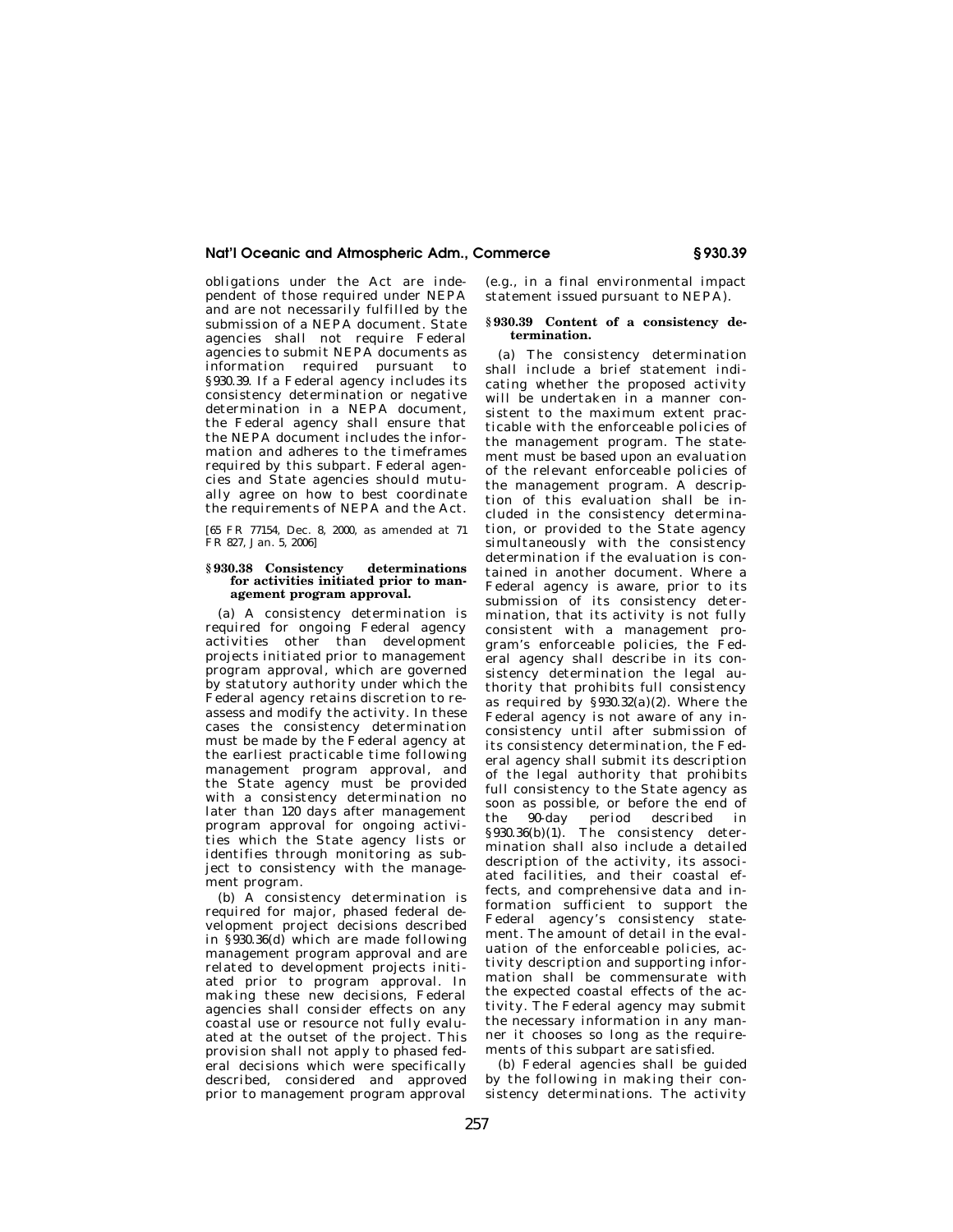its effects on any coastal use or resource, associated facilities (e.g., proposed siting and construction of access road, connecting pipeline, support buildings, and the effects of the associated facilities (e.g., erosion, wetlands, beach access impacts), must all be consistent to the maximum extent practicable with the enforceable policies of the management program.

(c) In making their consistency determinations, Federal agencies shall ensure that their activities are consistent to the maximum extent practicable with the enforceable, policies of the management program. However, Federal agencies should give consideration to management program provisions which are in the nature of recommendations.

(d) When Federal agency standards are more restrictive than standards or requirements contained in the management program, the Federal agency may continue to apply its stricter standards. In such cases the Federal agency shall inform the State agency in the consistency determination of the statutory, regulatory or other basis for the application of the stricter standards.

(e) *State permit requirements.* Federal law, other than the CZMA, may require a Federal agency to obtain a State permit. Even when Federal agencies are not required to obtain State permits, Federal agencies shall still be consistent to the maximum extent practicable with the enforceable policies that are contained in such State permit programs that are part of a management program.

#### **§ 930.40 Multiple Federal agency participation.**

Whenever more than one Federal agency is involved in a Federal agency activity or its associated facilities affecting any coastal use or resource, or is involved in a group of Federal agency activities related to each other because of their geographic proximity, the Federal agencies may prepare one consistency determination for all the federal activities involved. In such cases, Federal agencies should consider joint preparation or lead agency development of the consistency determination. In either case, the consistency determination shall be transmitted to

# **§ 930.40 15 CFR Ch. IX (1–1–07 Edition)**

the State agency at least 90 days before final decisions are taken by any of the participating agencies and shall comply with the requirements of §930.39.

# **§ 930.41 State agency response.**

(a) A State agency shall inform the Federal agency of its concurrence with or objection to the Federal agency's consistency determination at the earliest practicable time, after providing for public participation in the State agency's review of the consistency determination. The Federal agency may presume State agency concurrence if the State agency's response is not received within 60 days from receipt of the Federal agency's consistency determination and supporting information required by  $$930.39(a)$ . The 60-day review period begins when the State agency receives the consistency determination and supporting information required by  $\S 930.\overline{39}$ (a). If the information required by §930.39(a) is not included with the determination, the State agency shall notify the Federal agency in writing within 14 days of receiving the determination and supporting information that the 60-day review period has not begun, identify missing information required by  $\S 930.39(a)$ , and that the 60-day review period will begin when the missing information is received by the State agency. If the State agency has not notified the Federal agency that information required by  $\S 930.39(a)$  is missing within the 14 day notification period, then the 60-day review period shall begin on the date the State agency received the consistency determination and accompanying information. The State agency's determination of whether the information required by §930.39(a) is complete is not a substantive review of the adequacy of the information provided. Thus, if a Federal agency has submitted a consistency determination and information required by §930.39(a), then the State agency shall not assert that the 60-day review period has not begun because the information contained in the items required by §930.39(a) is substantively deficient. The failure to submit information not required by 930.39(a) shall not be a basis for asserting that the 60 day review period has not begun.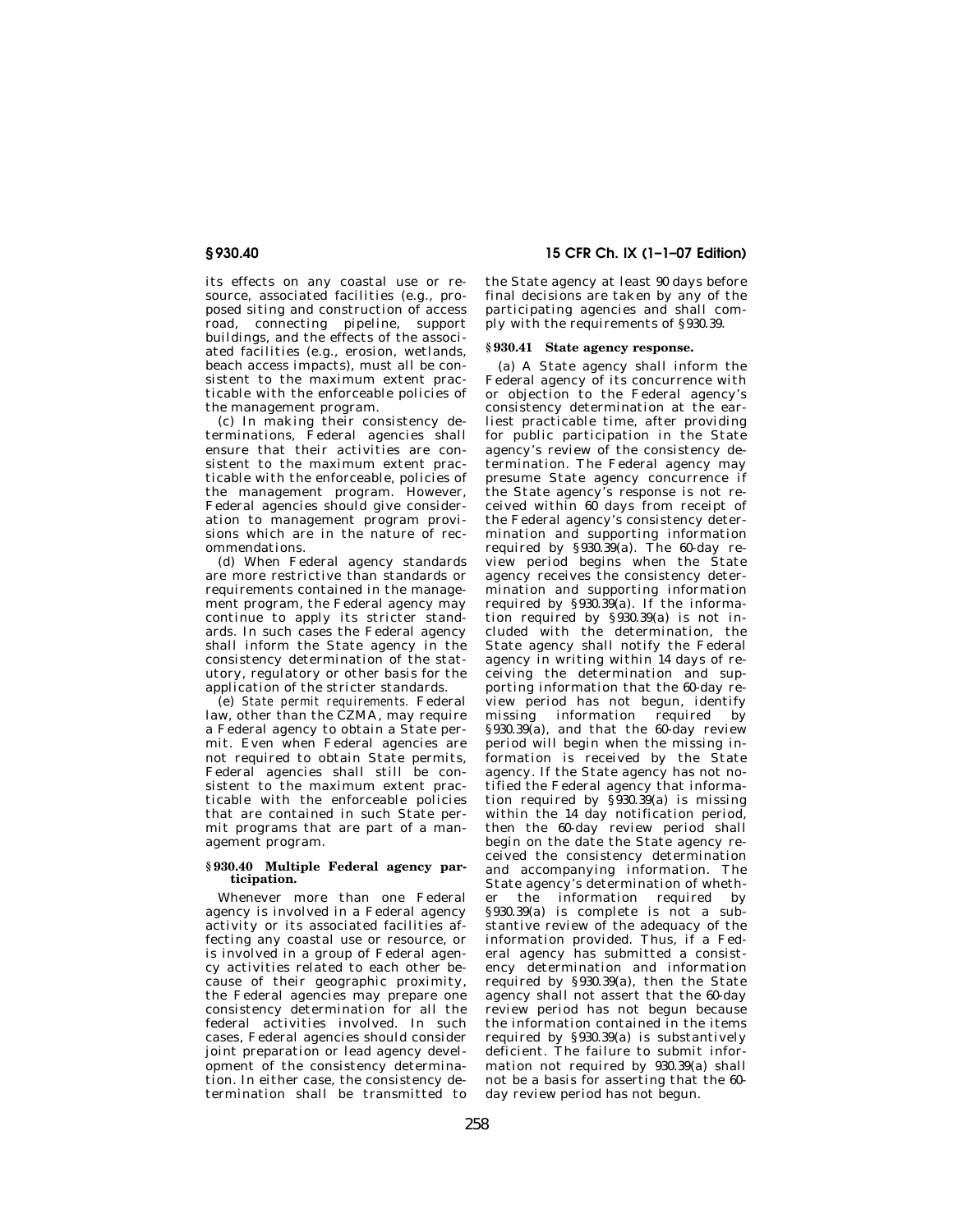(b) State agency concurrence shall not be presumed in cases where the State agency, within the 60-day period, requests an extension of time to review the matter. Federal agencies shall approve one request for an extension period of 15 days or less. In considering whether a longer or additional extension period is appropriate, the Federal agency should consider the magnitude and complexity of the information contained in the consistency determination.

(c) Final Federal agency action shall not be taken sooner than 90 days from the receipt by the State agency of the consistency determination unless the State concurs or concurrence is presumed, pursuant to paragraphs (a) and (b), with the activity, or unless both the Federal agency and the State agency agree to an alternative period.

(d) *Time limits on concurrences.* A State agency cannot unilaterally place an expiration date on its concurrence. If a State agency believes that an expiration date is necessary, State and Federal agencies may agree to a time limit. If there is no agreement, later phases of, or modifications to, the activity that will have effects not evaluated at the time of the original consistency determination will require either a new consistency determination, a supplemental consistency determination under §930.46, or a phased review under §930.36(d) of this subpart.

(e) *State processing fees.* The Act does not require Federal agencies to pay State processing fees. State agencies shall not assess a Federal agency with a fee to process the Federal agency's consistency determination unless payment of such fees is required by other federal law or otherwise agreed to by the Federal agency and allowed by the Comptroller General of the United States. In no case may a State agency stay the consistency review period or base its objection on the failure of a Federal agency to pay a fee.

[65 FR 77154, Dec. 8, 2000, as amended at 71 FR 827, Jan. 5, 2006]

#### **§ 930.42 Public participation.**

(a) Management programs shall provide for public participation in the State agency's review of consistency determinations. Public participation, at a minimum, shall consist of public notice for the area(s) of the coastal zone likely to be affected by the activity, as determined by the State agency.

(b) *Timing of public notice.* States shall provide timely public notice after the consistency determination has been received by the State agency, except in cases where earlier public notice on the consistency determination by the Federal agency or the State agency meets the requirements of this section. A public comment period shall be provided by the State sufficient to give the public an opportunity to develop and provide comments on whether the project is consistent with management program enforceable policies and still allow the State agency to issue its concurrence or objection within the 60 day State response period.

(c) *Content of public notice.* The public notice shall:

(1) Specify that the proposed activity is subject to review for consistency with the enforceable policies of the management program;

(2) Provide sufficient information to serve as a basis for comment;

(3) Specify a source for additional information, e.g., a State agency web site; and

(4) Specify a contact for submitting comments to the State agency.

(d) Procedural options that may be used by the State agency for issuance of public notice include, but are not limited to, public notice through an official State gazette, a local newspaper serving areas of coastal zone likely to be affected by the activity, individual State mailings, public notice through a management program newsletter, and electronic notices, e.g., web sites. However, electronic notices, e.g., web sites, shall not be the sole source of a public notification, but may be used in conjunction with other means. Web sites may be used to provide a location for the public to obtain additional information. States shall not require that the Federal agency provide public notice. Federal and State agencies are encouraged to issue joint public notices, and hold joint public hearings, to minimize duplication of effort and to avoid unnecessary delays, so long as the joint notice meets the other requirements of this section.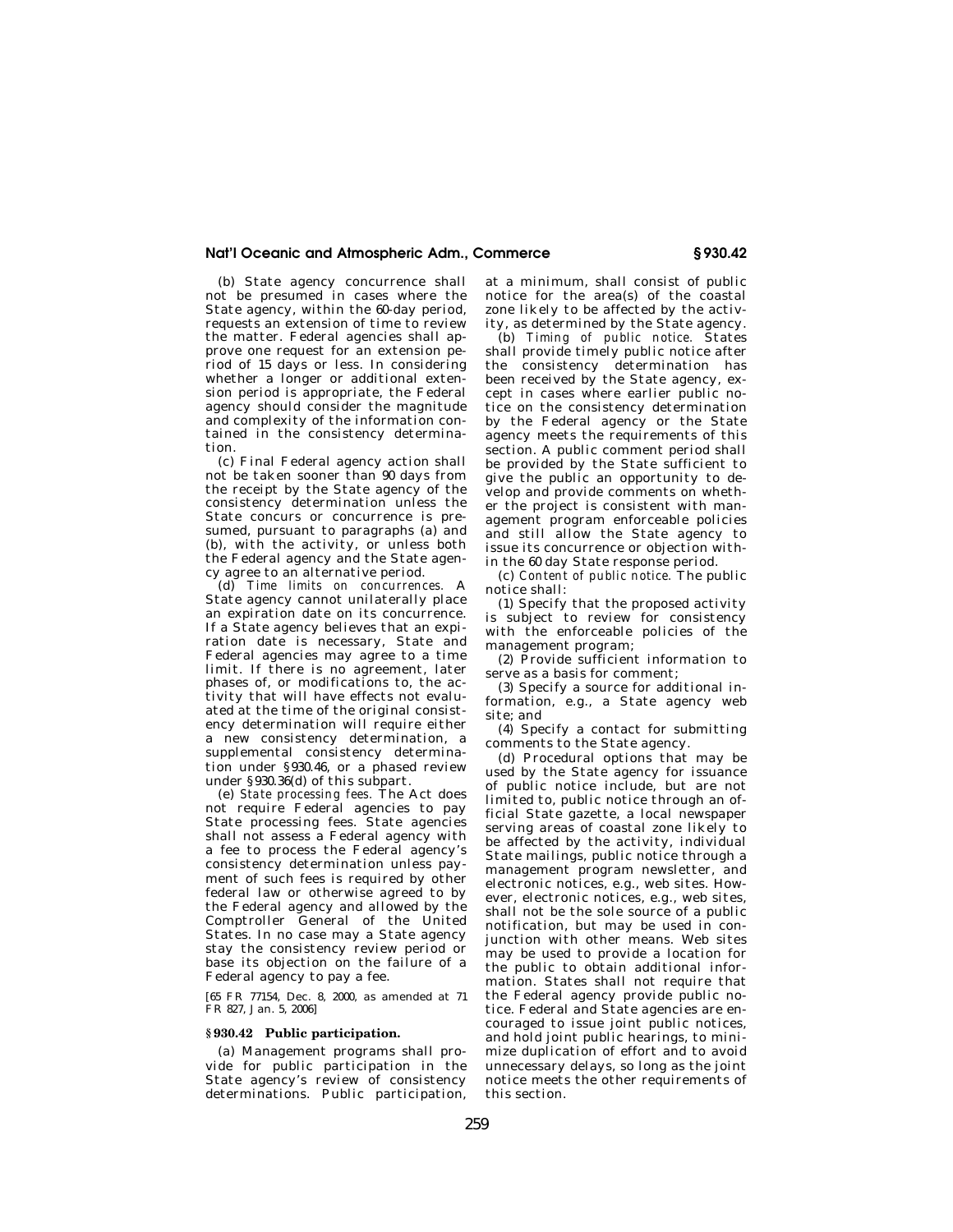# **§ 930.43 State agency objection.**

(a) In the event the State agency objects to the Federal agency's consistency determination, the State agency shall accompany its response to the Federal agency with its reasons for the objection and supporting information. The State agency response shall describe:

(1) How the proposed activity will be inconsistent with specific enforceable policies of the management program; and

(2) The specific enforceable policies (including citations).

(3) The State agency should also describe alternative measures (if they exist) which, if adopted by the Federal agency, would allow the activity to proceed in a manner consistent to the maximum extent practicable with the enforceable policies of the management program. Failure to describe alternatives does not affect the validity of the State agency's objection.

(b) If the State agency's objection is based upon a finding that the Federal agency has failed to supply sufficient information, the State agency's response must describe the nature of the information requested and the necessity of having such information to determine the consistency of the Federal agency activity with the enforceable policies of the management program.

(c) State agencies shall send to the Director a copy of objections to Federal agency consistency determinations.

(d) In the event of an objection, Federal and State agencies should use the remaining portion of the 90-day notice period (*see* §930.36(b)) to attempt to resolve their differences. If resolution has not been reached at the end of the 90-day period, Federal agencies should consider using the dispute resolution mechanisms of this part and postponing final federal action until the problems have been resolved. At the end of the 90-day period the Federal agency shall not proceed with the activity over a State agency's objection unless:

(1) the Federal agency has concluded that under the ''consistent to the maximum extent practicable'' standard described in section 930.32 consistency with the enforceable policies of the

management program is prohibited by existing law applicable to the Federal agency and the Federal agency has clearly described, in writing, to the State agency the legal impediments to full consistency (See §§930.32(a) and 930.39(a)), or

(2) the Federal agency has concluded that its proposed action is fully consistent with the enforceable policies of the management program, though the State agency objects.

(e) If a Federal agency decides to proceed with a Federal agency activity that is objected to by a State agency, or to follow an alternative suggested by the State agency, the Federal agency shall notify the State agency of its decision to proceed before the project commences.

#### **§ 930.44 Availability of mediation for disputes concerning proposed activities.**

In the event of a serious disagreement between a Federal agency and a State agency regarding the consistency of a proposed federal activity affecting any coastal use or resource, either party may request the Secretarial mediation or OCRM mediation services provided for in subpart G.

#### **§ 930.45 Availability of mediation for previously reviewed activities.**

(a) Federal and State agencies shall cooperate in their efforts to monitor federally approved activities in order to make certain that such activities continue to be undertaken in a manner consistent to the maximum extent practicable with the enforceable policies of the management program.

(b) The State agency may request that the Federal agency take appropriate remedial action following a serious disagreement resulting from a Federal agency activity, including those activities where the State agency's concurrence was presumed, which was:

(1) Previously determined to be consistent to the maximum extent practicable with the management program, but which the State agency later maintains is being conducted or is having an effect on any coastal use or resource substantially different than originally described and, as a result, is no longer consistent to the maximum extent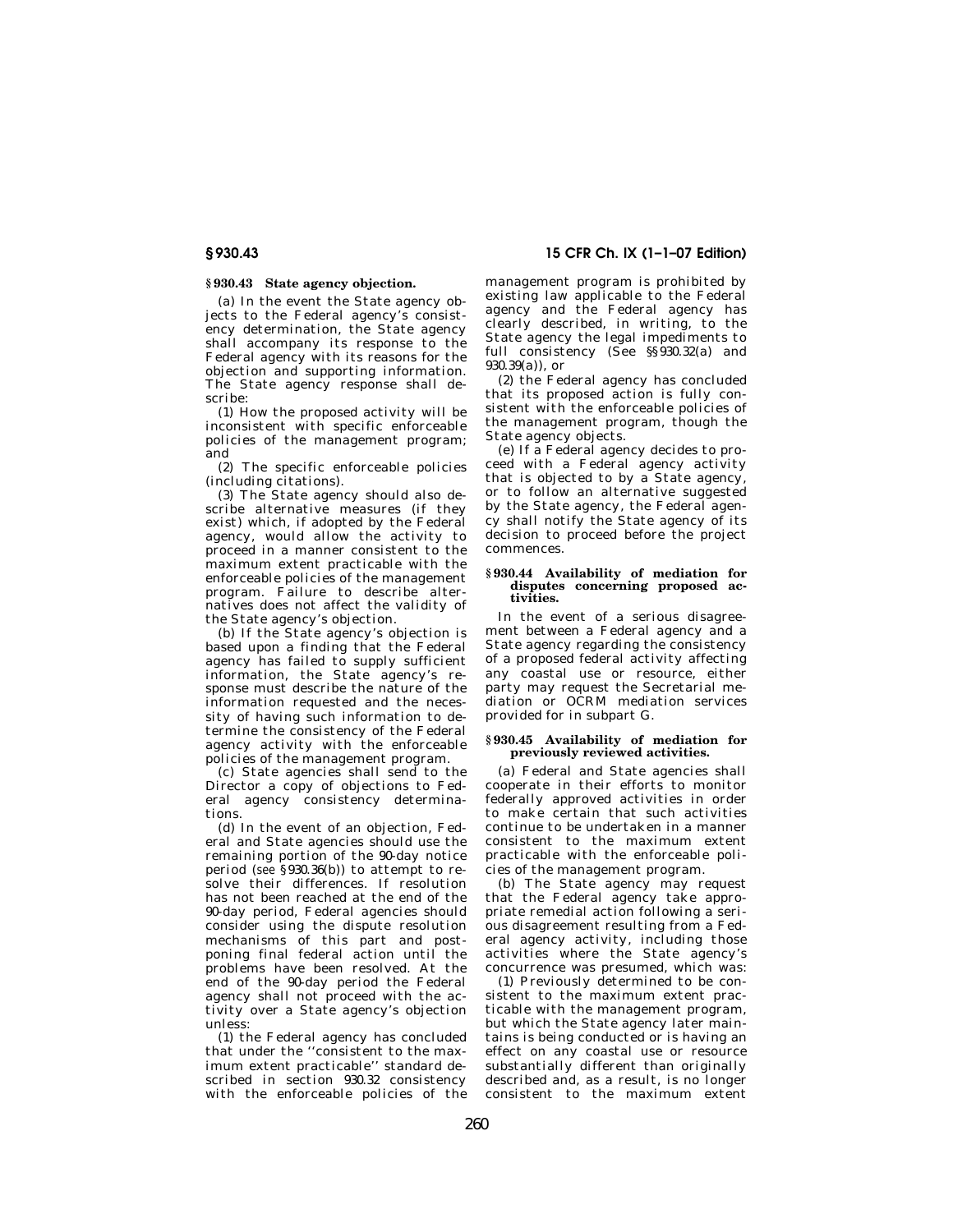practicable with the enforceable policies of the management program; or

(2) Previously determined not to be a Federal agency activity affecting any coastal use or resource, but which the State agency later maintains is being conducted or is having an effect on any coastal use or resource substantially different than originally described and, as a result, the activity affects any coastal use or resource and is not consistent to the maximum extent practicable with the enforceable policies of the management program. The State agency's request shall include supporting information and a proposal for recommended remedial action.

(c) If, after a reasonable time following a request for remedial action, the State agency still maintains that a serious disagreement exists, either party may request the Secretarial mediation or OCRM mediation services provided for in subpart G of this part.

#### **§ 930.46 Supplemental coordination for proposed activities.**

(a) For proposed Federal agency activities that were previously determined by the State agency to be consistent with the management program, but which have not yet begun, Federal agencies shall further coordinate with the State agency and prepare a supplemental consistency determination if the proposed activity will affect any coastal use or resource substantially different than originally described. Substantially different coastal effects are reasonably foreseeable if:

(1) The Federal agency makes substantial changes in the proposed activity that are relevant to management program enforceable policies; or

(2) There are significant new circumstances or information relevant to the proposed activity and the proposed activity's effect on any coastal use or resource.

(3) Substantial changes were made to the activity during the period of the State agency's initial review and the State agency did not receive notice of the substantial changes during its review period, and these changes are relevant to management program enforceable policies and/or affect coastal uses or resources.

(b) The State agency may notify the Federal agency and the Director of proposed activities which the State agency believes should be subject to supplemental coordination. The State agency's notification shall include information supporting a finding of substantially different coastal effects than originally described and the relevant enforceable policies, and may recommend modifications to the proposed activity (if any) that would allow the Federal agency to implement the proposed activity consistent with the enforceable policies of the management program. State agency notification under this paragraph (b) does not remove the requirement under paragraph (a) of this section for Federal agencies to notify State agencies.

[65 FR 77154, Dec. 8, 2000, as amended at 71 FR 828, Jan. 5, 2006]

# **Subpart D—Consistency for Activities Requiring a Federal License or Permit**

#### **§ 930.50 Objectives.**

The provisions of this subpart are intended to ensure that any required federal license or permit activity affecting any coastal use or resource is conducted in a manner consistent with approved management programs. The provisions of subpart I of this part are intended to supplement the provisions of this subpart for federal license or permit activities having interstate coastal effects.

#### **§ 930.51 Federal license or permit.**

(a) The term ''federal license or permit'' means any authorization that an applicant is required by law to obtain in order to conduct activities affecting any land or water use or natural resource of the coastal zone and that any Federal agency is empowered to issue to an applicant. The term ''federal license or permit'' does not include OCS plans, and federal license or permit activities described in detail in OCS plans, which are subject to subpart E of this part, or leases issued pursuant to lease sales conducted by a Federal agency (e.g., outer continental shelf (OCS) oil and gas lease sales conducted by the Minerals Management Service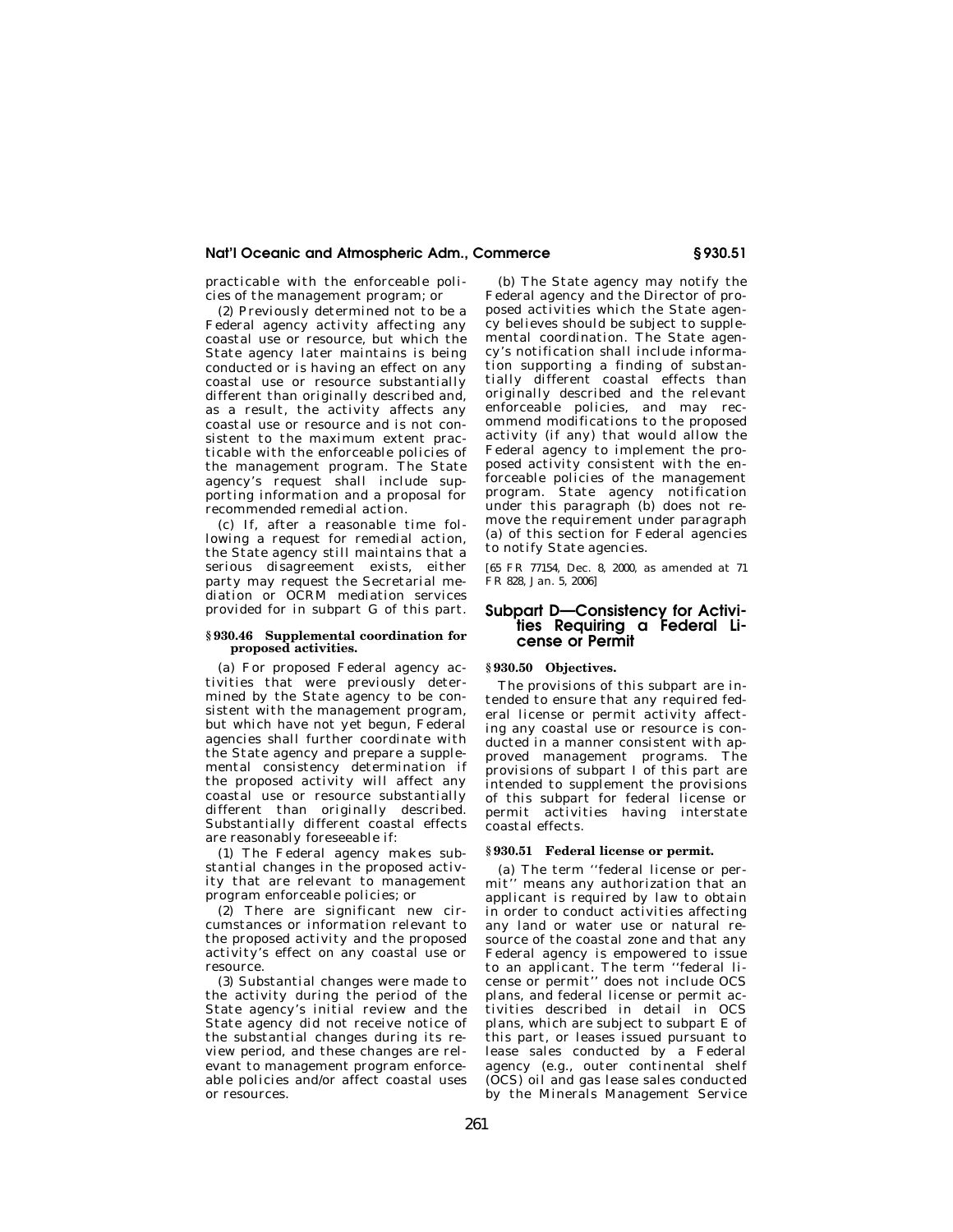or oil and gas lease sales conducted by the Bureau of Land Management). Lease sales conducted by a Federal agency are Federal agency activities under subpart C of this part.

(b) The term also includes the following types of renewals and major amendments which affect any coastal use or resource:

(1) Renewals and major amendments of federal license or permit activities not previously reviewed by the State agency;

 $(2)$  Renewals and major amendments of federal license or permit activities previously reviewed by the State agency which are filed after and are subject to management program changes not in existence at the time of original State agency review; and

(3) Renewals and major amendments of federal license or permit activities previously reviewed by the State agency which will cause an effect on any coastal use or resource substantially different than those originally reviewed by the State agency.

(c) The term ''major amendment'' of a federal license or permit activity means any subsequent federal approval that the applicant is required to obtain for modification to the previously reviewed and approved activity and where the activity permitted by issuance of the subsequent approval will affect any coastal use or resource, or, in the case of a major amendment subject to  $\S 930.51(b)(3)$ , affect any coastal use or resource in a way that is substantially different than the description or understanding of effects at the time of the original activity.

(d) The term ''renewals'' of a federal license or permit activity means any subsequent re-issuance, re-approval or extension of an existing license or permit that the applicant is required to obtain for an activity described under paragraph (b) of this section.

(e) The determination of substantially different coastal effects under paragraphs (b)(3), and (c) of this section is made on a case-by-case basis by the Federal agency after consulting with the State agency, and applicant. The Federal agency shall give considerable weight to the opinion of the State agency. The terms ''major amendment,'' ''renewals'' and ''substantially

**§ 930.52 15 CFR Ch. IX (1–1–07 Edition)** 

different'' shall be construed broadly to ensure that the State agency has the opportunity to review activities and coastal effects not previously reviewed.

(f) *This subpart applies to active applications.* If an applicant withdraws its application to the Federal agency, then the consistency process is terminated. If the applicant reapplies to the Federal agency, then a new consistency review process will start. If a Federal agency stops or stays the Federal license or permit application process, then the consistency review period will be stopped or stayed for the same amount of time as for the Federal application process.

[65 FR 77154, Dec. 8, 2000, as amended at 71 FR 827, Jan. 5, 2006]

#### **§ 930.52 Applicant.**

The term ''applicant'' means any individual, public or private corporation, partnership, association, or other entity organized or existing under the laws of any nation, State, or any State, regional, or local government, who, following management program approval, either files an application for a required individual federal license or permit, or who files a consistency certification for a required general federal license or permit under §930.31(d) to conduct an activity affecting any coastal use or resource. The term "applicant" does not include Federal agencies applying for federal licenses or permits. Federal agency activities requiring federal licenses or permits are subject to subpart C of this part.

#### **§ 930.53 Listed federal license or permit activities.**

(a) State agencies shall develop a list of federal license or permit activities which affect any coastal use or resource, including reasonably foreseeable effects, and which the State agency wishes to review for consistency with the management program. The list shall be included as part of the management program, and the federal license or permit activities shall be described in terms of the specific licenses or permits involved (e.g., Corps of Engineers 404 permits, Coast Guard bridge permits). In the event the State agency chooses to review federal license or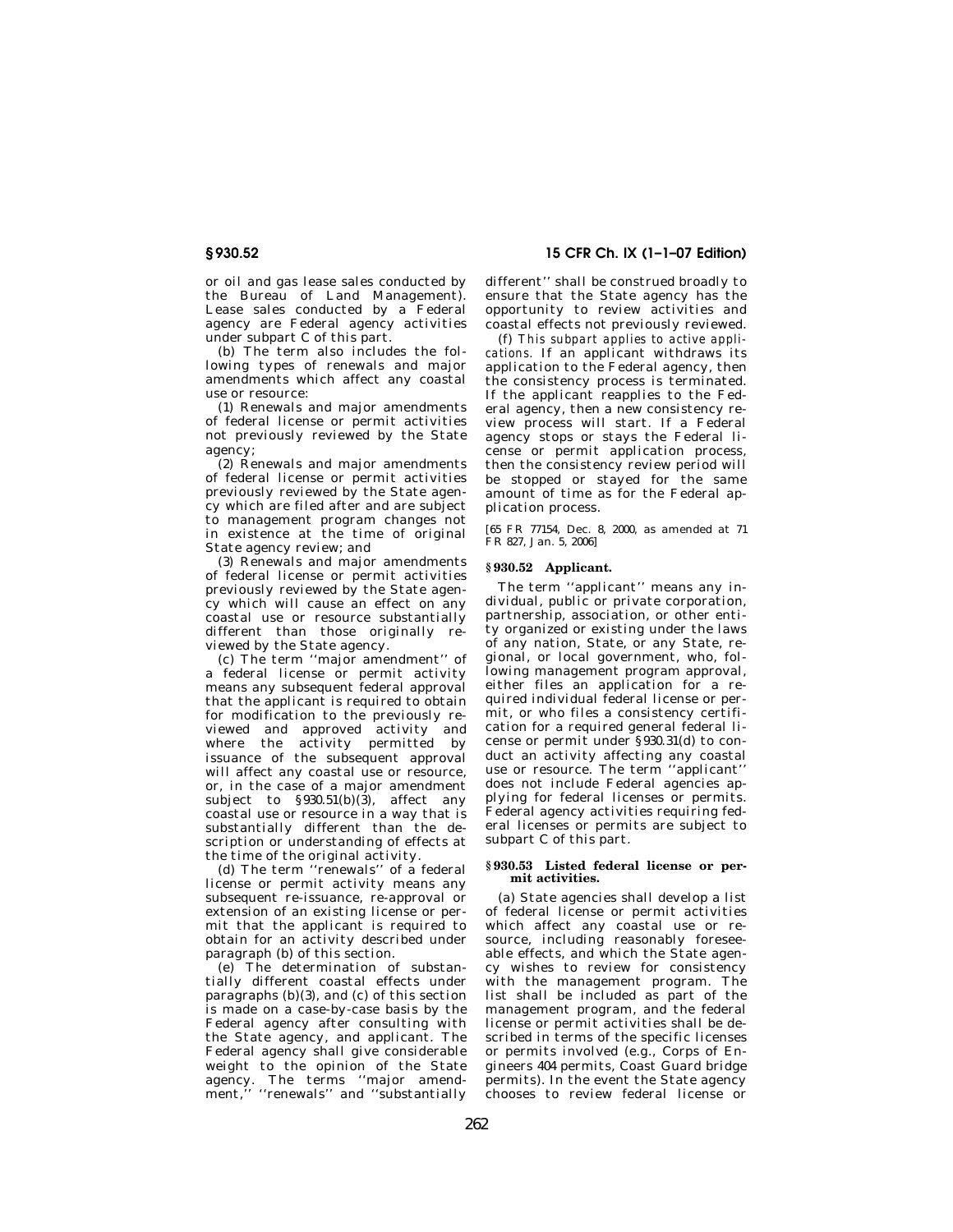permit activities, with reasonably foreseeable coastal effects, outside of the coastal zone, it must generally describe the geographic location of such activities.

(1) The geographic location description should encompass areas outside of the coastal zone where coastal effects from federal license or permit activities are reasonably foreseeable. The State agency should exclude geographic areas outside of the coastal zone where coastal effects are not reasonably foreseeable. Listed activities may have different geographic location descriptions, depending on the nature of the activity and its coastal effects. For example, the geographic location for activities affecting water resources or uses could be described by shared water bodies, river basins, boundaries defined under the State's coastal nonpoint pollution control program, or other ecologically identifiable areas. Federal lands located within the boundaries of a State's coastal zone are automatically included within the geographic location description; State agencies do not have to describe these areas. State agencies do have to describe the geographic location of listed activities occurring on federal lands located beyond the boundaries of a State's coastal zone.

(2) For listed activities occurring outside of the coastal zone for which a State has not generally described the geographic location of review, States must follow the conditions for review of unlisted activities under §930.54 of this subpart.

(b) *General concurrences for minor activities.* To avoid repeated review of minor federal license or permit activities which, while individually inconsequential, cumulatively affect any coastal use or resource, the State agency, after developing conditions allowing concurrence for such activities, may issue a general public notice (*see*  §930.61) and general concurrence allowing similar minor work in the same geographic area to proceed without prior State agency review. In such cases, the State agency must set forth in the management program license and permit list the minor federal license or permit activities and the relevant conditions which are covered by the general concurrence. Minor federal license or permit activities which satisfy the conditions of the general concurrence are not subject to the consistency certification requirement of this subpart. Except in cases where the State agency indicates otherwise, copies of federal license or permit applications for activities subject to a general concurrence must be sent by the applicant to the State agency to allow the State agency to monitor adherence to the conditions required by such concurrence. Confidential and proprietary material within such applications may be deleted.

(c) The license and permit list may be amended by the State agency following consultation with the affected Federal agency and approval by the Director pursuant to the program change requirements found at 15 CFR part 923, subpart H.

(1) Consultation with the affected Federal agency means, at least 60 days prior to submitting a program change request to OCRM, a State agency shall notify in writing the relevant regional or field Federal agency staff and the head of the affected Federal agency, and request comments on the listing change. The notification shall describe the proposed change and identify the regional Federal agency staff the State has contacted for consultation.

(2) A State agency must include in its program change request to OCRM a description of any comments received from the affected Federal agency.

(d) No federal license or permit described on an approved list shall be issued by a Federal agency until the requirements of this subpart have been satisfied. Federal agencies shall inform applicants for listed licenses or permits of the requirements of this subpart.

#### **§ 930.54 Unlisted federal license or permit activities.**

(a)(1) With the assistance of Federal agencies, State agencies should monitor unlisted federal license or permit activities (e.g., by use of intergovernmental review process established pursuant to E.O. 12372, review of NEPA documents, FEDERAL REGISTER notices). State agencies shall notify Federal agencies, applicants, and the Director of unlisted activities affecting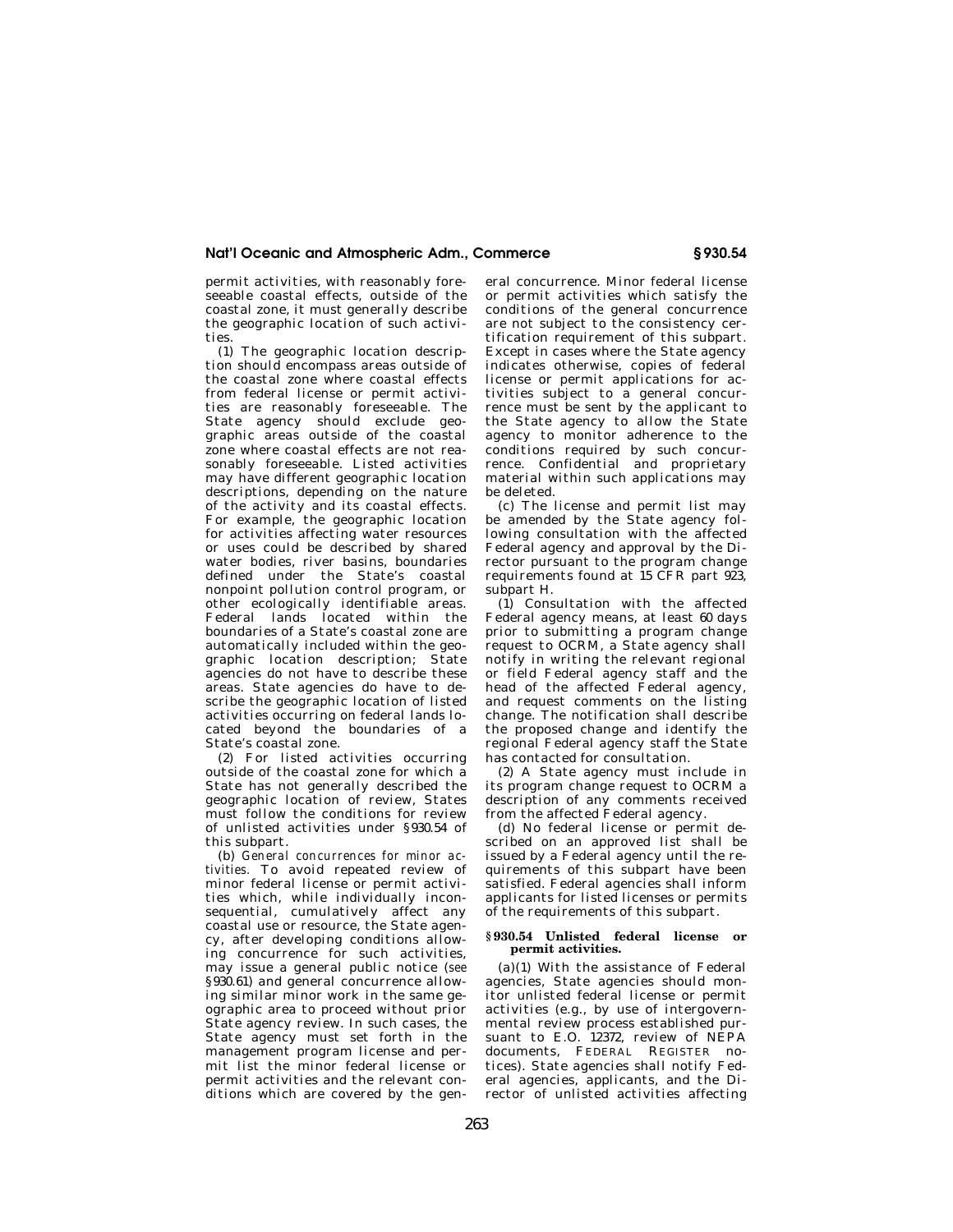any coastal use or resource which require State agency review within 30 days from notice of the license or permit application, that has been submitted to the approving Federal agency, otherwise the State agency waives its right to review the unlisted activity. The waiver does not apply in cases where the State agency does not receive notice of the federal license or permit application.

(2) Federal agencies or applicants should provide written notice of the submission of applications for federal licenses or permits for unlisted activities to the State agency. Notice to the State agency may be constructive if notice is published in an official federal public notification document or through an official State clearinghouse (*i.e.,* the FEDERAL REGISTER, draft or final NEPA EISs that are submitted to the State agency, or a State's intergovernmental review process). The notice, whether actual or constructive, shall contain sufficient information for the State agency to learn of the activity, determine the activity's geographic location, and determine whether coastal effects are reasonably foreseeable.

(b) The State agency's notification shall also request the Director's approval to review the unlisted activity and shall contain an analysis that supports the State agency's assertion that coastal effects are reasonably foreseeable. Following State agency notification to the Federal agency, applicant and the Director, the Federal agency shall not issue the license or permit until the requirements of this subpart have been satisfied, unless the Director disapproves the State agency's request to review the activity.

(c) The Federal agency and the applicant have 15 days from receipt of the State agency notice to provide comments to the Director regarding the State agency's request to review the activity. The sole basis for the Director's approval or disapproval of the State agency's request will relate to whether the proposed activity's coastal effects are reasonably foreseeable. The Director shall issue a decision, with supporting comments, to the State agency, Federal agency and applicant within 30 days from receipt of the State agency notice. The Director may

**§ 930.54 15 CFR Ch. IX (1–1–07 Edition)** 

extend the decision deadline beyond 30 days due to the complexity of the issues or to address the needs of the State agency, the Federal agency, or the applicant. The Director shall consult with the State agency, the Federal agency and the applicant prior to extending the decision deadline, and shall limit the extension to the minimum time necessary to make its decision. The Director shall notify the relevant parties of the expected length of an extension.

(d) If the Director disapproves the State agency's request, the Federal agency may approve the license or permit application and the applicant need not comply with the requirements of this subpart. If the Director approves the State agency's request, the Federal agency and applicant must comply with the consistency certification procedures of this subpart.

(e) Following an approval by the Director, the applicant shall amend the federal application by including a consistency certification and shall provide the State agency with a copy of the certification along with necessary data and information (*see* §§930.58, 930.62 and 930.63). For the purposes of this section, concurrence by the State agency shall be conclusively presumed in the absence of a State agency objection within six months from the original Federal agency notice to the State agency (*see*  paragraph (a) of this section) or within three months from receipt of the applicant's consistency certification and necessary data and information, whichever period terminates last.

(f) The unlisted activity procedures in this section are provided to ensure that State agencies are afforded an opportunity to review federal license or permit activities with reasonably foreseeable coastal effects. Prior to bringing the issue before the Director, the concerned parties should discuss coastal effects and consistency. The applicant can avoid delay by simply seeking the State agency's expeditious concurrence rather than waiting for the Director's decision. If an applicant, of its own accord or after negotiations with the State agency, provides a consistency certification and necessary data and information to the State agency,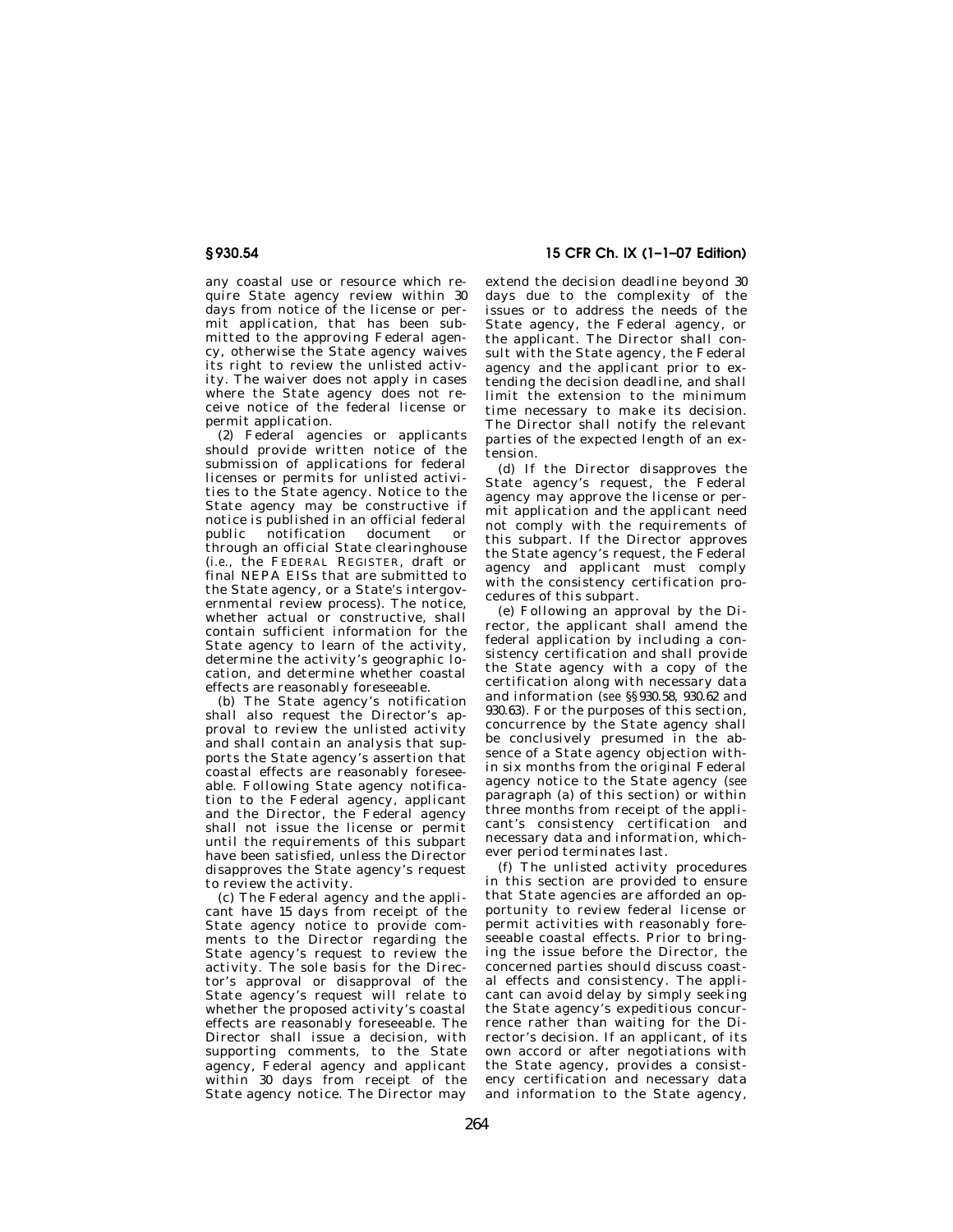the review shall be deemed to have received the Director's approval, and all of the provisions of this subpart shall apply and the State agency need not request the Director's approval. If an applicant for an unlisted activity has not subjected itself to the consistency process within the 30 day notification period contained in paragraph (a) of this section, the State agency must adhere to the unlisted activity review requirements of this section to preserve its right to review the activity.

#### **§ 930.55 Availability of mediation for license or permit disputes.**

In the event of a serious disagreement between a Federal and State agency regarding whether a listed or unlisted federal license or permit activity is subject to the federal consistency requirement, either party may request the OCRM mediation or Secretarial mediation services provided for in subpart G of this part; notice shall be provided to the applicant. The existence of a serious disagreement will not relieve the Federal agency from the responsibility for withholding approval of a license or permit application for an activity on an approved management program list (*see* §930.53) or individually approved by the Director (*see*  §930.54) pending satisfaction of the requirements of this subpart. Similarly, the existence of a serious disagreement will not prevent the Federal agency from approving a license or permit activity which has not received Director approval.

#### **§ 930.56 State agency guidance and assistance to applicants.**

As a preliminary matter, any applicant for a federal license or permit selected for review by a State agency should obtain the views and assistance of the State agency regarding the means for ensuring that the proposed activity will be conducted in a manner consistent with the management program. As part of its assistance efforts, the State agency shall make available for public inspection copies of the management program document. Upon request by the applicant, the State agency shall identify any enforceable policies applicable to the proposed activ-

ity, based upon the information submitted to the State agency.

### **§ 930.57 Consistency certifications.**

(a) Following appropriate coordination and cooperation with the State agency, all applicants for required federal licenses or permits subject to State agency review shall provide in the application to the federal licensing or permitting agency a certification that the proposed activity complies with and will be conducted in a manner consistent with the management program. At the same time, the applicant shall furnish to the State agency a copy of the certification and necessary data and information.

(b) The applicant's consistency certification shall be in the following form: ''The proposed activity complies with the enforceable policies of (name of State) approved management program and will be conducted in a manner consistent with such program.''

#### **§ 930.58 Necessary data and information.**

(a) The applicant shall furnish the State agency with necessary data and information along with the consistency certification. Such information and data shall include the following:

(1) A copy of the application for the federal license or permit and

(i) All material relevant to a State's management program provided to the Federal agency in support of the application; and

(ii) To the extent not included in paragraphs (a)(1) or (a)(1)(i) of this section, a detailed description of the proposed activity, its associated facilities, the coastal effects, and any other information relied upon by the applicant to make its certification. Maps, diagrams, and technical data shall be submitted when a written description alone will not adequately describe the proposal;

(2) Information specifically identified in the management program as required necessary data and information for an applicant's consistency certification. The management program as originally approved or amended (pursuant to 15 CFR part 923, subpart H) may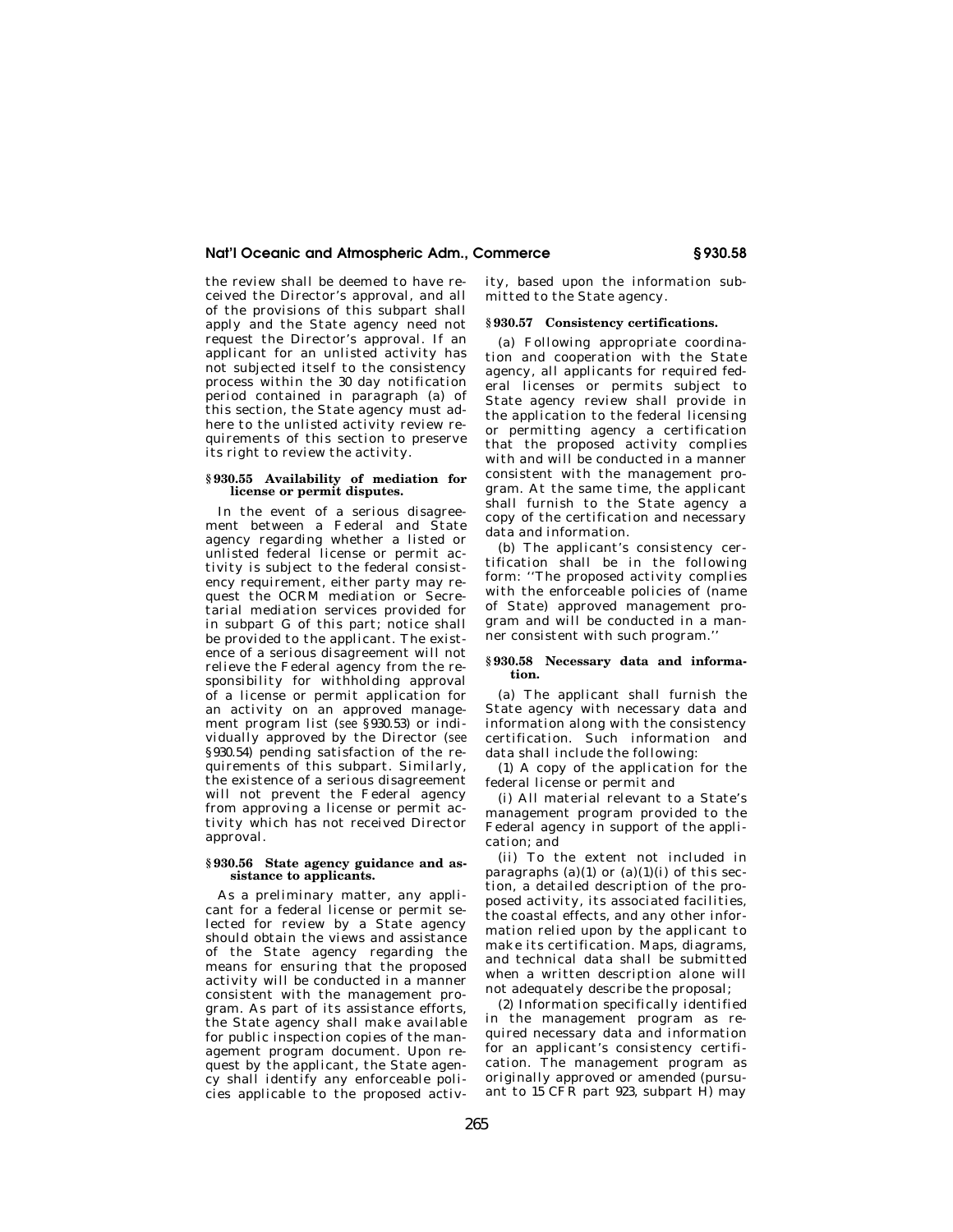describe data and information necessary to assess the consistency of federal license or permit activities. Necessary data and information may include completed State or local government permit applications which are required for the proposed activity, but shall not include the issued State or local permits. NEPA documents shall not be considered necessary data and information when a Federal statute requires a Federal agency to initiate the CZMA federal consistency review prior to its completion of NEPA compliance. States shall not require that the consistency certification and/or the necessary data and information be included in NEPA documents. Required data and information may not include confidential and proprietary material; and

(3) An evaluation that includes a set of findings relating the coastal effects of the proposal and its associated facilities to the relevant enforceable policies of the management program. Applicants shall demonstrate that the activity will be consistent with the enforceable policies of the management program. Applicants shall demonstrate adequate consideration of policies which are in the nature of recommendations. Applicants need not make findings with respect to coastal effects for which the management program does not contain enforceable or recommended policies.

(b) At the request of the applicant, interested parties who have access to information and data required by this section may provide the State agency with all or part of the material required. Furthermore, upon request by the applicant, the State agency shall provide assistance for developing the assessment and findings required by this section.

(c) When satisfied that adequate protection against public disclosure exists, applicants should provide the State agency with confidential and proprietary information which the State agency maintains is necessary to make a reasoned decision on the consistency of the proposal. State agency requests for such information must be related to the necessity of having such informa-

**§ 930.59 15 CFR Ch. IX (1–1–07 Edition)** 

tion to assess adequately the coastal effects of the proposal.

[65 FR 77154, Dec. 8, 2000, as amended at 71 FR 827, Jan. 5, 2006]

### **§ 930.59 Multiple permit review.**

(a) Applicants shall, to the extent practicable, consolidate related federal license or permit activities affecting any coastal use or resource for State agency review. State agencies shall, to the extent practicable, provide applicants with a ''one-stop'' multiple permit review for consolidated permits to minimize duplication of effort and to avoid unnecessary delays.

(b) A State agency objection to one or more of the license or permit activities submitted for consolidated review shall not prevent the applicant from receiving Federal agency approval for those license or permit activities found to be consistent with the management program.

#### **§ 930.60 Commencement of State agency review.**

(a) The State agency's six-month review period (*see* §930.62(a)) of an applicant's consistency certification begins on the date the State agency receives the consistency certification required by §930.57 and all the necessary data and information required by §930.58(a).

(1) If an applicant fails to submit a consistency certification, the State agency shall notify the applicant and the Federal agency, within 30 days of receipt of the incomplete submission, that a consistency certification satisfying §930.57 was not received and that the State agency's six-month review period will commence on the date of receipt of the missing certification, subject to paragraph  $(a)(2)$  of this section.

(2) If an applicant fails to submit all necessary data and information required by §930.58(a), the State agency shall notify the applicant and the Federal agency, within 30 days of receipt of the incomplete submission, that necessary data and information described in §930.58(a) was not received and that the State agency's six-month review period will commence on the date of receipt of the missing necessary data and information, subject to the requirement in paragraph (a) of this section that the applicant has also submitted a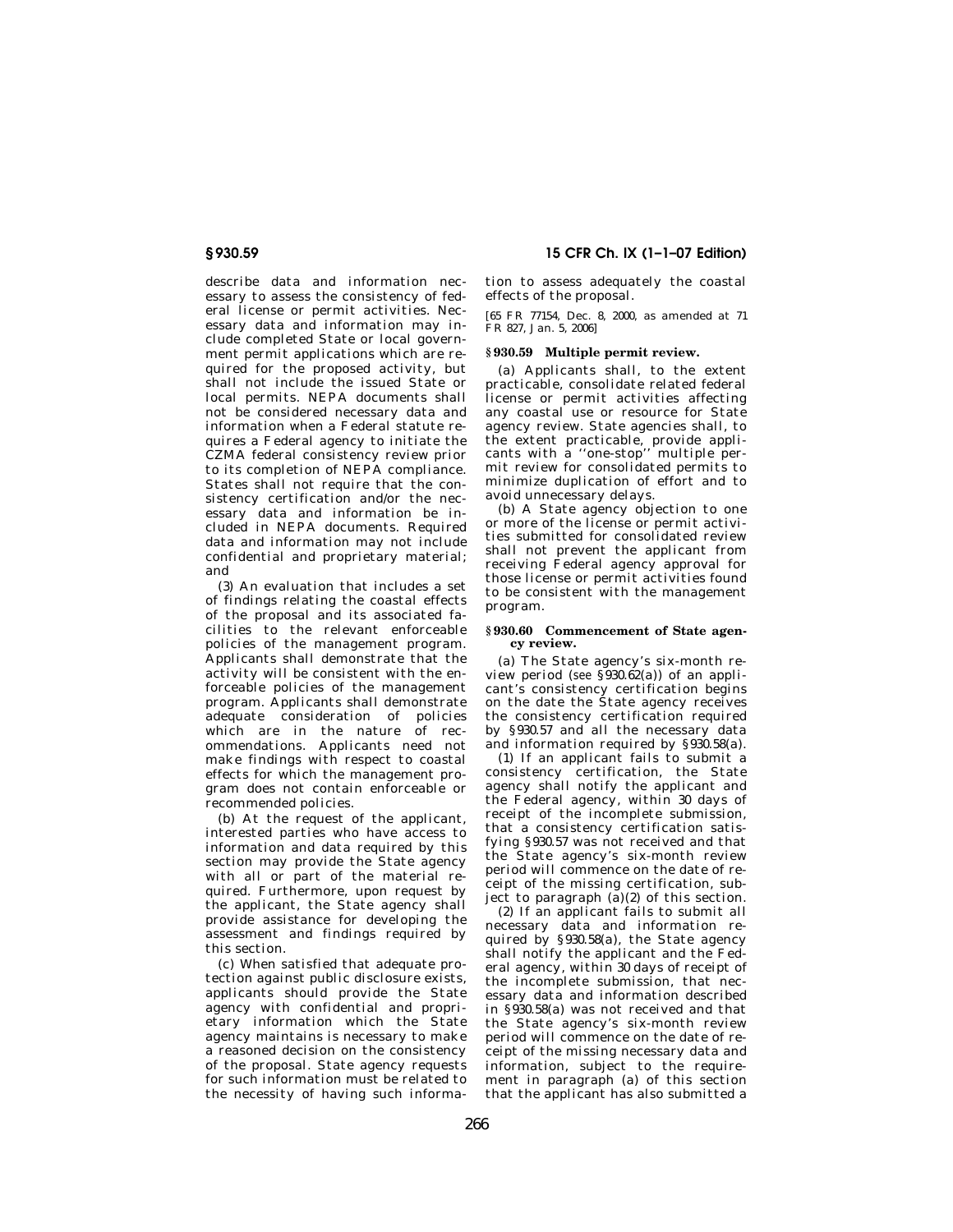consistency certification. The State agency may waive the requirement in paragraph (a) of this section that all necessary data and information described in §930.58(a) be submitted before commencement of the State agency's six-month consistency review. In the event of such a waiver, the requirements of §930.58(a) must be satisfied prior to the end of the six-month consistency review period or the State agency may object to the consistency certification for insufficient information.

(3) Within 30 days of receipt of the consistency certification and/or necessary data and information that was deemed missing, pursuant to paragraphs (a)(1) or (2) of this section, the State agency shall notify the applicant and Federal agency that the certification and necessary data and information required pursuant to §930.58 is complete, the date the certification and/or necessary data and information deemed missing was received, and, that the State agency's consistency review commenced on the date of receipt. In the event of a State waiver under paragraph (a)(2) of this section, receipt of the necessary data and information deemed missing shall not alter the date the consistency review period commenced.

(b) State agencies and applicants (and persons under subpart  $\hat{E}$  of this part) may mutually agree in writing to stay the six-month consistency review period. Such an agreement shall be in writing and state a specific date on when the stay will end. The State agency shall provide a copy of the written agreement to the Federal agency and the Federal agency shall not presume State agency concurrence with an applicant's consistency certification when such a written agreement to stay the six-month consistency review period is in effect. The State agency shall not stop, stay, or otherwise alter the consistency review period without such a written agreement with the applicant.

(c) The State agency's determination that a certification and necessary data and information under paragraph (a) of this section is complete is not a substantive review of the adequacy of the information received. If an applicant has submitted all necessary data and information required by §930.58, then a State agency's or Federal agency's assertion that the submitted information is substantively deficient, or a State agency's or Federal agency's request for clarification of the information provided, or information or data requested that is in addition to that required by §930.58 shall not extend the date of commencement of State agency review.

[71 FR 827, Jan. 5, 2006]

#### **§ 930.61 Public participation.**

(a) Following receipt of the material described in §930.60 the State agency shall ensure timely public notice of the proposed activity. Public notice shall be provided for the area(s) of the coastal zone likely to be affected by the proposed activity, as determined by the State agency. At the discretion of the State agency, public participation may include one or more public hearings. The State agency shall not require an applicant or a Federal agency to hold a public hearing. State agencies should restrict the period of public notice, receipt of comments, hearing proceedings and final decision-making to the minimum time necessary to reasonably inform the public, obtain sufficient comment, and develop a decision on the matter.

(b) *Content of public notice.* The public notice shall:

(1) Specify that the proposed activity is subject to review for consistency under the policies of the management program;

(2) Provide sufficient information to serve as a basis for comment;

(3) Specify a source for additional information; and

(4) Specify a contact for submitting comments to the management program.

(c) Procedural options that may be used by the State agency for issuance of public notice include, but are not limited to, public notice through an official State gazette, a local newspaper serving areas of the coastal zone likely to be affected by the activity, individual State mailings, public notice through a management program newsletter, and electronic notices, e.g., web sites. However, electronic notices, e.g.,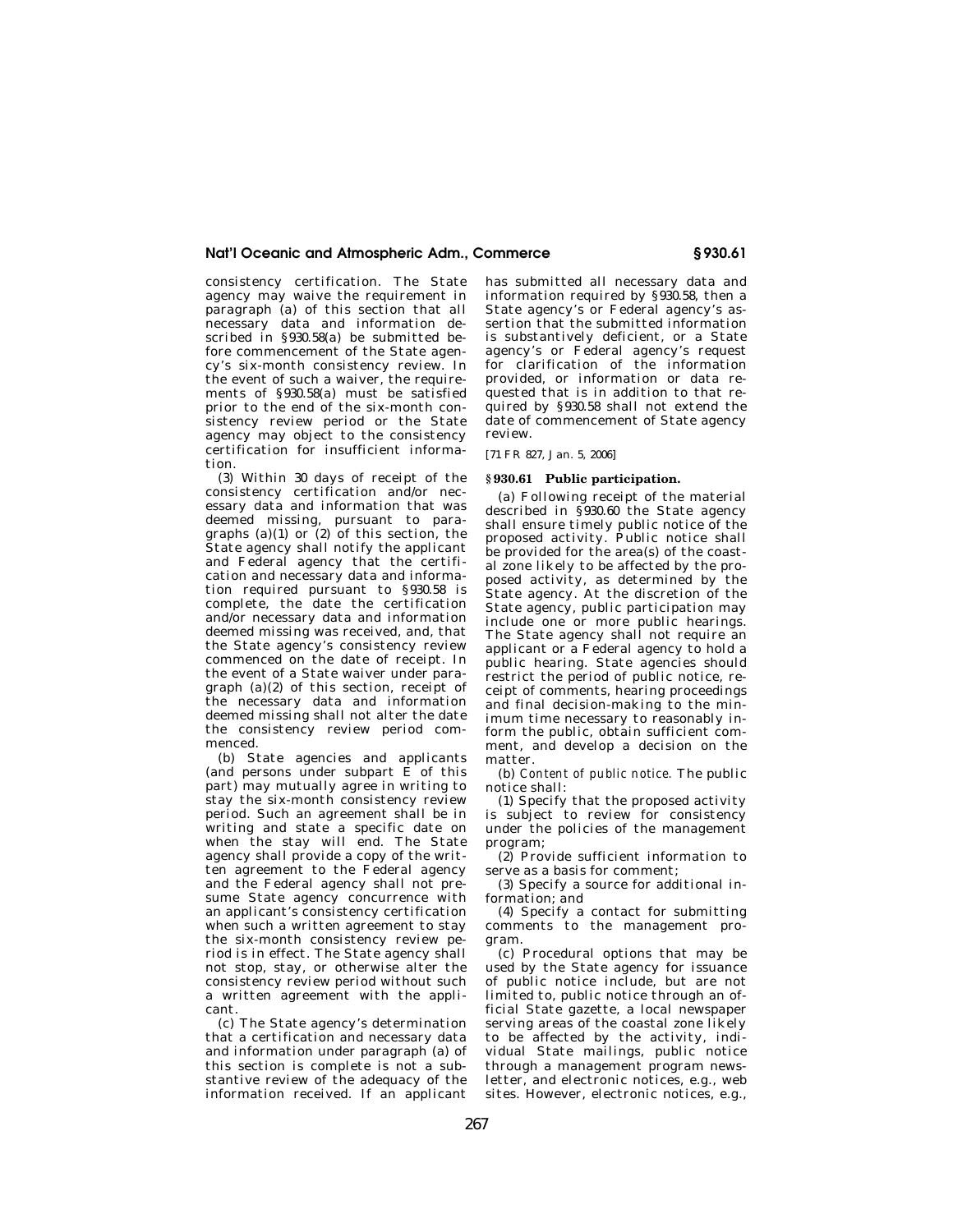# **§ 930.62 15 CFR Ch. IX (1–1–07 Edition)**

web sites, shall not be the sole source of a public notification, but may be used in conjunction with other means. Web sites may be used to provide a location for the public to obtain additional information. The State agency may require the applicant to provide the public notice. State agencies shall not require that the Federal agency provide public notice. The State agency may rely upon the public notice provided by the Federal agency reviewing the application for the federal license or permit (e.g., notice of availability of NEPA documents) if such notice satisfies the minimum requirements set forth in paragraphs (a) and (b) of this section.

(d) Federal and State agencies are encouraged to issue joint public notices, and hold joint public hearings, whenever possible to minimize duplication of effort and to avoid unnecessary delays.

#### **§ 930.62 State agency concurrence with a consistency certification.**

(a) At the earliest practicable time, the State agency shall notify the Federal agency and the applicant whether the State agency concurs with or objects to a consistency certification. The State agency may issue a general concurrence for minor activities (*see*  §930.53(b)). Concurrence by the State agency shall be conclusively presumed if the State agency's response is not received within six months following commencement of State agency review.

(b) If the State agency has not issued a decision within three months following commencement of State agency review, it shall notify the applicant and the Federal agency of the status of the matter and the basis for further delay.

(c) If the State agency issues a concurrence or is conclusively presumed to concur with the applicant's consistency certification, the Federal agency may approve the federal license or permit application. Notwithstanding State agency concurrence with a consistency certification, the federal permitting agency may deny approval of the federal license or permit application. Federal agencies should not delay processing applications pending receipt

of a State agency's concurrence. In the event a Federal agency determines that an application will not be approved, it shall immediately notify the applicant and the State agency.

(d) During the period when the State agency is reviewing the consistency certification, the applicant and the State agency should attempt, if necessary, to agree upon conditions, which, if met by the applicant, would permit State agency concurrence. The parties shall also consult with the Federal agency responsible for approving the federal license or permit to ensure that proposed conditions satisfy federal as well as management program requirements (*see also* §930.4).

#### **§ 930.63 State agency objection to a consistency certification.**

(a) If the State agency objects to the applicant's consistency certification within six months following commencement of review, it shall notify the applicant, Federal agency and Director of the objection. A State agency may assert alternative bases for its objection, as described in paragraphs (b) and (c) of this section.

(b) State agency objections that are based on sufficient information to evaluate the applicant's consistency certification shall describe how the proposed activity is inconsistent with specific enforceable policies of the management program. The objection may describe alternative measures (if they exist) which, if adopted by the applicant, may permit the proposed activity to be conducted in a manner consistent with the enforceable policies of the management program.

(c) A State agency objection may be based upon a determination that the applicant has failed, following a written State agency request, to supply the information required pursuant to §930.58 or other information necessary for the State agency to determine consistency. If the State agency objects on the grounds of insufficient information, the objection shall describe the nature of the information requested and the necessity of having such information to determine the consistency of the activity with the management program. The objection may describe alternative measures (if they exist)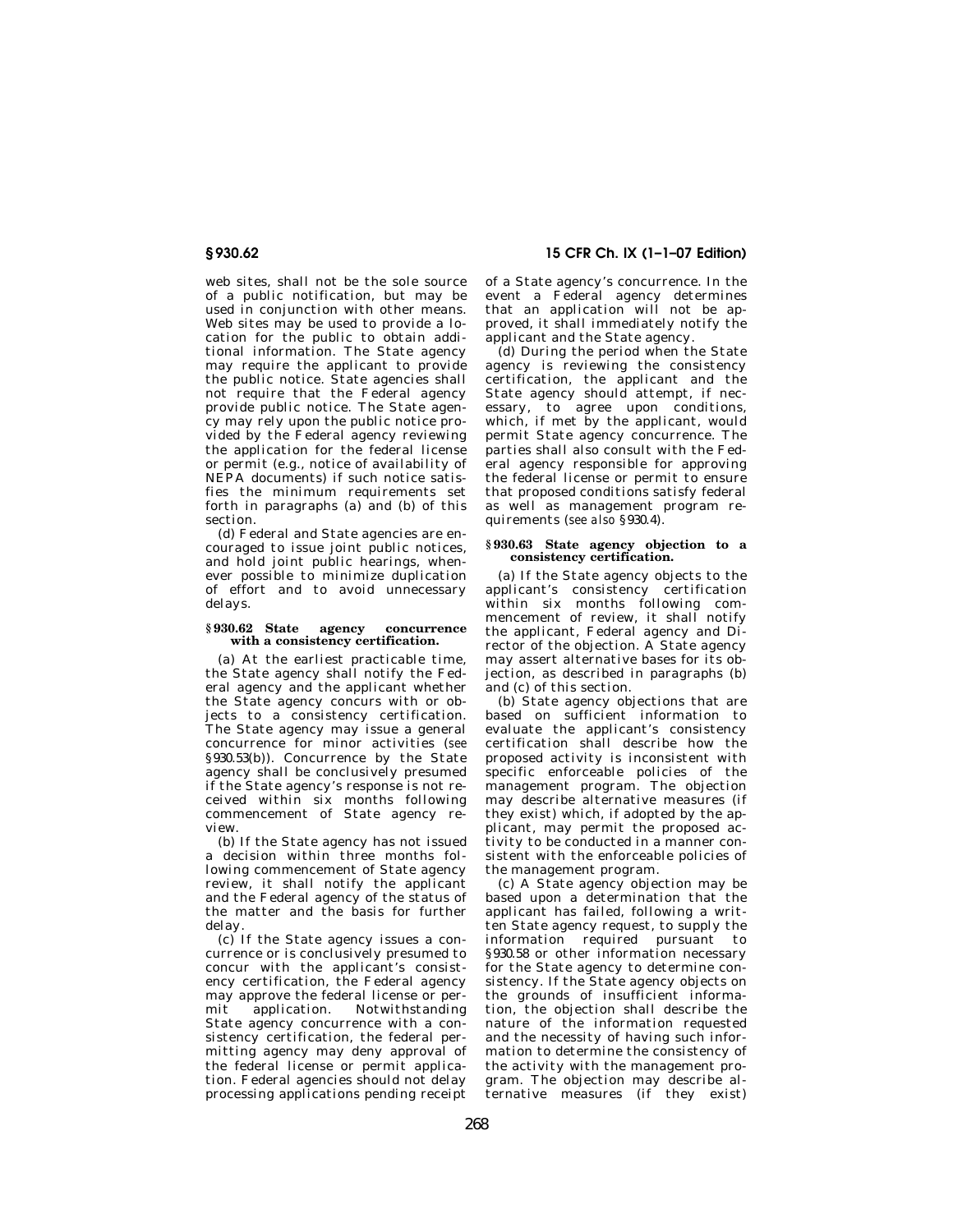which, if adopted by the applicant, may permit the proposed activity to be conducted in a manner consistent with the enforceable policies of the management program.

(d) *Alternatives.* If a State agency proposes an alternative(s) in its objection letter, the alternative(s) shall be described with sufficient specificity to allow the applicant to determine whether to, in consultation with the State agency: adopt an alternative; abandon the project; or file an appeal under subpart H. Application of the specificity requirement demands a case specific approach. More complicated activities or alternatives generally need more information than less-complicated activities or alternatives. See §930.121(c) for further details regarding alternatives for appeals under subpart H of this part.

(e) A State agency objection shall include a statement to the following effect:

Pursuant to 15 CFR part 930, subpart H, and within 30 days from receipt of this letter, you may request that the Secretary of Commerce override this objection. In order to grant an override request, the Secretary must find that the activity is consistent with the objectives or purposes of the Coastal Zone Management Act, or is necessary in the interest of national security. A copy of the request and supporting information must be sent to the [Name of State] management program and the federal permitting or licensing agency. The Secretary may collect fees from you for administering and processing your request.

[65 FR 77154, Dec. 8, 2000, as amended at 71 FR 828, Jan. 5, 2006]

#### **§ 930.64 Federal permitting agency responsibility.**

Following receipt of a State agency objection to a consistency certification, the Federal agency shall not issue the federal license or permit except as provided in subpart H of this part.

#### **§ 930.65 Remedial action for previously reviewed activities.**

(a) Federal and State agencies shall cooperate in their efforts to monitor federal license or permit activities in order to make certain that such activities continue to conform to both federal and State requirements.

(b) The State agency shall notify the relevant Federal agency representative for the area involved of any federal license or permit activity which the State agency claims was:

(1) Previously determined to be consistent with the management program, but which the State agency later maintains is being conducted or is having an effect on any coastal use or resource substantially different than originally described and, as a result, is no longer consistent with the management program; or

(2) Previously determined not to be an activity affecting any coastal use or resource, but which the State agency later maintains is being conducted or is having coastal effects substantially different than originally described and, as a result, the activity affects any coastal use or resource in a manner inconsistent with the management program.

(c) The State agency notification shall include:

(1) A description of the activity involved and the alleged lack of compliance with the management program;

(2) supporting information; and

(3) a request for appropriate remedial action. A copy of the request shall be sent to the applicant and the Director. Remedial actions shall be linked to coastal effects substantially different than originally described.

(d) If, after 30 days following a request for remedial action, the State agency still maintains that the applicant is failing to comply substantially with the management program, the governor or State agency may file a written objection with the Director. If the Director finds that the applicant is conducting an activity that is substantially different from the approved activity, the applicant shall submit an amended or new consistency certification and supporting information to the Federal agency and to the State agency, or comply with the originally approved certification.

(e) An applicant shall be found to be conducting an activity substantially different from the approved activity if the State agency claims and the Director finds that the activity affects any coastal use or resource substantially different than originally described by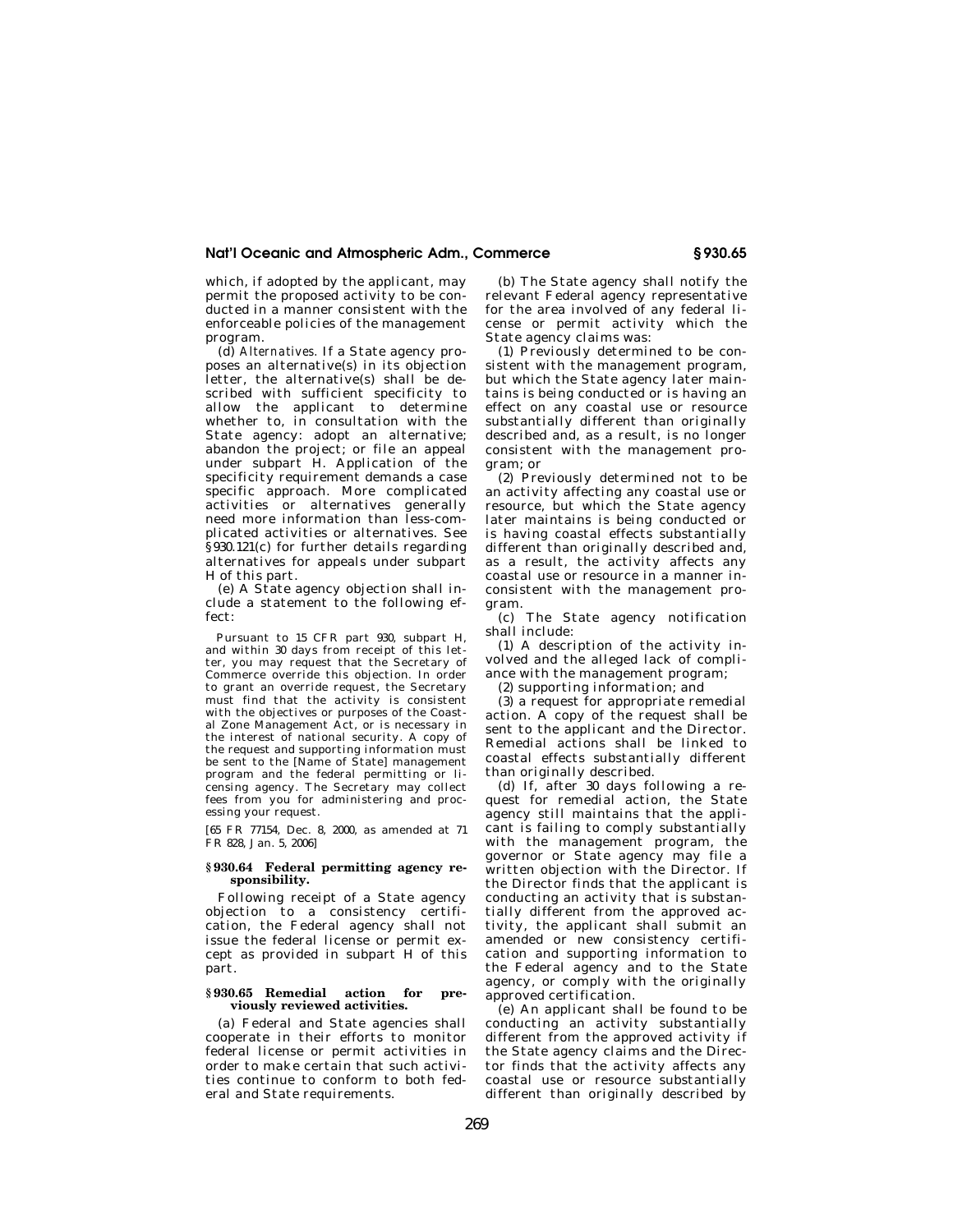the applicant and, as a result, the activity is no longer being conducted in a manner consistent with the enforceable policies of the management program. The Director may make a finding that an applicant is conducting an activity substantially different from the approved activity only after providing 15 days for the applicant and the Federal agency to review the State agency's objection and to submit comments for the Director's consideration.

#### **§ 930.66 Supplemental coordination for proposed activities.**

(a) For federal license or permit proposed activities that were previously determined by the State agency to be consistent with the management program, but which have not yet begun, applicants shall further coordinate with the State agency and prepare a supplemental consistency certification if the proposed activity will affect any coastal use or resource substantially different than originally described. Substantially different coastal effects are reasonably foreseeable if:

(1) The applicant makes substantial changes in the proposed activity that are relevant to management program enforceable policies; or

(2) There are significant new circumstances or information relevant to the proposed activity and the proposed activity's effect on any coastal use or resource.

(3) Substantial changes were made to the activity during the period of the State agency's initial review and the State agency did not receive notice of the substantial changes during its review period, and these changes are relevant to management program enforceable policies and/or affect coastal uses or resources.

(b) The State agency may notify the applicant, the Federal agency and the Director of proposed activities which the State agency believes should be subject to supplemental coordination. The State agency's notification shall include information supporting a finding of substantially different coastal effects than originally described and the relevant enforceable policies, and may recommend modifications to the proposed activity (if any) that would allow the applicant to implement the

# **§ 930.66 15 CFR Ch. IX (1–1–07 Edition)**

proposed activity consistent with the management program. State agency notification under subsection (b) does not remove the requirement under subsection (a) for applicants to notify State agencies.

[65 FR 77154, Dec. 8, 2000, as amended at 71 FR 828, Jan. 5, 2006]

# **Subpart E—Consistency for Outer Continental Shelf (OCS) Exploration, Development and Production Activities**

# **§ 930.70 Objectives.**

The provisions of this subpart are intended to ensure that all federal license or permit activities described in detail in OCS plans and which affect any coastal use or resource are conducted in a manner consistent with approved management programs.

#### **§ 930.71 Federal license or permit activity described in detail.**

The term ''federal license or permit activity described in detail'' means any activity requiring a federal license or permit, as defined in §930.51, which the Secretary of the Interior determines must be described in detail within an OCS plan.

# **§ 930.72 Person.**

The term ''person'' means any individual, corporation, partnership, association, or other entity organized or existing under the laws of any State; the federal government; any State, regional, or local government; or any entity of such federal, State, regional or local government, who submits to the Secretary of the Interior, or designee following management program approval, an OCS plan which describes in detail federal license or permit activities.

# **§ 930.73 OCS plan.**

(a) The term ''OCS plan'' means any plan for the exploration or development of, or production from, any area which has been leased under the Outer Continental Shelf Lands Act (43 U.S.C. 1331 *et seq.*), and the regulations under that Act, which is submitted to the Secretary of the Interior or designee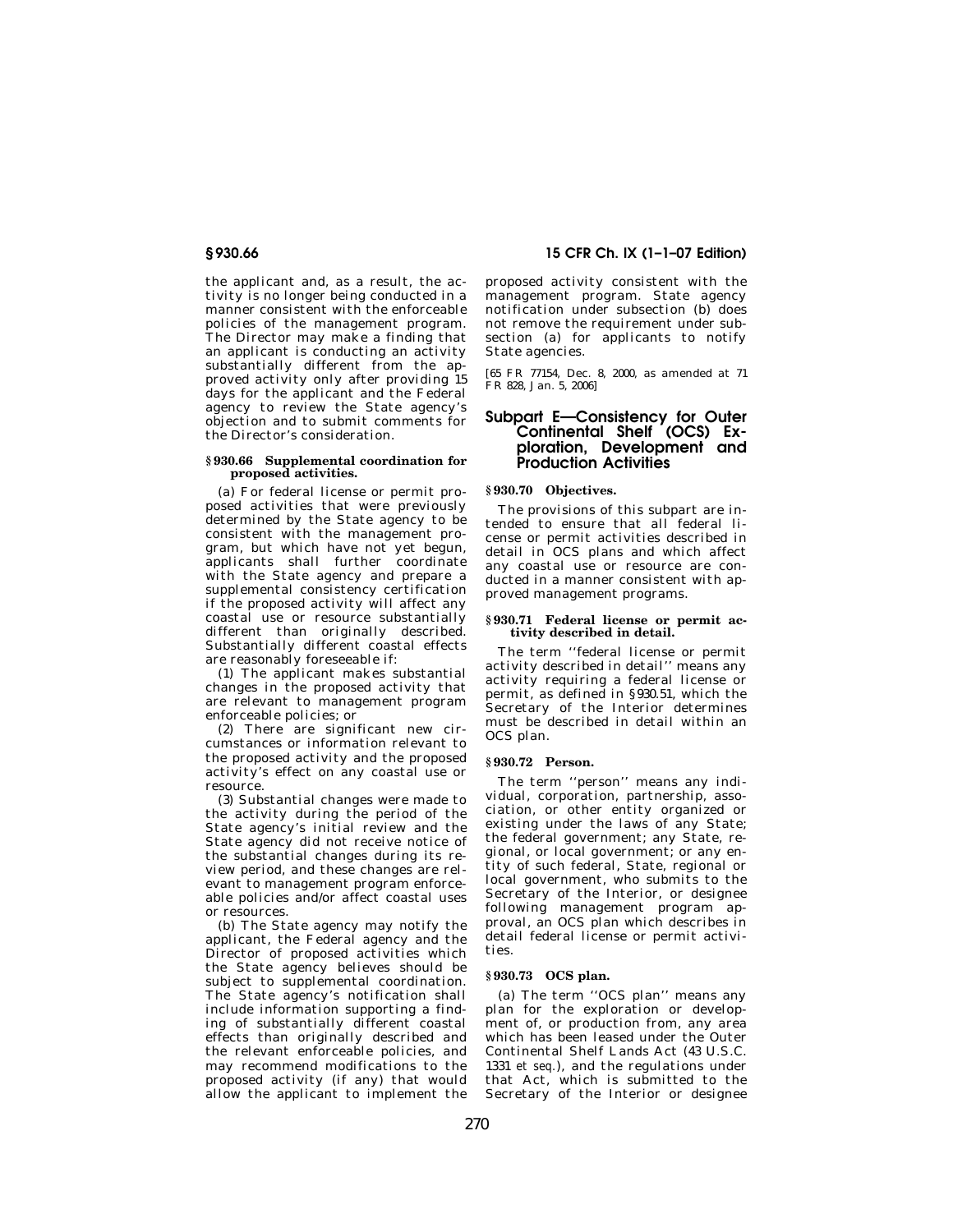following management program approval and which describes in detail federal license or permit activities.

(b) The requirements of this subpart do not apply to federal license or permit applications filed after management program approval for activities described in detail in OCS plans approved by the Secretary of the Interior or designee prior to management program approval.

#### **§ 930.74 OCS activities subject to State agency review.**

Except for States which do not anticipate coastal effects resulting from OCS activities, management program lists required pursuant to §930.53 shall include a reference to OCS plans which describe in detail federal license or permit activities affecting any coastal use or resource.

#### **§ 930.75 State agency assistance to persons.**

As a preliminary matter, any person intending to submit to the Secretary of the Interior an OCS plan which describes in detail federal license or permit activities affecting any coastal use or resource should obtain the views and assistance of the State agency regarding the means for ensuring that such activities will be conducted in a manner consistent with the management program. As part of its assistance efforts, the State agency shall make available for inspection copies of the management program document. Upon request by such persons, the State agency shall identify any enforceable policies applicable to the proposed activities, based upon the information submitted to the State agency.

#### **§ 930.76 Submission of an OCS plan, necessary data and information and consistency certification.**

Any person submitting any OCS plan to the Secretary of the Interior or designee shall:

(a) Any person submitting any OCS plan to the Secretary of the Interior or designee shall submit to the Secretary of the Interior or designee:

(1) A copy of the  $OC\bar{S}$  plan;

(2) The consistency certification;

(3) The necessary data and informa-

tion required pursuant to §930.58; and

(4) The information submitted pursuant to the Department of the Interior's OCS operating regulations (*see* 30 CFR 250.203 and 250.204) and OCS information program regulations (*see* 30 CFR part 252).

(b) The Secretary of the Interior or designee shall furnish the State agency with a copy of the information submitted under paragraph (a) of this section (excluding confidential and proprietary information).

(c) The person's consistency certification shall be in the following form:

The proposed activities described in detail in this plan comply with (name of State(s)) approved management program(s) and will be conducted in a manner consistent with such program(s).

[65 FR 77154, Dec. 8, 2000, as amended at 71 FR 828, Jan. 5, 2006]

#### **§ 930.77 Commencement of State agency review and public notice.**

(a)(1) Except as provided in  $\S 930.60(a)$ , State agency review of the person's consistency certification begins at the time the State agency receives the certification and information required pursuant to §930.76(a) and (b). If a person has submitted the documents required by §930.76(a) and (b), then a State agency's assertion that the information contained in the submitted documents is substantively deficient, or a State agency's request for clarification of the information provided, or information and data in addition to that required by §930.76 shall not delay or otherwise change the date on which State agency review begins.

(2) To assess consistency, the State agency shall use the information submitted pursuant to §930.76. If a State agency wants to augment the necessary data and information required by §930.76 to start the six-month review period for OCS plans, then the State can only do so if it amends its management program to include the information under §930.58(a)(2).

(3) After the State agency's review begins, if the State agency requests additional information, it shall describe in writing to the person and to the Secretary of the Interior or its designee the reasons why the information provided under §930.76 is not adequate to complete its review, and the nature of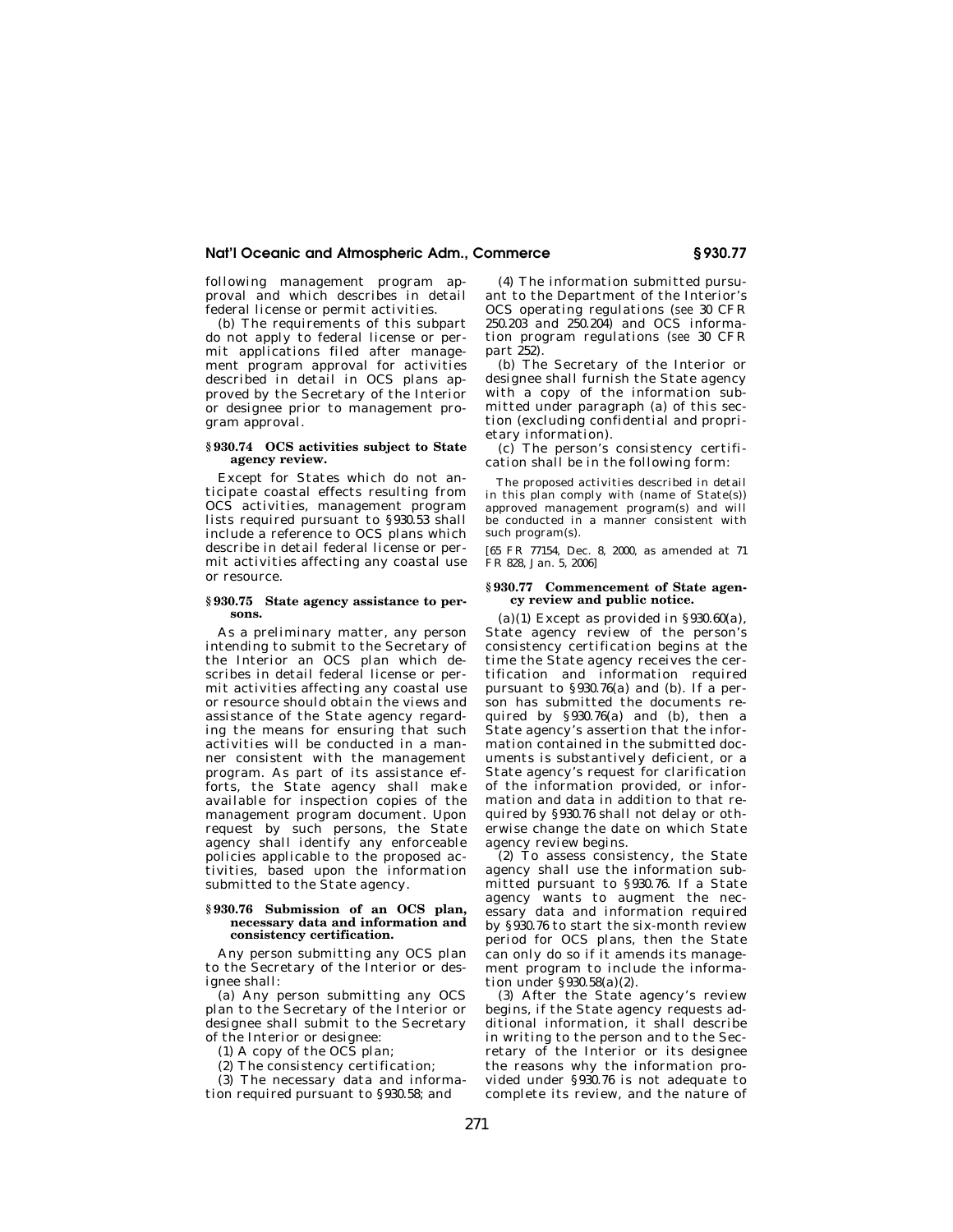the information requested and the necessity of having such information to determine consistency with the enforceable policies of the management program. The State agency shall make its request for additional information no later than three months after commencement of the State agency's review period. The State agency shall not request additional information after the three-month notification period described in §930.78(a). However, the State agency may request additional information after the three-month notification period if the person or the Secretary of the Interior or its designee changes the OCS plan after the three-month notification period such that the plan describes activities or coastal effects not previously described and for which information was not previously provided pursuant to §930.76.

(b) Following receipt of the material described in paragraph (a) of this section, the State agency shall ensure timely public notice of the proposed activities in accordance with §930.61.

[65 FR 77154, Dec. 8, 2000, as amended at 71 FR 828, Jan. 5, 2006]

#### **§ 930.78 State agency concurrence or objection.**

(a) At the earliest practicable time, the State agency shall notify in writing the person, the Secretary of the Interior or designee and the Director of its concurrence with or objection to the consistency certification. State agencies should restrict the period of public notice, receipt of comments, hearing proceedings and final decisionmaking to the minimum time necessary to reasonably inform the public, obtain sufficient comment, and develop a decision on the matter. If the State agency has not issued a decision within three months following commencement of State agency review, it shall notify the person, the Secretary of the Interior or designee and the Director of the status of review and the basis for further delay in issuing a final decision. Notice shall be in written form and postmarked no later than three months following the commencement of the State agency's review. Concurrence by the State agency shall be conclusively presumed if the notification required by this subparagraph is not provided.

**§ 930.78 15 CFR Ch. IX (1–1–07 Edition)** 

(b) Concurrence by the State agency shall be conclusively presumed if the State agency's response to the consistency certification is not received within six months following commencement of State agency review.

(c) If the State agency objects to one or more of the federal license or permit activities described in detail in the OCS plan, it must provide a separate discussion for each objection in accordance with §930.63.

#### **§ 930.79 Effect of State agency concurrence.**

(a) If the State agency issues a concurrence or is conclusively presumed to concur with the person's consistency certification, the person will not be required to submit additional consistency certifications and supporting information for State agency review at the time federal applications are actually filed for the federal licenses or permits to which such concurrence applies.

(b) Unless the State agency indicates otherwise, copies of federal license or permit applications for activities described in detail in an OCS plan which has received State agency concurrence shall be sent by the person to the State agency to allow the State agency to monitor the activities. Confidential and proprietary material within such applications may be deleted.

#### **§ 930.80 Federal permitting agency responsibility.**

Following receipt of a State agency objection to a consistency certification related to federal license or permit activities described in detail in an OCS plan, the Federal agency shall not issue any of such licenses or permits except as provided in subpart H of this part.

### **§ 930.81 Multiple permit review.**

(a) A person submitting a consistency certification for federal license or permit activities described in detail in an OCS plan is strongly encouraged to work with other Federal agencies in an effort to include, for consolidated State agency review, consistency certifications and supporting data and information applicable to OCS-related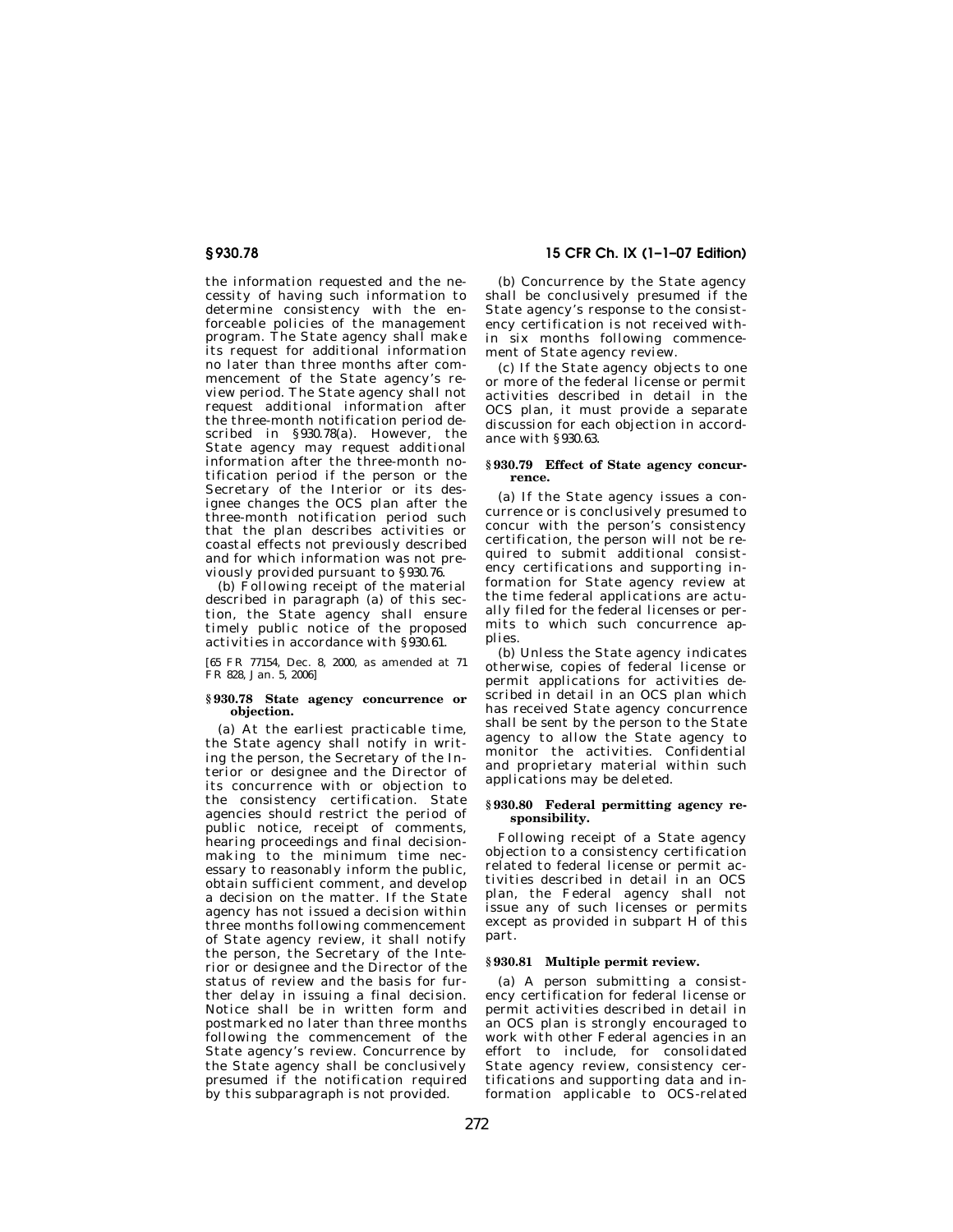federal license or permit activities affecting any coastal use or resource which are not required to be described in detail in OCS plans but which are subject to State agency consistency review (e.g., Corps of Engineer permits for the placement of structures on the OCS and for dredging and the transportation of dredged material, Environmental Protection Agency air and water quality permits for offshore operations and onshore support and processing facilities). In the event the person does not consolidate such OCS-related permit activities with the State agency's review of the OCS plan, such activities will remain subject to individual State agency review under the requirements of subpart D of this part.

(b) A State agency objection to one or more of the OCS-related federal license or permit activities submitted for consolidated review shall not prevent the person from receiving Federal agency approval:

(1) For those OCS-related license or permit activities found by the State agency to be consistent with the management program; and

(2) For the license or permit activities described in detail in the OCS plan provided the State agency concurs with the consistency certification for such plan. Similarly, a State agency objection to the consistency certification for an OCS plan shall not prevent the person from receiving Federal agency approval for those OCS-related license or permit activities determined by the State agency to be consistent with the management program.

# **§ 930.82 Amended OCS plans.**

If the State agency objects to the person's OCS plan consistency certification, and/or if, pursuant to subpart H of this part, the Secretary does not determine that each of the objected to federal license or permit activities described in detail in such plan is consistent with the objectives or purposes of the Act, or is necessary in the interest of national security, and if the person still intends to conduct the activities described in the OCS plan, the person shall submit an amended plan to the Secretary of the Interior or designee along with a consistency certification and data and information necessary to support the amended consistency certification. The data and information shall specifically describe modifications made to the original OCS plan, and the manner in which such modifications will ensure that all of the proposed federal license or permit activities described in detail in the amended plan will be conducted in a manner consistent with the management program. When satisfied that the person has met the requirements of the OCSLA and this subpart, the Secretary of the Interior or designee shall furnish the State agency with a copy of the amended OCS plan (excluding confidential and proprietary information), necessary data and information and consistency certification.

[71 FR 829, Jan. 5, 2006]

#### **§ 930.83 Review of amended OCS plans; public notice.**

After receipt of a copy of the amended OCS plan, consistency certification, and necessary data and information, State agency review shall begin. The requirements of §§930.77, 930.78, and 930.79, apply to the review of amended OCS plans, except that the applicable time period for purposes of concurrence by conclusive presumption shall be three months instead of six months.

#### **§ 930.84 Continuing State agency objections.**

If the State agency objects to the consistency certification for an amended OCS plan, the prohibition in §930.80 against Federal agency approval of licenses or permits for activities described in detail in such a plan applies, further Secretarial review pursuant to subpart H of this part may take place, and the development of an additional amended OCS plan and consistency certification may be required pursuant to §§930.82 through 930.83.

#### **§ 930.85 Failure to substantially comply with an approved OCS plan.**

(a) The Department of the Interior and State agencies shall cooperate in their efforts to monitor federally licensed or permitted activities described in detail OCS plans to make certain that such activities continue to conform to both federal and State requirements.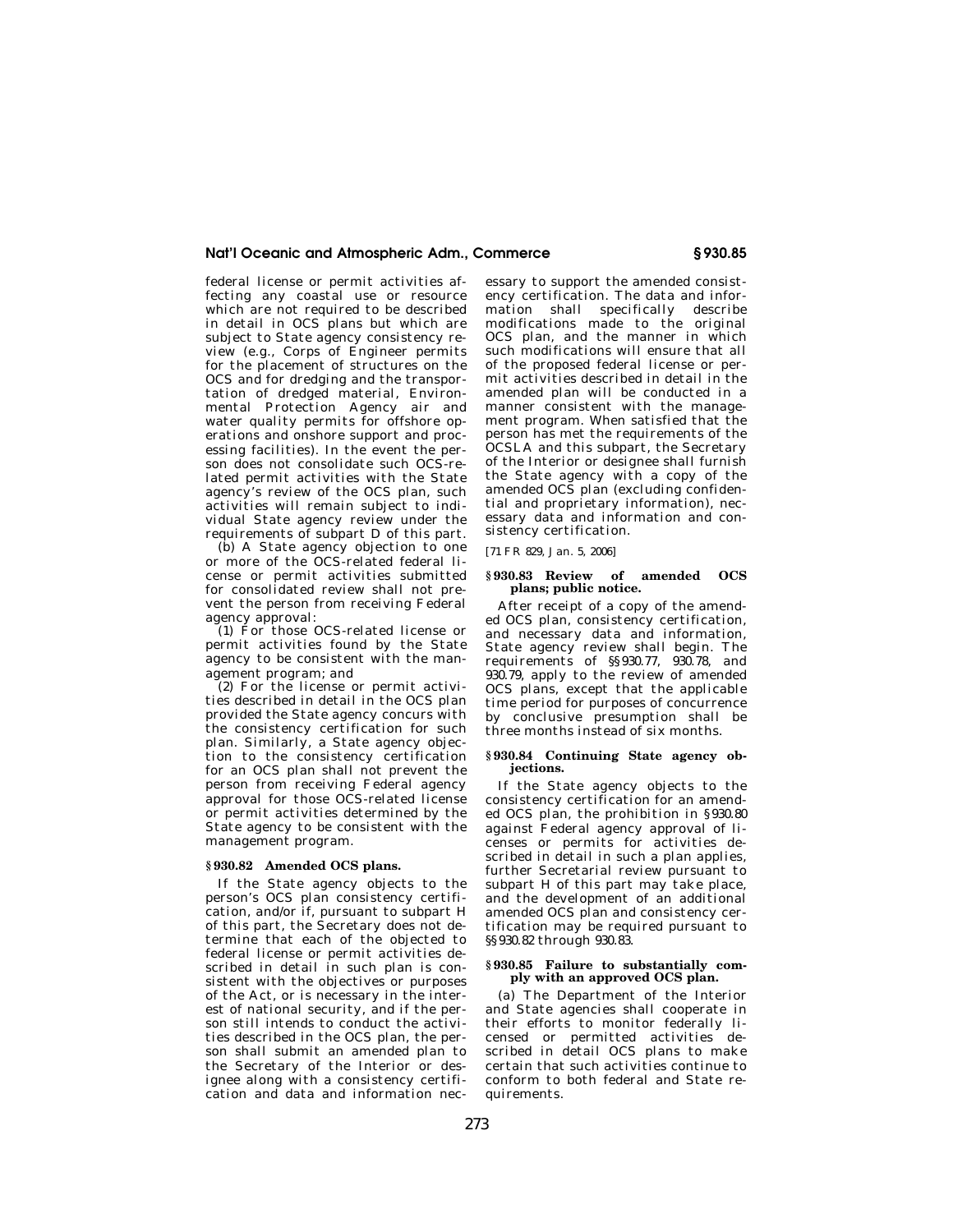(b) If a State agency claims that a person is failing to substantially comply with an approved OCS plan subject to the requirements of this subpart, and such failure allegedly involves the conduct of activities affecting any coastal use or resource in a manner that is not consistent with the approved management program, the State agency shall transmit its claim to the Minerals Management Service region involved. Such claim shall include a description of the specific activity involved and the alleged lack of compliance with the OCS plan, and a request for appropriate remedial action. A copy of the claim shall be sent to the person.

(c) If a person fails to substantially comply with an approved OCS plan, as determined by Minerals Management Service, pursuant to the Outer Continental Shelf Lands Act and applicable regulations, the person shall come into compliance with the approved plan or shall submit an amendment to such plan or a new plan to Minerals Management Service. When satisfied that the person has met the requirements of the OCSLA and this subpart, and the Secretary of the Interior or designee has made the determination required under 30 CFR 250.203(n)(2) or §250.204(q)(2), as applicable, the Secretary of the Interior or designee shall furnish the State agency with a copy of the amended OCS plan (excluding proprietary information), necessary data and information and consistency certification. Sections 930.82 through 930.84 shall apply to further State agency review of the consistency certification for the amended or new plan.

[65 FR 77154, Dec. 8, 2000, as amended at 71 FR 829, Jan. 5, 2006]

# **Subpart F—Consistency for Federal Assistance to State and Local Governments**

# **§ 930.90 Objectives.**

The provisions of this subpart are intended to ensure that federal assistance to applicant agencies for activities affecting any coastal use or resource is granted only when such activities are consistent with approved management programs. The provisions

# **§ 930.90 15 CFR Ch. IX (1–1–07 Edition)**

of subpart I of this part are intended to supplement the provisions of this subpart for federal assistance activities having interstate coastal effects.

# **§ 930.91 Federal assistance.**

The term ''federal assistance'' means assistance provided under a federal program to an applicant agency through grant or contractual arrangements, loans, subsidies, guarantees, insurance, or other form of financial aid.

#### **§ 930.92 Applicant agency.**

The term ''applicant agency'' means any unit of State or local government, or any related public entity such as a special purpose district, which, following management program approval, submits an application for federal assistance.

#### **§ 930.93 Intergovernmental review process.**

The term ''intergovernmental review process'' describes the procedures established by States pursuant to E.O. 12372, ''Intergovernmental Review of Federal Programs,'' and implementing regulations of the review of federal financial assistance to applicant agencies.

#### **§ 930.94 State review process for consistency.**

(a) States with approved management programs should review applications from applicant agencies for federal assistance in accordance with E.O. 12372 and implementing regulations.

(b) The applicant agency shall submit an application for federal assistance to the State agency for consistency review, through the intergovernmental review process or by direct submission to the State agency, for any proposed federal assistance activity that is listed in the management program as a type of activity that will have a reasonably foreseeable effect on any coastal use or resource and occurring within the coastal zone (*see* §930.95(a)) or within a described geographic area outside of the coastal zone (*see*  §930.95(b)).

(c) *Applicant agency evaluation.* The applicant agency shall provide to the State agency, in addition to the federal application, a brief evaluation on the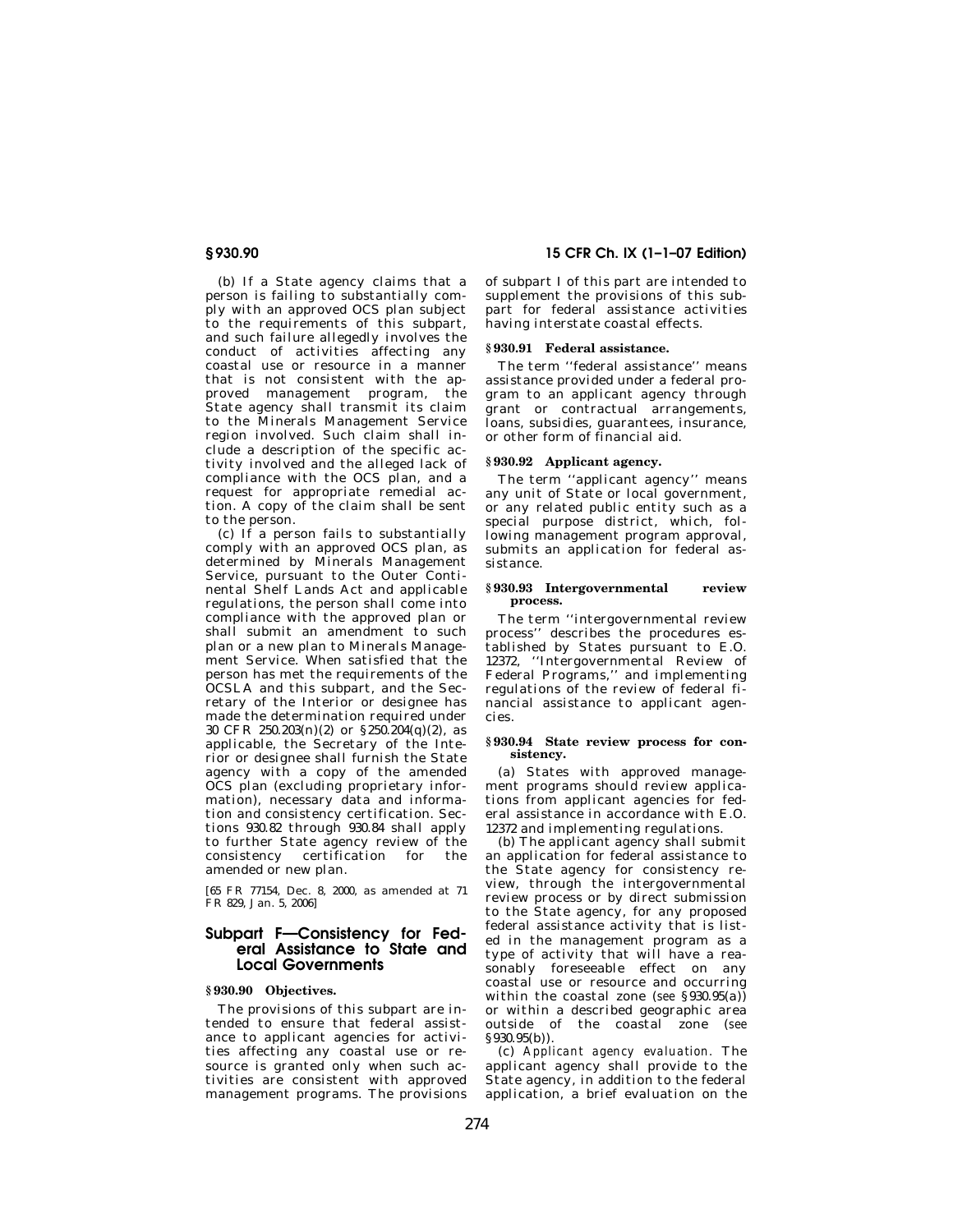relationship of the proposed activity and any reasonably foreseeable coastal effects to the enforceable policies of the management program.

#### **§ 930.95 Guidance provided by the State agency.**

(a) State agencies should include within the management program a listing of specific types of federal assistance programs subject to a consistency review. Such a listing, and any amendments, will require prior State agency consultation with affected Federal agencies and approval by the Director as a program change.

(b) In the event the State agency chooses to review applications for federal assistance activities outside of the coastal zone but with reasonably foreseeable coastal effects, the State agency shall develop a federal assistance provision within the management program generally describing the geographic area (e.g., coastal floodplains) within which federal assistance activities will be subject to review. This provision, and any refinements, will require prior State agency consultation with affected Federal agencies and approval by the Director as a program change. Listed activities may have different geographic location descriptions, depending on the nature of the activity and its effects on any coastal use or resource. For example, the geographic location for activities affecting water resources or uses could be described by shared water bodies, river basins, boundaries defined under the coastal nonpoint pollution control program, or other ecologically identifiable areas.

(c) The State agency shall provide copies of any federal assistance list or geographic provision, and any refinements, to Federal agencies and units of applicant agencies empowered to undertake federally assisted activities within the coastal zone or described geographic area.

(d) For review of unlisted federal assistance activities, the State agency shall follow the same procedures as it would follow for review of listed federal assistance activities outside of the coastal zone or the described geographic area. (*See* §930.98.)

# **§ 930.96 Consistency review.**

 $(a)(1)$  If the State agency does not object to the proposed activity, the Federal agency may grant the federal assistance to the applicant agency. Notwithstanding State agency consistency approval for the proposed project, the Federal agency may deny assistance to the applicant agency. Federal agencies should not delay processing (so long as they do not approve) applications pending receipt of a State agency approval or objection. In the event a Federal agency determines that an application will not be approved, it shall immediately notify the applicant agency and the State agency.

(2) During the period when the State agency is reviewing the activity, the applicant agency and the State agency should attempt, if necessary, to agree upon conditions which, if met by the applicant agency, would permit State agency approval. The parties shall also consult with the Federal agency responsible for providing the federal assistance to ensure that proposed conditions satisfy federal requirements as well as management program requirements.

(b) If the State agency objects to the proposed project, the State agency shall notify the applicant agency, Federal agency and the Director of the objection pursuant to §930.63.

#### **§ 930.97 Federal assisting agency responsibility.**

Following receipt of a State agency objection, the Federal agency shall not approve assistance for the activity except as provided in subpart H of this part.

#### **§ 930.98 Federally assisted activities outside of the coastal zone or the described geographic area.**

State agencies should monitor proposed federal assistance activities outside of the coastal zone or the described geographic area (e.g., by use of the intergovernmental review process, review of NEPA documents, FEDERAL REGISTER) and shall immediately notify applicant agencies, Federal agencies, and any other agency or office which may be identified by the State in its intergovernmental review process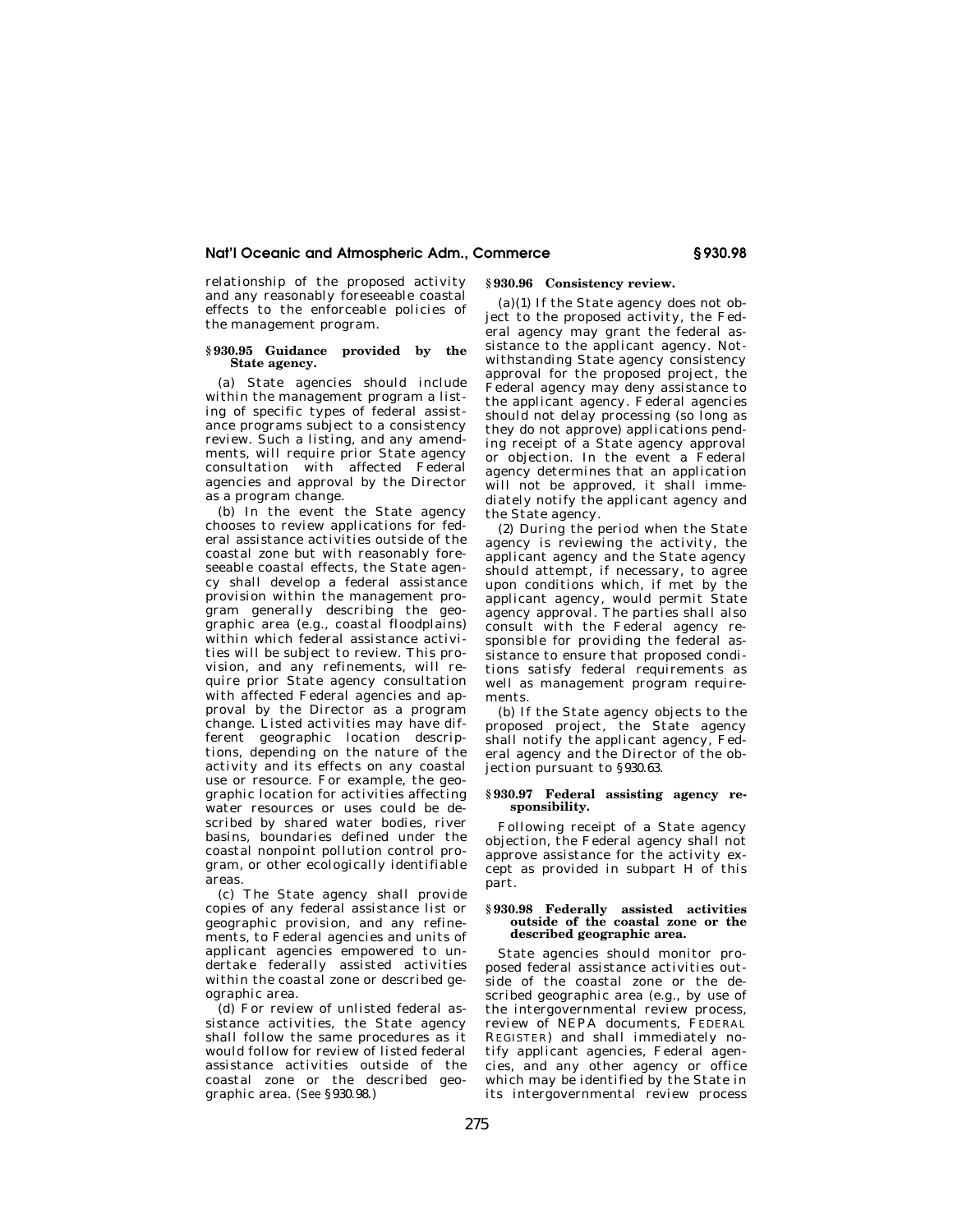pursuant to E.O. 12372 of proposed activities which will have reasonably foreseeable coastal effects and which the State agency is reviewing for consistency with the management program. Notification shall also be sent by the State agency to the Director. The Director, in his/her discretion, may review the State agency's decision to review the activity. The Director may disapprove the State agency's decision to review the activity only if the Director finds that the activity will not affect any coastal use or resource. The Director shall be guided by the provisions in §930.54(c). For purposes of this subpart, State agencies must inform the parties of objections within the time period permitted under the intergovernmental review process, otherwise the State agency waives its right to object to the proposed activity.

#### **§ 930.99 Availability of mediation for federal assistance disputes.**

In the event of a serious disagreement between a Federal agency and the State agency regarding whether a federal assistance activity is subject to the consistency requirement either party may request the OCRM mediation or Secretarial mediation services provided for in subpart G of this part. The existence of a serious disagreement will not relieve the Federal agency from the responsibility for withholding federal assistance for the activity pending satisfaction of the requirements of this subpart, except in cases where the Director has disapproved a State agency decision to review an activity.

#### **§ 930.100 Remedial action for previously reviewed activities.**

(a) Federal and State agencies shall cooperate in their efforts to monitor federal assistance activities in order to make certain that such activities continue to conform to both federal and State requirements.

(b) The State agency shall notify the relevant Federal agency representative for the area involved of any federal assistance activity which the State agency claims was:

(1) Previously determined to be consistent with the management program, but which the State agency later main-

**§ 930.99 15 CFR Ch. IX (1–1–07 Edition)** 

tains is being conducted or is having an effect on any coastal use or resource substantially different than originally described and, as a result, is no longer consistent with the management program, or

(2) Previously determined not to be a project affecting any coastal use or resource, but which the State agency later maintains is being conducted or is having an effect on any coastal use or resource substantially different than originally described and, as a result the project affects a coastal use or resource in a manner inconsistent with the management program.

(c) The State agency notification shall include:

(1) A description of the activity involved and the alleged lack of compliance with the management program;

(2) supporting information; and

(3) a request for appropriate remedial action. A copy of the request shall be sent to the applicant agency and the Director.

(d) If, after 30 days following a request for remedial action, the State agency still maintains that the applicant agency is failing to comply substantially with the management program, the State agency may file a written objection with the Director. If the Director finds that the applicant agency is conducting an activity that is substantially different from the approved activity, the State agency may reinitiate its review of the activity, or the applicant agency may conduct the activity as it was originally approved.

(e) An applicant agency shall be found to be conducting an activity substantially different from the approved activity if the State agency claims and the Director finds that the activity affects any coastal use or resource substantially different than originally determined by the State agency and, as a result, the activity is no longer being conducted in a manner consistent with the management program. The Director may make a finding that an applicant agency is conducting an activity substantially different from the approved activity only after providing a reasonable opportunity for the applicant agency and the Federal agency to review the State agency's objection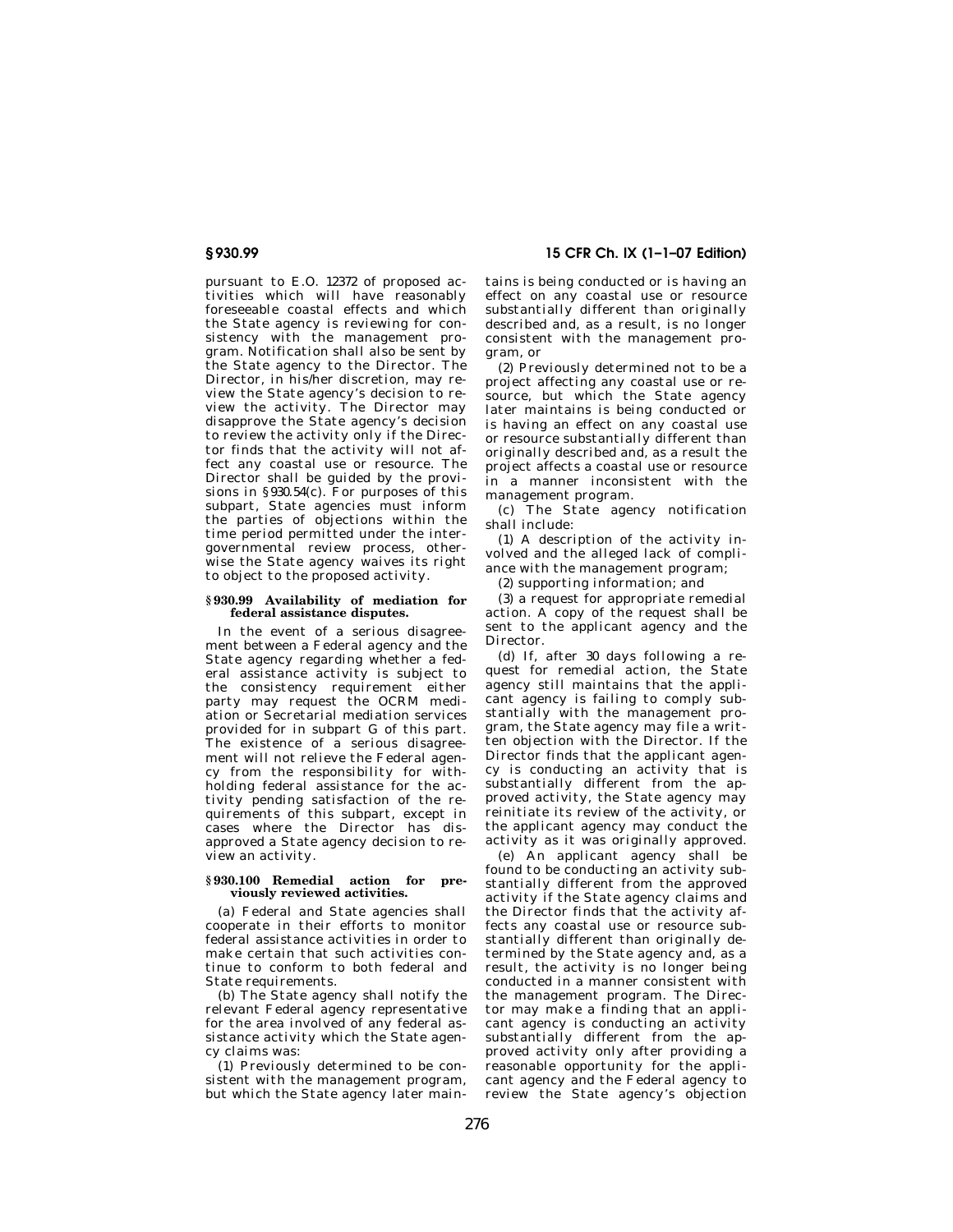and to submit comments for the Director's consideration.

#### **§ 930.101 Supplemental coordination for proposed activities.**

(a) For federal assistance activities that were previously determined by the State agency to be consistent with the management program, but which have not yet begun, the applicant agency shall further coordinate with the State agency if the proposed activity will affect any coastal use or resource substantially different than originally described. Substantially different coastal effects are reasonably foreseeable if:

(1) The applicant agency makes substantial changes in the proposed activity that are relevant to management program enforceable policies; or

(2) There are significant new circumstances or information relevant to the proposed activity and the proposed activity's effect on any coastal use or resource.

(3) Substantial changes were made to the activity during the period of the State agency's initial review and the State agency did not receive notice of the substantial changes during its review period, and these changes are relevant to management program enforceable policies and/or affect coastal uses or resources.

(b) The State agency may notify the applicant agency, the Federal agency and the Director of proposed activities which the State agency believes should be subject to supplemental coordination. The State agency's notification shall include information supporting a finding of substantially different coastal effects than originally described and the relevant enforceable policies, and may recommend modifications to the proposed activity (if any) that would allow the applicant agency to implement the proposed activity consistent with the management program. State agency notification under paragraph (b) of this section does not remove the requirement under paragraph (a) of this section for applicant agencies to notify State agencies.

[65 FR 77154, Dec. 8, 2000, as amended at 71 FR 829, Jan. 5, 2006]

# **Subpart G—Secretarial Mediation**

# **§ 930.110 Objectives.**

The purpose of this subpart is to describe mediation procedures which Federal and State agencies may use to attempt to resolve serious disagreements which arise during the administration of approved management programs.

# **§ 930.111 OCRM mediation.**

The availability of mediation does not preclude use by the parties of alternative means for resolving their disagreement. In the event a serious disagreement arises, the parties are strongly encouraged to make every effort to resolve the disagreement informally. OCRM shall be available to assist the parties in these efforts.

#### **§ 930.112 Request for Secretarial mediation.**

(a) The Secretary or other head of a Federal agency, or the Governor or the State agency, may notify the Secretary in writing of the existence of a serious disagreement, and may request that the Secretary seek to mediate the disagreement. A copy of the written request must be sent to the agency with which the requesting agency disagrees, to the Assistant Administrator, and to the Director.

(b) Within 15 days following receipt of a request for mediation the disagreeing agency shall transmit a written response to the Secretary, and to the agency requesting mediation, indicating whether it wishes to participate in the mediation process. If the disagreeing agency declines the offer to enter into mediation efforts, it must indicate the basis for its refusal in its response. Upon receipt of a refusal to participate in mediation efforts, the Secretary shall seek to persuade the disagreeing agency to reconsider its decision and enter into mediation efforts. If the disagreeing agencies do not all agree to participate, the Secretary will cease efforts to provide mediation assistance.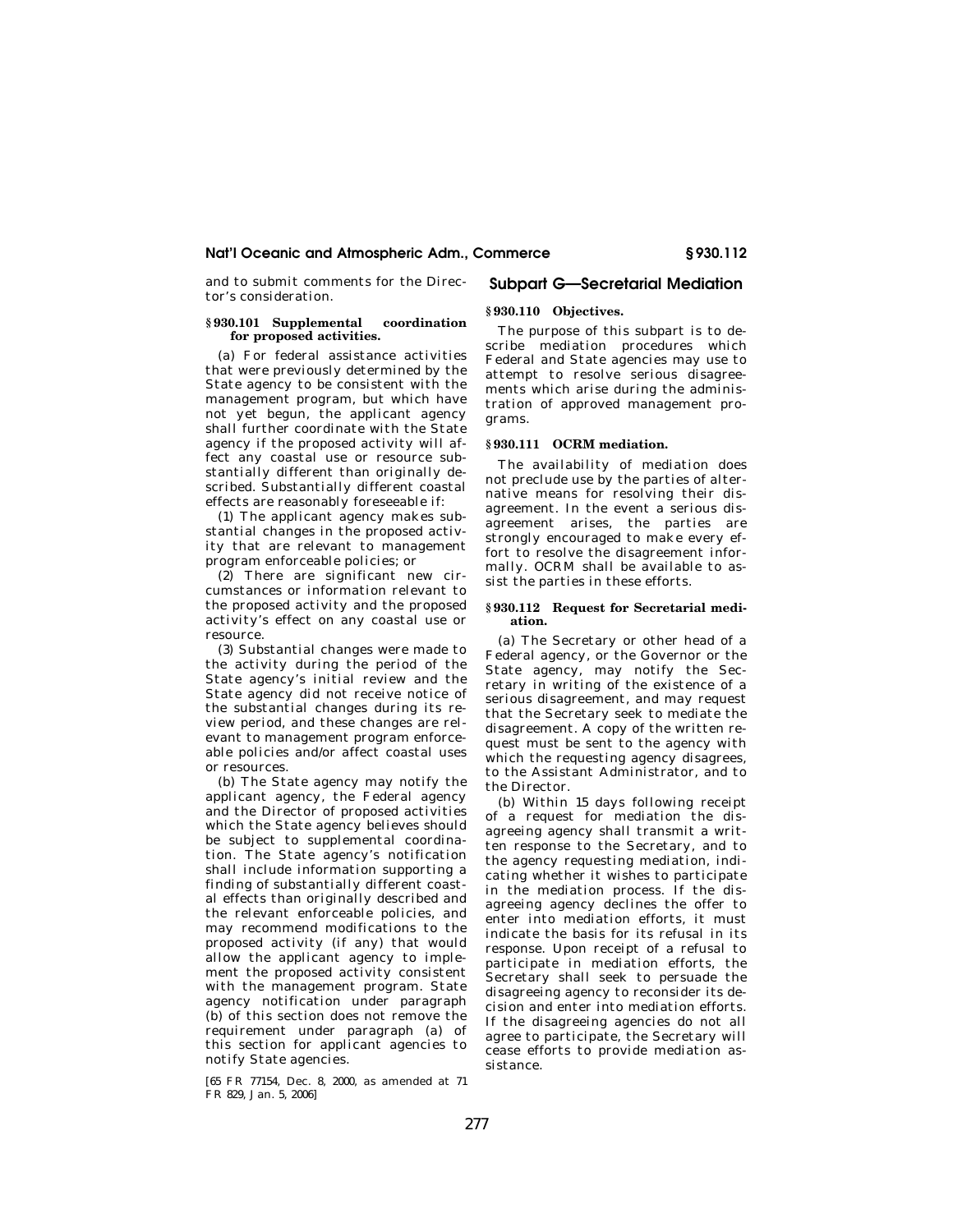### **§ 930.113 Public hearings.**

(a) If the parties agree to the mediation process, the Secretary shall appoint a hearing officer who shall schedule a hearing in the local area concerned. The hearing officer shall give the parties at least 30 days notice of the time and place set for the hearing and shall provide timely public notice of the hearing.

(b) At the time public notice is provided, the Federal and State agencies shall provide the public with convenient access to public data and information related to the serious disagreement.

(c) Hearings shall be informal and shall be conducted by the hearing officer with the objective of securing in a timely fashion information related to the disagreement. The Federal and State agencies, as well as other interested parties, may offer information at the hearing subject to the hearing officer's supervision as to the extent and manner of presentation. A party may also provide the hearing officer with written comments. Hearings will be recorded and the hearing officer shall provide transcripts and copies of written information offered at the hearing to the Federal and State agency parties. The public may inspect and copy the transcripts and written information provided to these agencies.

### **§ 930.114 Secretarial mediation efforts.**

(a) Following the close of the hearing, the hearing officer shall transmit the hearing record to the Secretary. Upon receipt of the hearing record, the Secretary shall schedule a mediation conference to be attended by representatives from the Office of the Secretary, the disagreeing Federal and State agencies, and any other interested parties whose participation is deemed necessary by the Secretary. The Secretary shall provide the parties at least 10 days notice of the time and place set for the mediation conference.

(b) Secretarial mediation efforts shall last only so long as the Federal and State agencies agree to participate. The Secretary shall confer with the Executive Office of the President, as necessary, during the mediation process.

# **§ 930.113 15 CFR Ch. IX (1–1–07 Edition)**

# **§ 930.115 Termination of mediation.**

Mediation shall terminate:

(a) At any time the Federal and State agencies agree to a resolution of the serious disagreement,

(b) If one of the agencies withdraws from mediation,

(c) In the event the agencies fail to reach a resolution of the disagreement within 15 days following Secretarial conference efforts, and the agencies do not agree to extend mediation beyond that period, or

(d) For other good cause.

#### **§ 930.116 Judicial review.**

The availability of the mediation services provided in this subpart is not intended expressly or implicitly to limit the parties' use of alternate forums to resolve disputes. Specifically, judicial review where otherwise available by law may be sought by any party to a serious disagreement without first having exhausted the mediation process provided for in this subpart.

# **Subpart H—Appeal to the Secretary for Review Related to the Objectives of the Act and National Security Interests**

#### **§ 930.120 Objectives.**

This subpart sets forth the procedures by which the Secretary may find that a federal license or permit activity, including those described in detail in an OCS plan, or a federal assistance activity, which a State agency has found to be inconsistent with the enforceable policies of the management program, may be federally approved because the activity is consistent with the objectives or purposes of the Act, or is necessary in the interest of national security.

#### **§ 930.121 Consistent with the objectives or purposes of the Act.**

A federal license or permit activity, or a federal assistance activity, is ''consistent with the objectives or purposes of the Act'' if it satisfies each of the following three requirements:

(a) The activity furthers the national interest as articulated in §302 or §303 of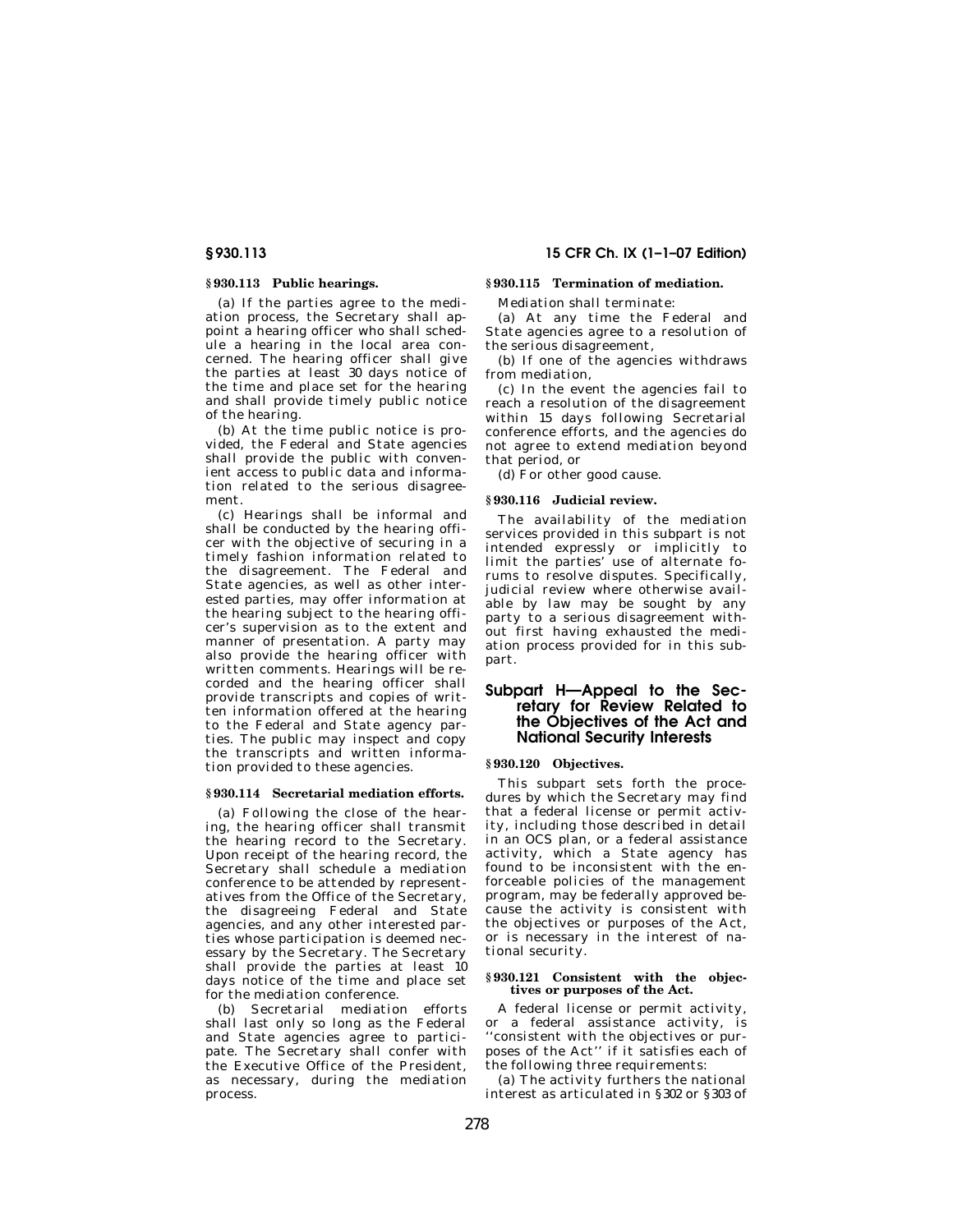the Act, in a significant or substantial manner,

(b) The national interest furthered by the activity outweighs the activity's adverse coastal effects, when those effects are considered separately or cumulatively.

(c) There is no reasonable alternative available which would permit the activity to be conducted in a manner consistent with the enforceable policies of the management program. The Secretary may consider but is not limited to considering previous appeal decisions, alternatives described in state objection letters and alternatives and other information submitted during the appeal. The Secretary shall not consider an alternative unless the State agency submits a statement, in a brief or other supporting material, to the Secretary that the alternative would permit the activity to be conducted in a manner consistent with the enforceable policies of the management program.

[65 FR 77154, Dec. 8, 2000, as amended at 71 FR 829, Jan. 5, 2006]

#### **§ 930.122 Necessary in the interest of national security.**

A federal license or permit activity, or a federal assistance activity, is ''necessary in the interest of national security'' if a national defense or other national security interest would be significantly impaired were the activity not permitted to go forward as proposed. Secretarial review of national security issues shall be aided by information submitted by the Department of Defense or other interested Federal agencies. The views of such agencies, while not binding, shall be given considerable weight by the Secretary. The Secretary will seek information to determine whether the objected-to activity directly supports national defense or other essential national security objectives.

#### **§ 930.123 Definitions.**

(a) The ''appellant'' is the applicant, person or applicant agency submitting an appeal to the Secretary pursuant to this subpart.

(b) For the purposes of this subpart, the ''Federal agency'' is the agency whose proposed issuance of a license or permit or grant of assistance is the subject of the appeal to the Secretary.

(c) The term ''energy project'' means projects related to the siting, construction, expansion, or operation of any facility designed to explore, develop, produce, transmit or transport energy or energy resources that are subject to review by a coastal State under subparts D, E, F or I of this part.

(d) The term ''consolidated record'' means the record of all decisions made or actions taken by the lead Federal permitting agency or by another Federal or State administrative agency or officer, maintained by the lead Federal permitting agency, with the cooperation of Federal and State administrative agencies, related to any federal authorization for the permitting, approval or other authorization of an energy project.

(e) The term ''lead Federal permitting agency'' means the Federal agency required to: issue a federal license or permit under subparts D or I of this part; approve an OCS plan under subpart E of this part; or provide federal financial assistance under subparts F or I of this part for an energy project.

[65 FR 77154, Dec. 8, 2000, as amended at 71 FR 829, Jan. 5, 2006]

# **§ 930.124 Computation of time.**

The first day of any period of time allowed or prescribed by these rules, shall not be included in the computation of the designated period of time. The last day of the time period computed shall be included unless it is a Saturday, Sunday or a Federal holiday, in which case the period runs until the next day which is not one of the aforementioned days.

#### **§ 930.125 Notice of appeal and application fee to the Secretary.**

(a) To obtain Secretarial review of a State agency objection, the appellant shall file a notice of appeal with the Secretary within 30 days of receipt of a State agency objection.

(b) The appellant's notice of appeal shall include a statement explaining the appellant's basis for appeal of the agency's objection §§930.121 and/or 930.122 of this title. including any procedural arguments pursuant to §930.129(b). Bases for appeal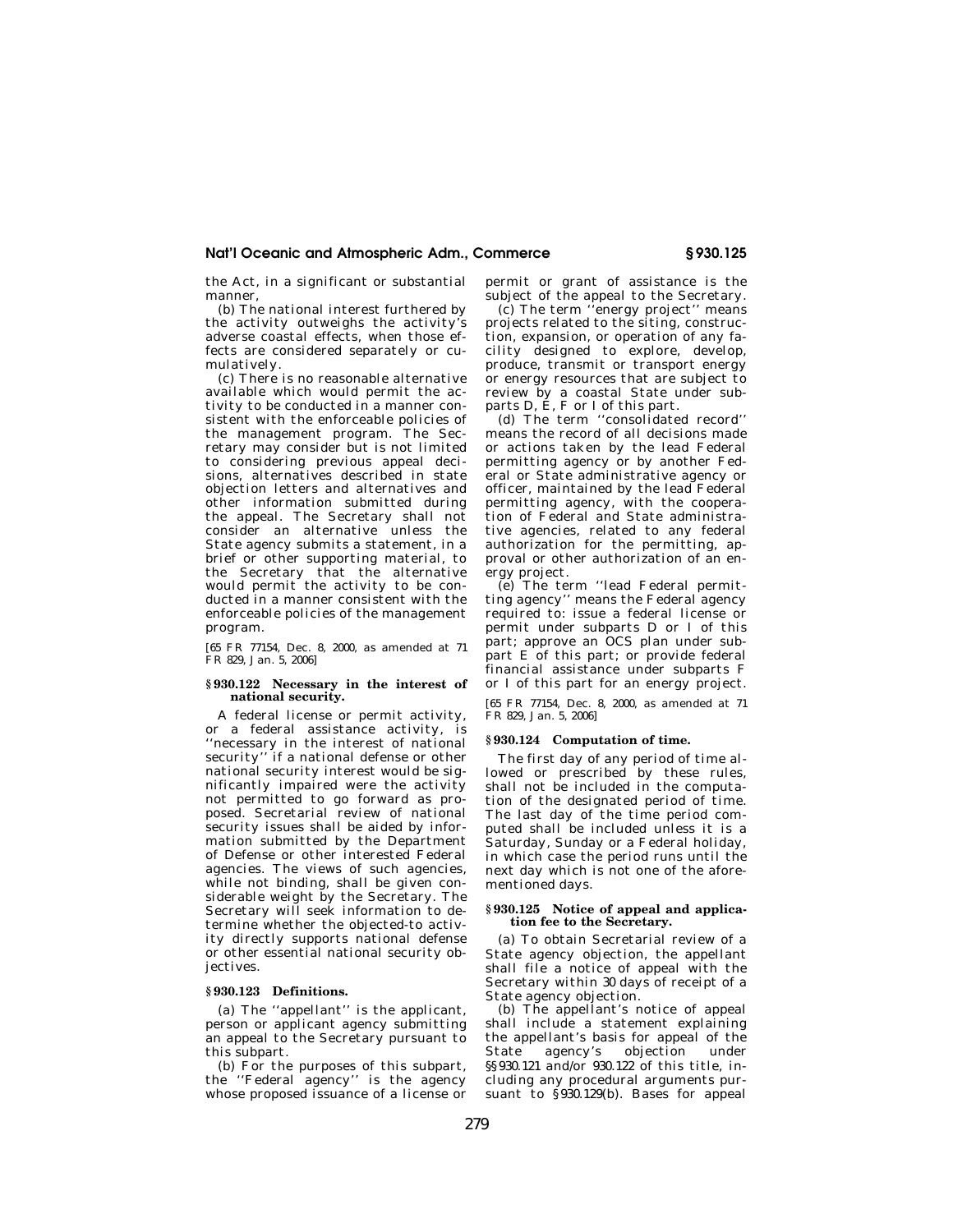(including procedural arguments) not identified in the appellant's notice of appeal shall not be considered by the Secretary.

(c) The appellant's notice of appeal shall be accompanied by payment of an application fee or a request for a waiver of such fees. An appeal involving a project valued in excess of \$1 million shall be considered a major appeal and the application fee is \$500.00. All other appeals shall be considered minor appeals and the application fee is \$200.00.

(d) The appellant shall send the Notice of appeal to the Secretary, Herbert C. Hoover Building, 14th Street and Constitution Avenue, NW., Washington, DC 20230; a copy of the notice of appeal to the objecting State agency; and to the Assistant General Counsel for Ocean Services (GCOS), 1305 East West Highway, Room 6111 SSMC 4, Silver Spring, Maryland 20910.

(e) No extension of time will be permitted for the filing of a notice of appeal.

(f) The Secretary shall waive any or all fees if the Secretary concludes upon review of the appellant's fee waiver request that such fees impose an economic hardship on appellant. The request for a waiver and demonstration of economic hardship shall accompany the notice of appeal. If the Secretary denies a request for a waiver and the appellant wishes to continue with the appeal, the appellant shall submit the appropriate fees to the Secretary within 10 days of receipt of the Secretary's denial. If the fees are not received by the 10th day, then the Secretary shall dismiss the appeal.

[65 FR 77154, Dec. 8, 2000, as amended at 71 FR 830, Jan. 5, 2006; 71 FR 75865, Dec. 19, 2006]

#### **§ 930.126 Consistency appeal processing fees.**

The Secretary shall collect as a processing fee such other fees from the appellant as are necessary to recover the full costs of administering and processing appeals to the Secretary under section  $307(c)$  of the Act. All processing fees shall be assessed and collected no later than 60 days after publication of the Federal Register Notice closing the decision record. Failure to submit processing fees shall be grounds for extending the time for issuance of a deci-

# **§ 930.126 15 CFR Ch. IX (1–1–07 Edition)**

sion pursuant to section 319(a)(2) of the Act (16 USC 1465(a)(2)) and §930.130 of this subpart.

#### **§ 930.127 Briefs and supporting materials.**

(a) Within 30 days of submitting the notice of appeal, as specified in §930.125, the appellant shall submit to the Secretary its principal brief accompanied by the appendix described in paragraph (c) of this section. Within 60 days of the appellant's filing of the notice of appeal, the State agency shall submit to the Secretary its principal brief accompanied by a supplemental appendix, if any, described in paragraph (c) of this section. Not later than 20 days after appellant's receipt of the State agency's brief, appellant may submit to the Secretary a reply brief accompanied by a supplemental appendix, if any, described in paragraph (c) of this section.

(b) A principal brief shall not exceed 30 double-spaced pages; appellant's reply brief shall not exceed 15 doublespaced pages. Any table of contents, table of citations, or certifications of mailing and/or service do not count toward the page limitations.

(c) The appellant must prepare and file an appendix with its brief containing:

(1) Its consistency certification;

(2) The State agency's objection; and

(3) All such supporting documentation and material as the appellant deems necessary for consideration by the Secretary. The State agency (or appellant on reply) shall cite to appellant's appendix or may file a supplemental appendix to include additional documentation and material as the State agency (or appellant on reply) deems necessary for consideration by the Secretary that was not included in appellant's appendix (or the State agency's supplemental appendix). The parties are encouraged to discuss the contents of appellant's appendix in order to include in the appendix as much of the supporting documentation and material as any party deems necessary for consideration by the Secretary. In an appeal for an energy project, supporting documentation and material shall be limited to the parts of the consolidated record described in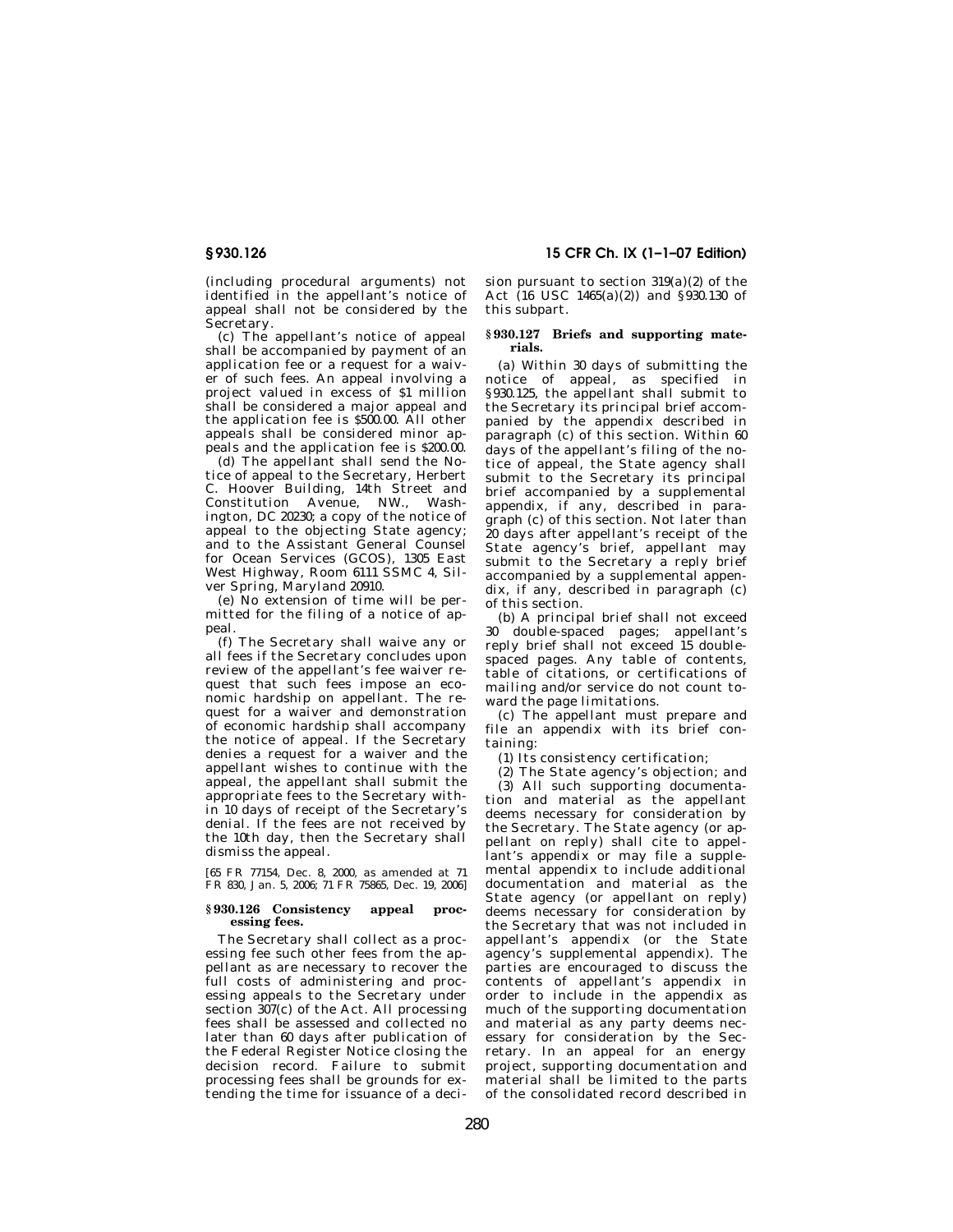paragraph (i)(1) of this section to which the appellant or the State agency wishes to direct the Secretary's attention.

 $(d)(1)$  Both the appellant and State agency shall send two copies of their briefs and supporting materials to the Office of General Counsel for Ocean Services (GCOS), NOAA, 1305 East West Highway, Room 6111 SSMC4, Silver Spring, Maryland 20910. One copy must be in an electronic format compatible (to the extent practicable) with the website maintained by the Secretary to provide public information concerning appeals under the CZMA.

(2) The appellant and State agency shall serve on each other at least one copy of their briefs, supporting materials, and all requests and communications submitted to the Secretary, at the same time that materials are submitted to the Secretary.

(3) Each submission to the Secretary shall be accompanied by a certification of mailing and/or service on the other party. Service may be done by mail or hand delivery. Materials or briefs submitted to the Secretary not in compliance with this subpart may be disregarded and not entered into the Secretary's decision record of the appeal.

(e)(1) The Secretary has broad authority to implement procedures governing the consistency appeal process to ensure efficiency and fairness to all parties. The appeal decision record is composed of the briefs and supporting materials submitted by the State agency and appellant, public comments and the comments, if any, submitted by interested Federal agencies. As noted in §930.128(c)(1), the Secretary gives deference to the views of interested Federal agencies when commenting in their areas of expertise and takes notice of relevant administrative decisions, including licenses or permits, related to an appellant's proposed activity when submitted to the appeal decision record. The Secretary determines the content of the appeal decision record. The Secretary may determine, on the Secretary's own initiative, that additional information is necessary to the Secretary's decision, including documents prepared by Federal agencies pursuant to the National Environmental Policy Act (42 U.S.C. 4321 *et seq.*) and the Endangered Species Act

(16 U.S.C. 1531 *et seq.*), and may request such information.

(2) To promote efficient use of time and resources, the Secretary may, upon the Secretary's own initiative, require the appellant and the State agency to submit briefs and supporting materials relevant only to procedural or jurisdictional issues presented in the Notice of Appeal or identified by the Secretary. Following a decision of the procedural or jurisdictional issues, the Secretary may require briefs on substantive issues raised by the appeal if necessary.

(3) The Secretary may require the appellant and the State agency to submit briefs in addition to those described in paragraphs (a) and (e) of this section as necessary.

(4) Any briefs not requested or required by the Secretary may be disregarded and not entered into the Secretary's decision record of the appeal.

(f) The appellant bears the burden of submitting evidence in support of its appeal and the burden of persuasion.

(g) The Secretary may extend the time for submission, and length, of briefs and supporting materials for good cause.

(h) Where a State agency objection is based in whole or in part on a lack of information, the Secretary shall limit the record on appeal to information previously submitted to the State agency and relevant comments thereon, except as provided for in §930.129(b) and (c).

(i) Appeal Decision Record for Energy Projects. The provisions of this paragraph apply only to appeals for energy projects.

(1) The Secretary shall use the consolidated record maintained by the lead Federal permitting agency as the initial record for an appeal under this subpart for energy projects.

(2) The appellant's notice of appeal required by  $\hat{\S}$ 930.125(a) and (b) must be accompanied by two copies of the consolidated record maintained by the lead Federal permitting agency. One copy of the consolidated record must be in an electronic format compatible (to the extent practicable) with the website maintained by the Secretary to provide public information concerning appeals under the CZMA. Notwithstanding §930.125(e), the Secretary may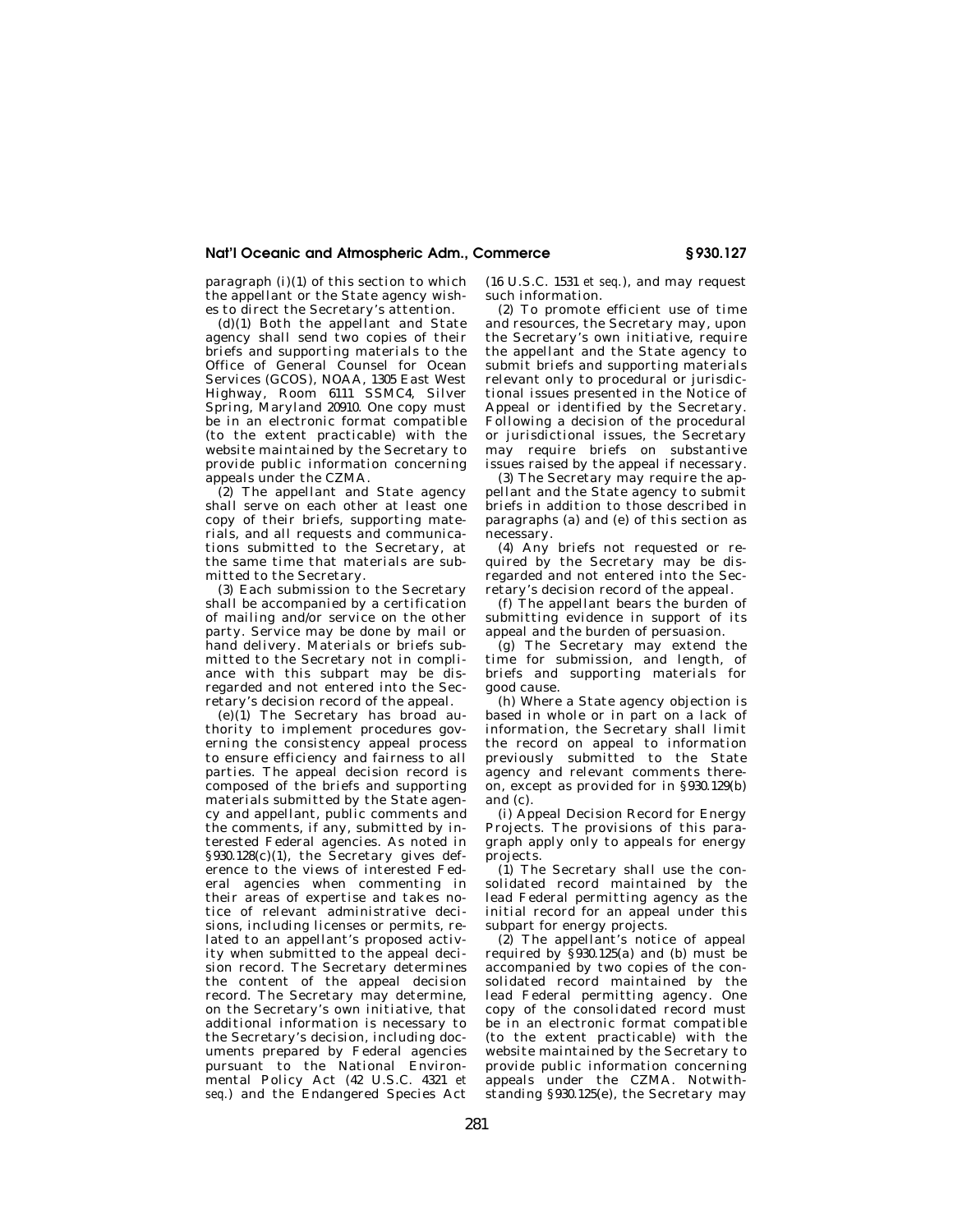extend the time for filing a notice of appeal in connection with an energy project for good cause shown to allow appellant additional time to prepare the consolidated record for filing.

(3) The appellant and the State agency shall submit briefs as required by paragraphs (a), (b) and (c) of this section.

(4) Supplemental information may be accepted and included in the decision record by the Secretary only as allowed by  $\S 930.130(a)(2)$ .

[71 FR 830, Jan. 5, 2006, as amended at 71 FR 75865, Dec. 19, 2006]

#### **§ 930.128 Public notice, comment period, and public hearing.**

(a) The Secretary shall provide public notice of the appeal within 30 days after the receipt of the Notice of Appeal by publishing a Notice in the FED-ERAL REGISTER and in a publication of general circulation in the immediate area of the coastal zone likely to be affected by the proposed activity.

(b) Except in the case of appeals involving energy projects, the Secretary shall provide a 30-day period for the public and interested Federal agencies to comment on the appeal. Notice of the public and Federal agency comment period shall be provided in the Notice required in paragraph (a) of this section.

(c)(1) The Secretary shall accord greater weight to those Federal agencies whose comments are within the subject areas of their technical expertise.

(2) The Secretary may, on the Secretary's own initiative or upon written request, for good cause shown, reopen the period for Federal agency comments before the closure of the decision record.

(d) Except in the case of appeals involving energy projects, the Secretary may hold a public hearing in response to a request or on the Secretary's own initiative. A request for a public hearing must be filed with the Secretary within 30 days of the publication of the Notice in the FEDERAL REGISTER required in paragraph (a) of this section. If a hearing is held by the Secretary, it shall be noticed in the FEDERAL REG-ISTER and guided by the procedures described within §930.113. If a hearing is

# **§ 930.128 15 CFR Ch. IX (1–1–07 Edition)**

held by the Secretary, the FEDERAL REGISTER notice for the hearing shall reopen the public and Federal agency comment period and shall close such comment period 10 days after the hearing.

[71 FR 831, Jan. 5, 2006]

#### **§ 930.129 Dismissal, remand, stay, and procedural override.**

(a) The Secretary may dismiss an appeal for good cause. A dismissal is the final agency action. Good cause shall include, but is not limited to:

(1) Failure of the appellant to submit a notice of appeal within the required 30-day period.

(2) Failure of the appellant to submit a brief or supporting materials within the required period;

(3) Failure of the appellant to pay a required fee;

(4) Denial by the Federal agency of the federal license, permit or assistance application; or

 $(5)$  Failure of the appellant to base the appeal on grounds that the proposed activity is either consistent with the objectives or purposes of the Act, or necessary in the interest of national security.

(b) If the State agency's consistency objection is not in compliance with section 307 of the Act and the regulations contained in subparts D, E, F, or I of this part, the Secretary shall override the State's objection. The Secretary may make this determination as a threshold matter.

(c) The Secretary may stay the processing of an appeal in accordance with §930.130.

(d) The Secretary may remand an appeal to the State agency for reconsideration of the project's consistency with the enforceable policies of the State's management program if significant new information relevant to the State agency's objection, not previously provided to the State agency during its consistency review, is submitted to the Secretary. The Secretary shall determine a time period for the remand to the State agency. The time period for remand must be completed within the period described in  $\S$ 930.130 for the development of the Secretary's decision record. If the State agency responds that it still objects to the activity,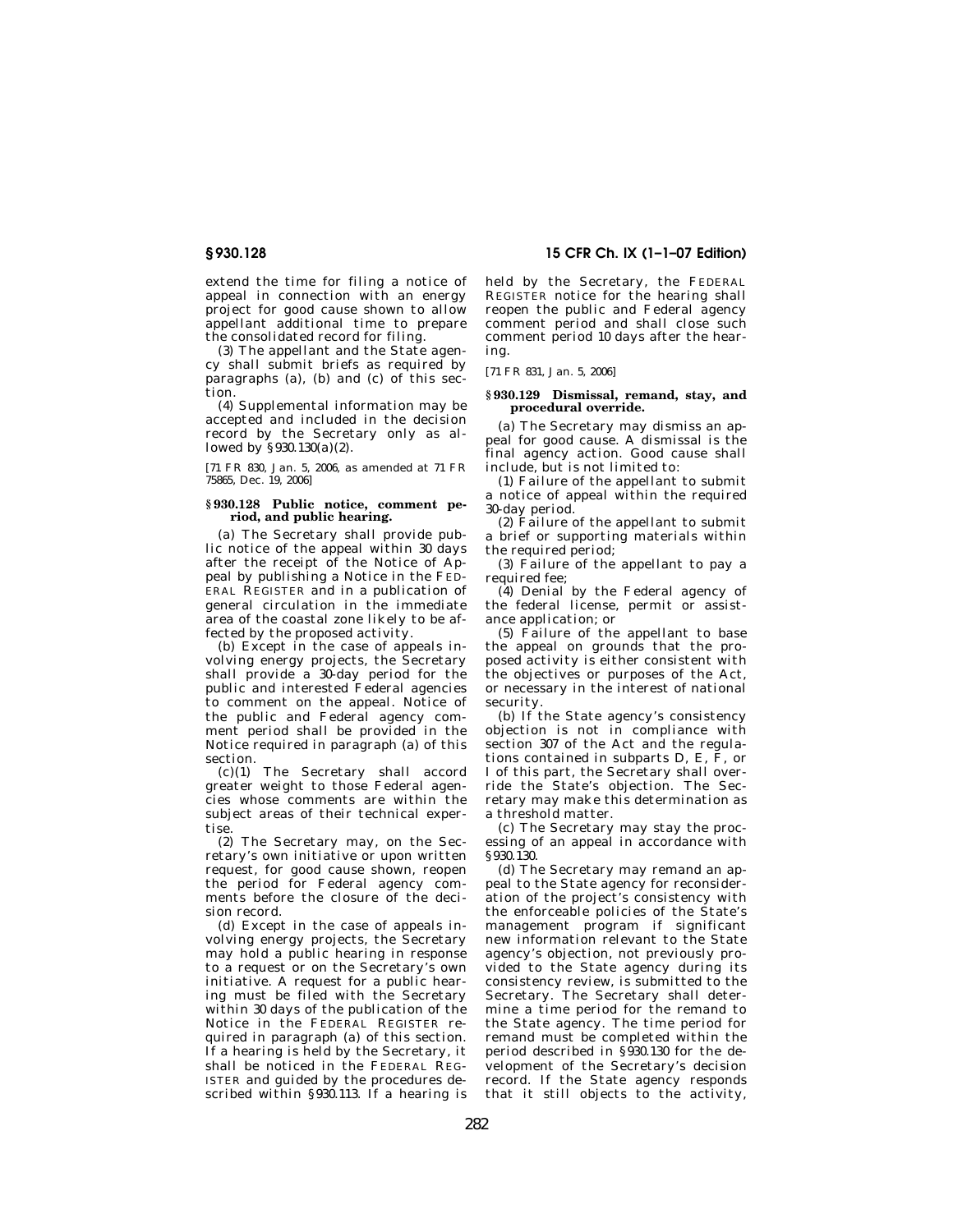then the Secretary shall continue to process the appeal. If the State agency concurs that the activity is consistent with the enforceable policies of the State's management program, then the Secretary shall declare the appeal moot and notify the Federal agency that the activity may be federally approved.

[65 FR 77154, Dec. 8, 2000, as amended at 71 FR 831, Jan. 5, 2006]

# **§ 930.130 Closure of the decision record and issuance of decision.**

(a)(1) With the exception of paragraph  $(a)(2)$  of this section, the Secretary shall close the decision record not later than 160 days after the date that the Secretary's Notice of Appeal is published in the FEDERAL REGISTER under §930.128(a). After closing the decision record, the Secretary shall immediately publish a notice in the FED-ERAL REGISTER stating that the decision record has been closed. The notice shall also state that the Secretary shall not consider additional information, briefs or comments.

(2) The Secretary may stay the closing of the decision record during the 160-day period described in paragraph  $(a)(1)$  of this section:

(i) For a specific period mutually agreed to in writing by the appellant and the State agency; or

(ii) As the Secretary determines necessary to receive, on an expedited basis:

(A) Any supplemental information specifically requested by the Secretary to complete a consistency review under the Act; or

(B) Any clarifying information submitted by a party to the proceeding related to information in the consolidated record compiled by the lead Federal permitting agency.

(3) The Secretary may only stay the 160-day period described in paragraph  $(a)(1)$  of this section for a period not to exceed 60 days.

(b) Not later than 60 days after the date of publication of a FEDERAL REG-ISTER notice stating when the decision record for an appeal has been closed, the Secretary shall issue a decision or publish a notice in the FEDERAL REG-ISTER explaining why a decision cannot be issued at that time. The Secretary shall issue a decision not later than 15 days after the date of publication of a FEDERAL REGISTER notice explaining why a decision cannot be issued within the 60-day period.

(c) The decision of the Secretary shall constitute final agency action for the purposes of the Administrative Procedure Act.

(d) In reviewing an appeal, the Secretary shall find that a proposed federal license or permit activity, or a federal assistance activity, is consistent with the objectives or purposes of the Act, or is necessary in the interest of national security, when the information in the decision record supports this conclusion.

(e)(1) If the Secretary finds that the proposed activity is consistent with the objectives or purposes of the Act, or is necessary in the interest of national security, the Federal agency may approve the activity.

(2) If the Secretary does not make either of these findings, the Federal agency shall not approve the activity.

[65 FR 77154, Dec. 8, 2000, as amended at 71 FR 831, Jan. 5, 2006]

#### **§ 930.131 Review initiated by the Secretary.**

(a) The Secretary may, on her own initiative, choose to consider whether a federal license or permit activity, or a federal assistance activity, is consistent with the objectives or purposes of the Act, or is necessary in the interest of national security. Secretarial review shall only be initiated after the completion of State agency review pursuant to the relevant subpart. The Secretary's decision to review the activity may result from an independent concern regarding the activity or a request from interested parties. If the Secretary decides to initiate review, notification shall be sent to the applicant, person or applicant agency, and to the relevant Federal and State agencies. The notice shall include a statement describing the reasons for the review.

(b) With the exception of application and processing fees, all other provisions under this subpart governing the processing and administering of appeals will apply to Secretarial reviews initiated under this section.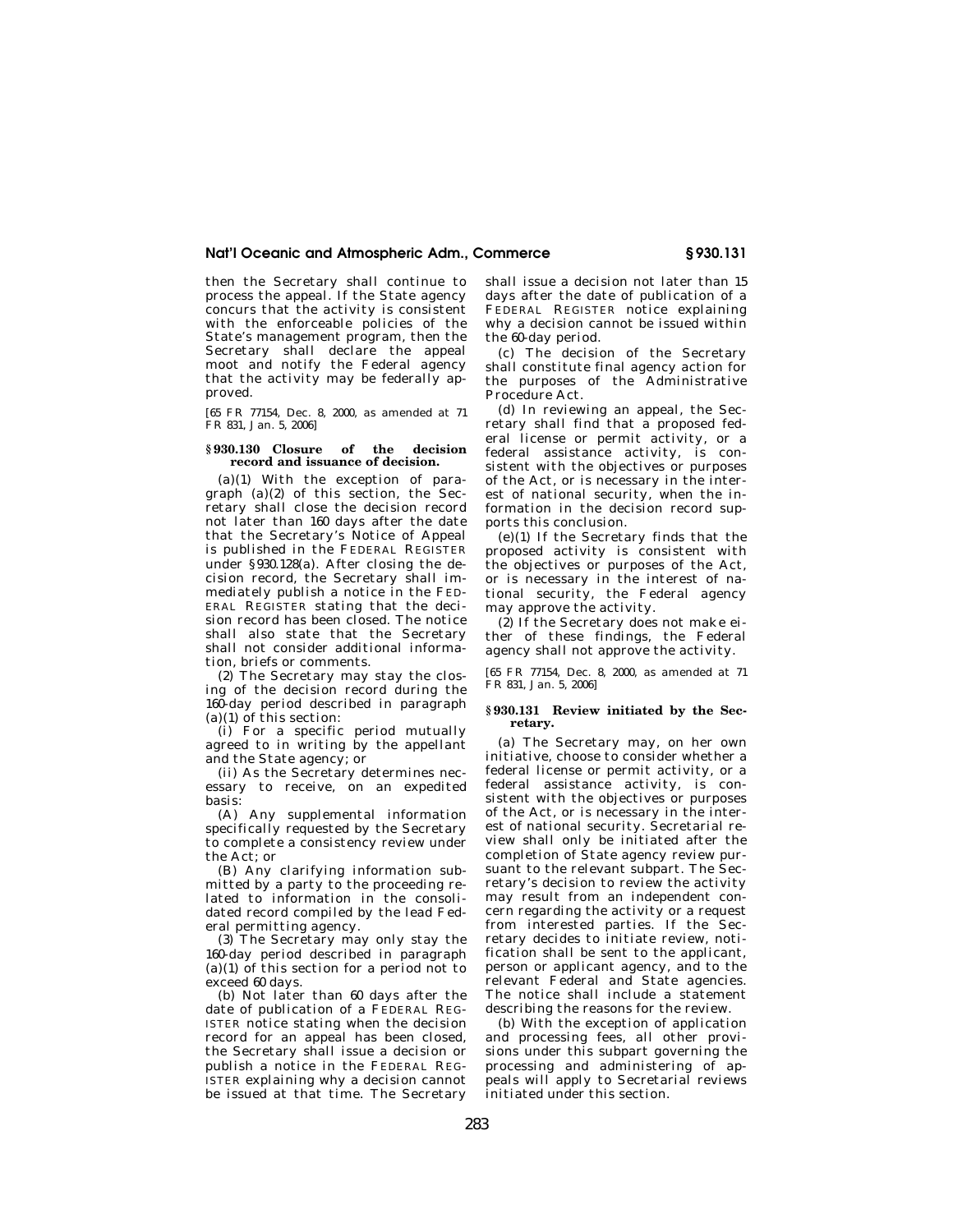# **Subpart I—Consistency of Federal Activities Having Interstate Coastal Effects**

# **§ 930.150 Objectives.**

(a) A federal activity may affect coastal uses or resources of a State other than the State in which the activity will occur. Effective coastal management is fostered by ensuring that activities having such reasonably foreseeable interstate coastal effects are conducted consistent with the enforceable policies of the management program of each affected State.

(b) The application of the federal consistency requirement to activities having interstate coastal effects is addressed by this subpart in order to encourage cooperation among States in dealing with activities having interstate coastal effects, and to provide States, local governments, Federal agencies, and the public with a predictable framework for evaluating the consistency of these federal activities under the Act.

#### **§ 930.151 Interstate coastal effect.**

The term ''interstate coastal effect'' means any reasonably foreseeable effect resulting from a federal action occurring in one State of the United States on any coastal use or resource of another State that has a federally approved management program. Effects are not just environmental effects, but include effects on coastal uses. Effects include both direct effects which result from the activity and occur at the same time and place as the activity, and indirect (cumulative and secondary) effects which result from the activity and are later in time or farther removed in distance, but are still reasonably foreseeable. Indirect effects are effects resulting from the incremental impact of the federal action when added to other past, present, and reasonably foreseeable actions, regardless of what person(s) undertake(s) such actions. The term ''affects'' means have an effect on. Effects on any coastal use or resource may also be referred to as ''coastal effects.''

# **§ 930.150 15 CFR Ch. IX (1–1–07 Edition)**

# **§ 930.152 Application.**

(a) This subpart applies to federal actions having interstate coastal effects, and supplements the relevant requirements contained in 15 CFR part 930, subparts C (Consistency for Federal Agency Activities), D (Consistency for Activities Requiring a Federal License or Permit), E (Consistency for OCS Exploration, Development and Production Activities) and F (Consistency for Federal Assistance to State and Local Governments). Except as otherwise provided by this subpart, the requirements of other relevant subparts of part 930 apply to activities having interstate coastal effects.

(b) Federal consistency is a requirement on federal actions affecting any coastal use or resource of a State with a federally-approved management program, regardless of the activities' locations (including States without a federally approved management program). The federal consistency requirement does not alter a coastal State's jurisdiction. The federal consistency requirement does not give States the authority to review the application of laws, regulations, or policies of any other State. Rather, the Act allows a management program to review federal actions and may preclude federal action as a result of a State objection, even if the objecting State is not the State in which the activity will occur. Such objections to interstate activities under subparts D, E and F may be overridden by the Secretary pursuant to subpart H of this part.

#### **§ 930.153 Coordination between States in developing coastal management policies.**

Coastal States are encouraged to give high priority to:

(a) Coordinating State coastal management planning, policies, and programs with respect to contiguous areas of such States;

(b) Studying, planning, and implementing unified coastal management policies with respect to such areas; and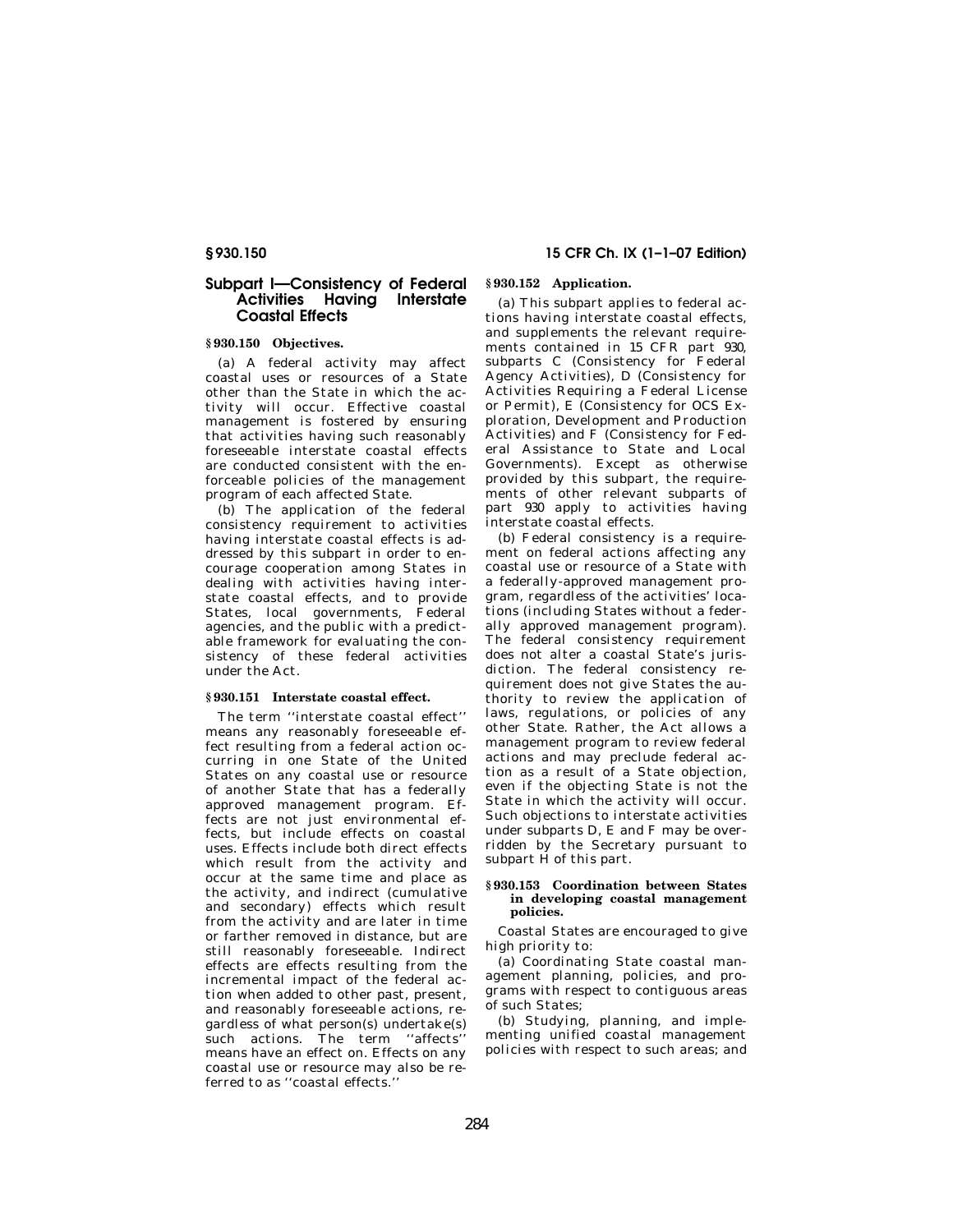(c) Establishing an effective mechanism, and adopting a federal-State consultation procedure, for the identification, examination, and cooperative resolution of mutual problems with respect to activities having interstate coastal effects.

#### **§ 930.154 Listing activities subject to routine interstate consistency review.**

(a) *Geographic location of listed activities.* Each coastal State intending to conduct a consistency review of federal activities occurring in another State shall:

(1) List those Federal agency activities, federal license or permit activities, and federal assistance activities that the State intends to routinely review for consistency; and

(2) Generally describe the geographic location for each type of listed activity.

(b) In establishing the geographic location of interstate consistency review, each State must notify and consult with the State in which the listed activity will occur, as well as with relevant Federal agencies.

(c) *Demonstrate effects.* In describing the geographic location for interstate consistency reviews, the State agency shall provide information to the Director that coastal effects from listed activities occurring within the geographic area are reasonably foreseeable. Listed activities may have different geographic location descriptions, depending on the nature of the activity and its effects on any coastal use or resource. For example, the geographic location for activities affecting water resources or uses could be described by shared water bodies, river basins, boundaries under the State's coastal nonpoint pollution control program, or other ecologically identifiable areas.

(d) *Director approval.* State agencies shall submit their lists and geographic location descriptions developed under this section to the Director for approval as a routine program change under subpart H of 15 CFR part 923. Each State submitting this program change shall include evidence of consultation with States in which the activity will occur, evidence of consulta-

tion with relevant Federal agencies, and any agreements with other States and Federal agencies regarding coordination of activities.

(e) *State failure to list interstate activities.* A coastal State that fails to list federal activities subject to interstate review, or to describe the geographic location for these activities, under paragraphs (a) through (d) of this section, may not exercise its right to review activities occurring in other States, until the State meets the listing requirements. The listing of activities subject to interstate consistency review, and the description of the geographic location for those listed activities, should ensure that coastal States have the opportunity to review relevant activities occurring in other States. States may amend their lists and geographic location descriptions pursuant to the requirements of this subpart and subpart H of 15 CFR part 923. States which have complied with paragraphs (a) through (d) of this section may also use the procedure at §930.54 to review unlisted activities. States will have a transition period of 18 months from the date this rule takes effect. In that time a State may review an interstate activity pursuant to §930.54 of this part. After the transition period States must comply with this subpart in order to review interstate activities.

#### **§ 930.155 Federal and State agency coordination.**

(a) Identifying activities subject to the consistency requirement. The provisions of this subpart are neither a substitute for nor eliminate the statutory requirement of federal consistency with the enforceable policies of management programs for all activities affecting any coastal use or resource. Federal agencies shall submit consistency determinations to relevant State agencies for activities having coastal effects, regardless of location, and regardless of whether the activity is listed.

(b) *Notifying affected States.* Federal agencies, applicants or applicant agencies proposing activities listed for interstate consistency review, or determined by the Federal agency, applicant or applicant agency to have an effect